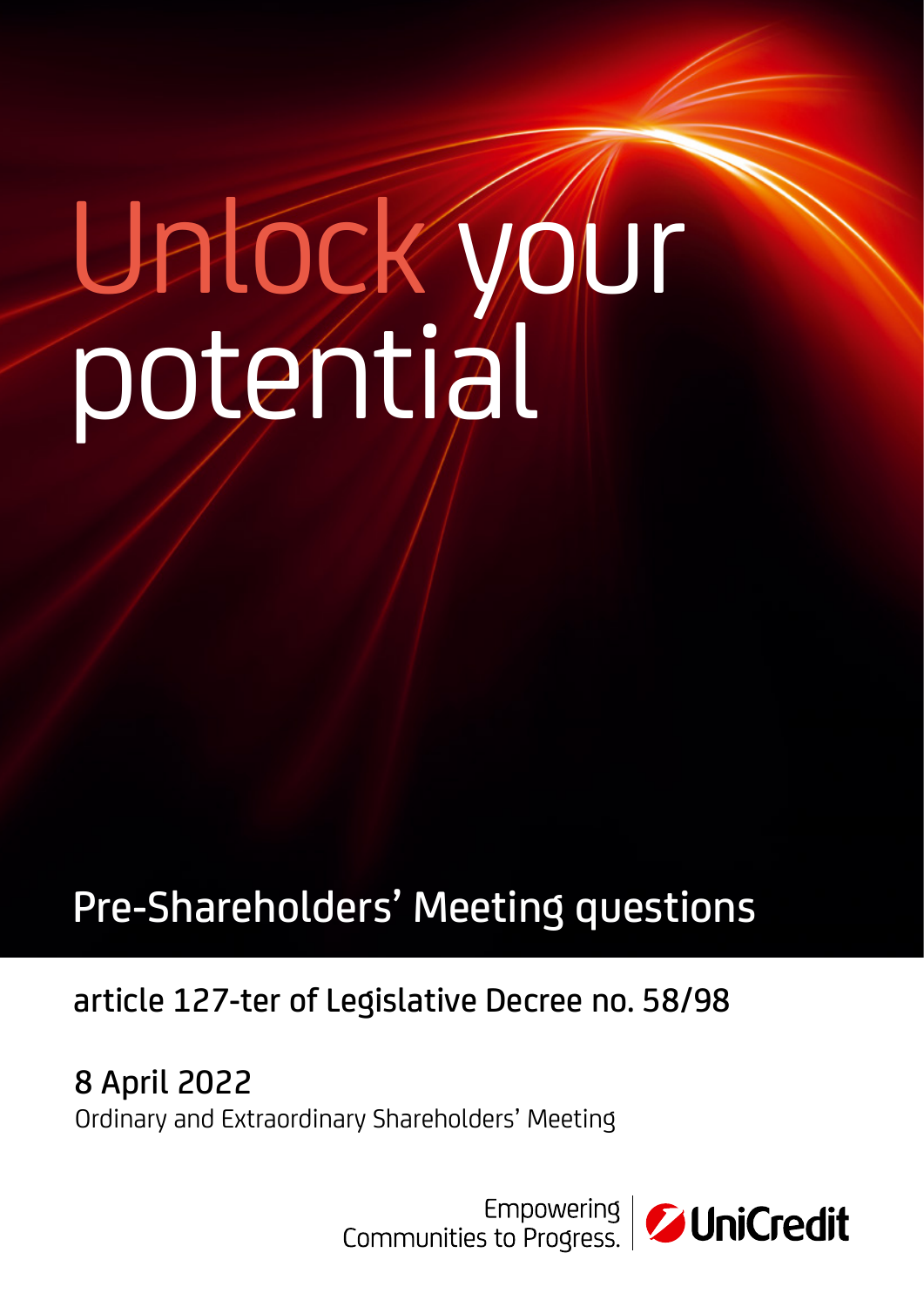# Courtesy translation

This document replaces and supplements the previous one published on 5 April 2022, including the questions of an additional shareholder, following the receipt on 6 April of the certification attesting the ownership of the shares.

# MARCO BAVA

Question 1: WHEREAS YOU HAVE DECIDED TO make use of Article 106 of Legislative Decree No. 18/20 of 17 March 2020, which provides "Measures to strengthen the National Health Service and provide economic support for families, workers and businesses in connection with the epidemiological emergency caused by COVID-19" concerning - in particular - the modalities of the Shareholders' Meeting attendance and the granting of delegations and/or subdelegations to the Company-Designated Proxy Holder pursuant to Article 135-undecies of the Consolidated Law on Finance, which I consider unconstitutional since it violates Articles 3 and 47 of the Constitution because it discriminates against shareholders of listed companies by not allowing them to attend shareholders' meetings. [...] Since you are not going to hold the Shareholders' Meeting ONLINE on an internet platform as required by the same decree for all joint stock companies, cooperative societies and mutual insurance companies, stating this in the notice of call; expression of vote by electronic means or by correspondence and attendance at the Shareholders' Meeting by electronic means, even when the use of such means is not foreseen in the articles of associations. It is possible to foresee the shareholders' meeting be held, even exclusively, by electronic means which guarantee the identification of the participants, their attendance and the exercise of their voting rights.

If you do not hold the shareholders' meeting online, who should?

I took the accountant exam online and you could not do the Shareholders' Meeting in such way? I call for a vote on an action for liability against the board of directors.

Please see the answer to the question no.19.

**Question 2:** Does the audit firm also provide tax advice?

No, there aren't any tax consulting assignments for the auditing company.

Question 3: Why does the call center no longer allow calls on hold and require callbacks? CALL CENTERS make telephone access impossible as they disconnect the line after a few minutes of waiting. Why?

The question is not relevant to the items on the meeting agenda.

**Question 4:** [...] Would you confirm to have announced, [...] a quarantee of 40 million in favour of the former directors [...] for the crack of Divania? Why?

In particular

a. who authorized that guarantee in UniCredit?

b. what counter-guarantee did the Bank receive from the former Chief Executive Officer, [...] (and other former employees), in order to mitigate the credit risk following the commitment to pay EUR 40 million in their favour ? c. did the Bank pay the tax deductions on behalf of the beneficiaries of the guarantee now charged, in relation to the guarantee issued ?

d. why did the Bank put its share capital at risk in order to provide a guarantee for a payment that would be enforceable as a result of the recognition of a crime [...] ?

e. Whether or not it is the practice and the usual business of UniCredit to provide guarantees to secure a preservation order issued by a court against defendants in a criminal trial?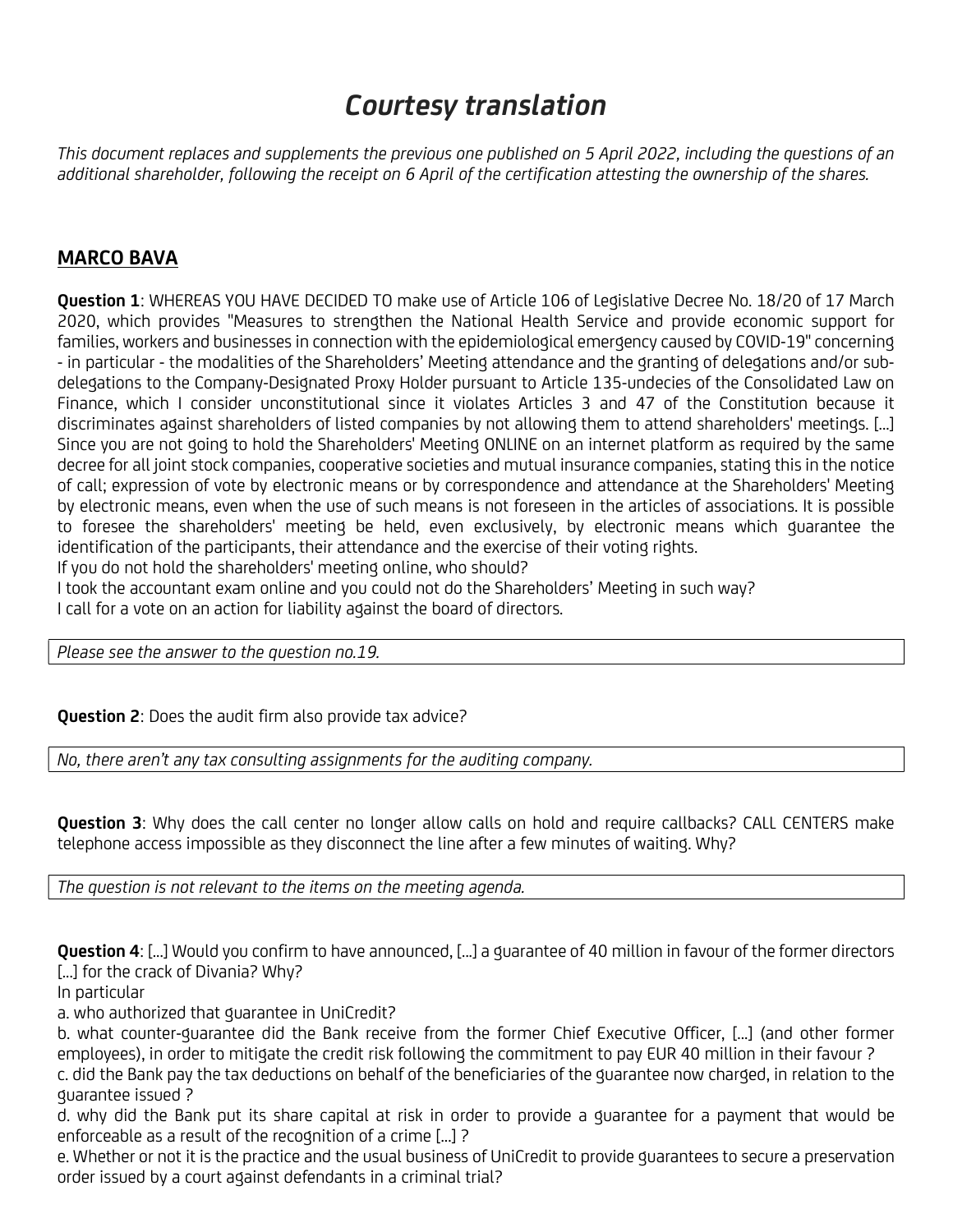The Bank has acted in accordance with its primary interest, consistently with the conduct observed throughout the proceedings pertaining to the "Divania" matter. It has thus acted in full compliance with its internal policies and with the rights attributed to it by Italian law in light of its appearance in the proceedings as a vicariously liable party.

**Question 5:** UniCredit is very exposed in Russia. Are you considering to leave the business in the country, also because the risk of nationalization by the Russian government is high: a Moscow's move that may take place both as a counter-sanction and to save local credit institutions that can no longer access the capital of European parent companies? However, each situation is different from bank to bank. The CEO of UniCredit, Andrea Orcel, has been clear: " No conclusions can be drawn overnight," he stated at a conference organized by Morgan Stanley. "We need to seriously consider the impact and consequences and the complexity of a Bank's complete detachment from the country." In short, calculations are being made but no decision has been taken yet? There are also the destinies of the four thousand employees of the 79 branches in Russia and "the 1,500 client companies, of which 1,250 are European, who are trying to break away from that Country". Unicredit has already explained that the loans granted in Russia amount to 7,5 billion euro and that in the worst-case scenario the loss will be 1,9 billion. An absorbable loss, which - the banker assured - does not change UniCredit's plans?

Please refer to the answer given to question no.1 submitted by shareholder Marino.

Question 6: The retreat from Turkey costs UniCredit a high price: 3.2 billion in two years due to the depreciation of the lira. But the operation, although launched as of the end of 2019 by former number one Jean Pierre Mustier, is part of the logic of the Industrial Plan of the CEO Andrea Orcel ? In the statement released at 11.45pm on 8 November, the Group announced that the sale of the 20% of Yapi ve Kredi Bankasi (still in its portfolio), a transaction divided into the sale of 18% for € 300m to the former shareholders of Koç Holding who exercised their pre-emption right and the placement of the remaining 2% on the market, on the 2021 income statement "that sale will generate a negative impact of € 1.6bn". This is technically the result of the effects of the Turkish lira's collapse on the euro exerted through the 'exchange rate fluctuation reserve' relating to the same participation in Yapi. That amount is to be added to the similar negative item of 1.58 billion already accounted for the same reasons in the financial statements of 2020, the year in which UniCredit, at the time still led By Mr Mustier, had sold first 9% and then 12% of the bank based in Istanbul, thus falling from 40.95 to 20% of the union of intent with the Turkish financial group Koç. Moreover, the breakdown of the agreements with Koç had weighed 365 million on UniCredit's 2019 financial statements. Thus, with the sale of the last 20%, the Milan group ends once and for all the campaign on the Bosphorus launched in 2001 under the leadership of Alessandro Profumo. An investment that in the first part of the new millennium also gave satisfaction (and that in terms of dividends has continued to give), but on which in recent years has inevitably weighed the geopolitical risk. And the definitive sale of a financial participation that is no longer strategic seems to be fully in line with the new industrial plan being prepared by Mr Orcel, who since his arrival in April has already streamlined the Bank's front line, given centrality to Italy as an autonomous geography ?

On 1 April 2022 UniCredit announced to the market the completion of the disposal of its shareholding in Yapı ve Kredi Bankası A.S., pursuant to the resolution taken by the Board of Directors at the end of October 2021. The strategic decision to exit from Turkey was taken by the Board of Directors previously in office; thus, the disposal of the remaining shareholding in Yapı ve Kredi Bankası A.S. is just the conclusion of a process already started.

# Question 7: How will your strategies change post-Covid ?

COVID-19 triggered a change in the mindset, behavior and needs of individuals and businesses, pushing UniCredit and its customers to increase the use of digital tools and processes. Digital transformation is now a core focus of our new Group strategy, building a new way of working, investment model and client approach, reacting to the market forces and delivering digital solutions to meet our customers' needs. The augmented focus and commitment on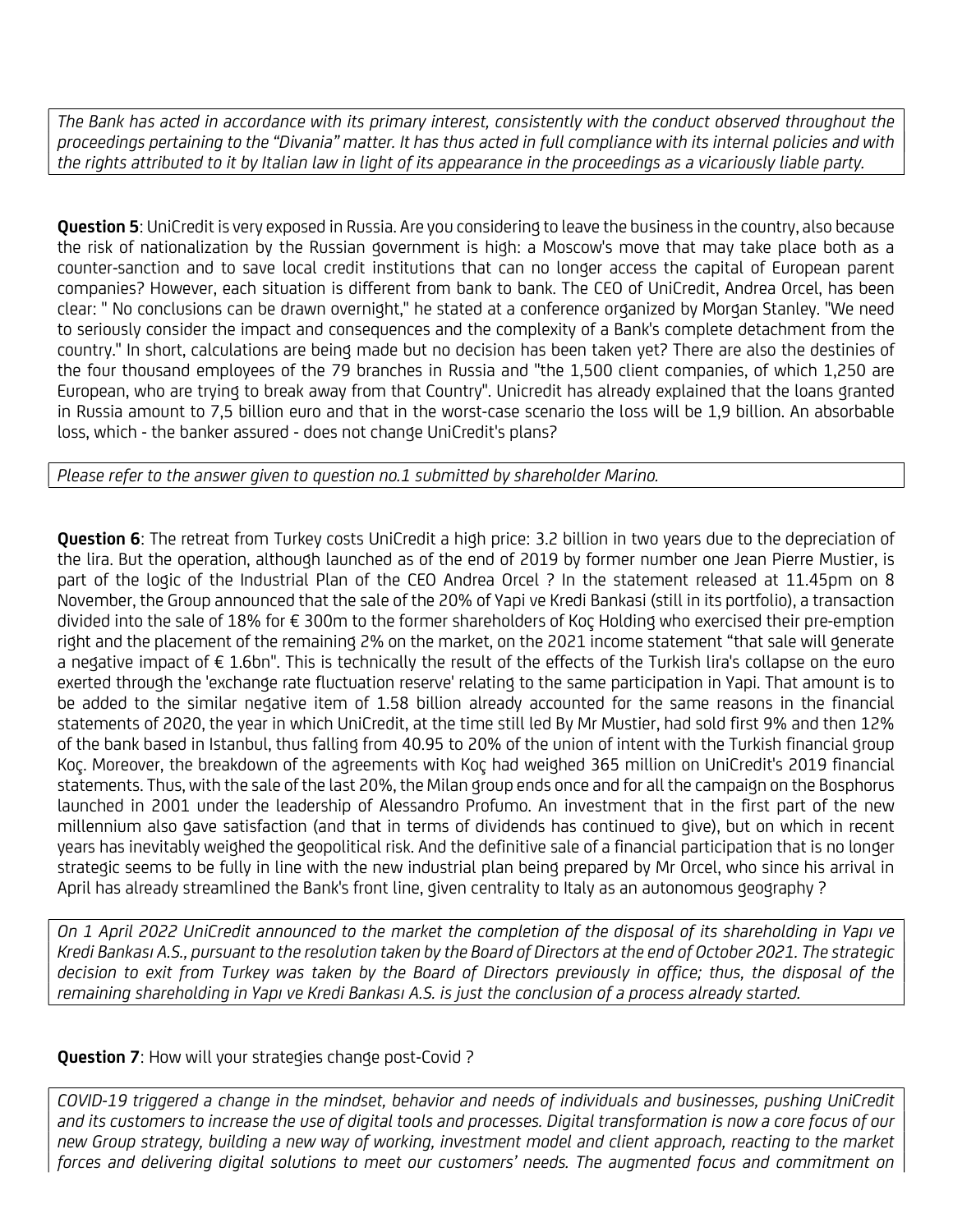digital acceleration was reflected in our Strategy Day where we presented our new Strategic Plan including € 2.8bn of IT investments in 2022-2024 and several new hires in Digital & Data over the same period.

**Question 8:** Were there any data hacks with ransom demands from hackers?

No data hacks with ransom demands took place in 2021.

Question 9: How much has been invested in cyber security?

The overall cyber security expense in 2021 was around 7% of the overall IT expense, in line with market practices.

**Question 10:** Do you have an incentive and reward programme for ideas?

The question is not relevant to the items on the meeting agenda.

# Question 11: HAVE YOU ADOPTED ISO 37001 and Anti-Corruption Management Systems?

Let us specify that ISO 37001 certification on anti-corruption requires that the company examined carries out a risk assessment, adopts an anti-corruption policy, appoints a manager who supervises compliance with company policies, trains employees on anti-corruption, adopts specific controls and has reporting procedures. UniCredit S.p.A. has long had a specific Group Policy that meets all these requirements, based on international best practices, and therefore for the time being has not requested any external certification. Finally, please note that these procedures are also subject to periodic assessment by Internal Audit.

# Question 12: DOES THE CHAIRMAN BELIEVE IN HEAVEN?

The question is not relevant to the items on the meeting agenda.

#### Question 13: HAVE INTERNATIONAL FINES BEEN CHALLENGED?

UniCredit Group is subject to the ordinary supervisory activities of the competent Authorities. Detailed information on the main administrative proceedings related to actions by Authorities against UniCredit Group companies, in Italy and abroad, is reported in the Registration Documents and Prospectuses available at www.unicreditgroup.eu.

Question 14: WAS ANY PING-PONG BUYING AND SELLING OF OWN SHARES CARRIED OUT BEFORE 31/12? WHAT WAS THE ECONOMIC IMPACT AND WHERE WAS THIS RECOGNISED IN THE FINANCIAL STATEMENTS?

As part of the normal trading activity, UniCredit operates, among others, on its own ordinary shares in order to hedge market risks in relation to the variable financial markets trends, specifically stock exchanges. In the same way UniCredit acts on behalf of third parties as intermediary. All of this is done in compliance with the rules established by the envisaged regulation as well as the restrictions defined by the Group. Moreover UniCredit has concluded, in execution of the resolution of the Shareholders' Meeting held on 15 April 2021, two share buy-back programs aimed at remunerating the shareholders: • With respect to the first buy-back program, initiated on 11 May 2021 and concluded on 24 June 2021, no. 17,416,128 UniCredit shares have been purchased for a total consideration of Euro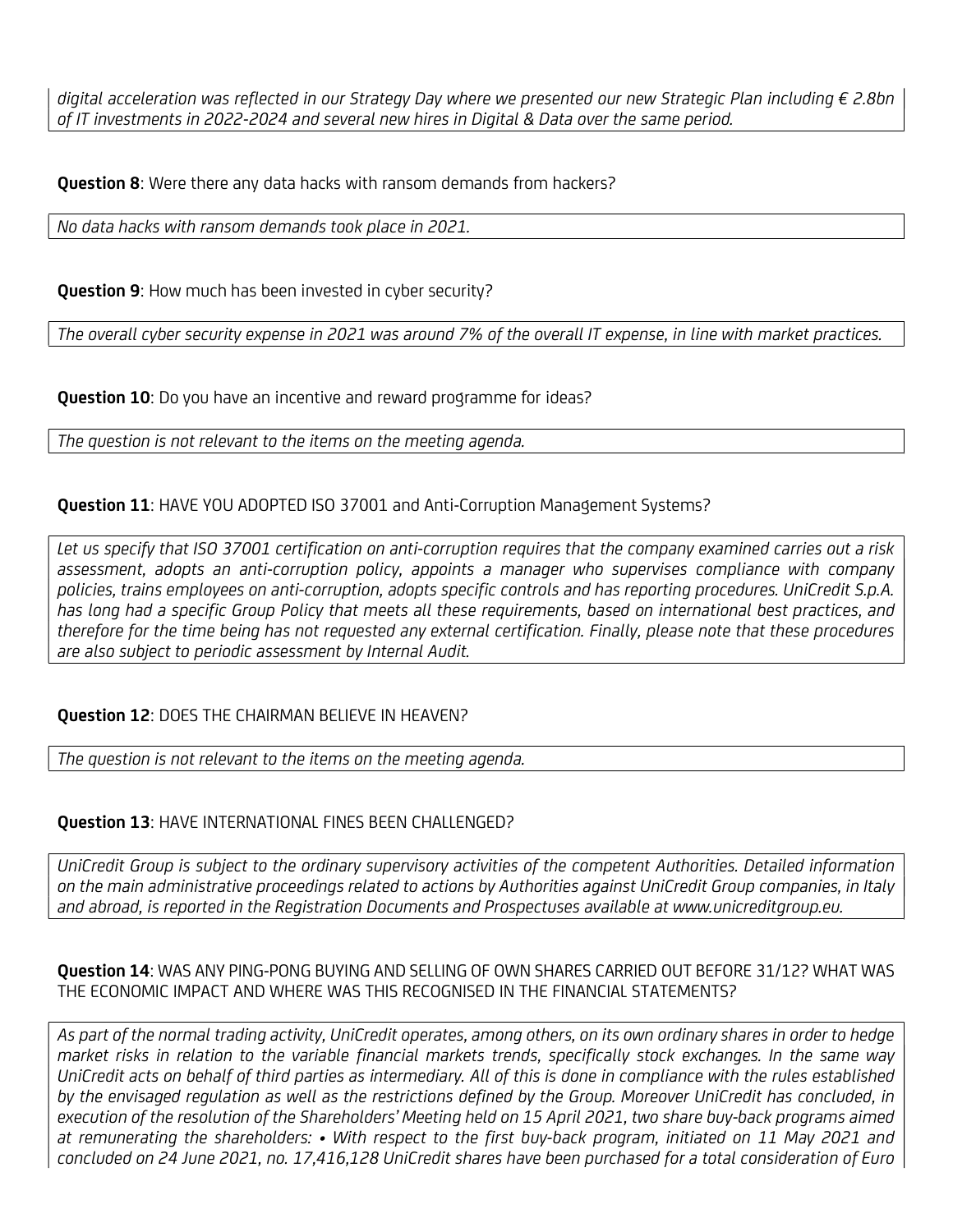178,688,527; • With respect to the second buy-back program, initiated on 13 December 2021 and concluded on 1 March 2022, no. 48,536,221 UniCredit shares have been purchased for a total consideration of Euro 651,573,103.92. It is worth noting that as of 31 December 2021, no. 15,048,642 UniCredit ordinary shares were purchased and recognized in the item "Treasury Shares" reducing the Shareholders' equity, for a total consideration of Euro 199,465,013. All the shares acquired in the context of such buy-back programs have been cancelled.

Question 15: Who should I contact to propose the purchase of promotional chocolates, patents, brands and startups?

The question is not relevant to the items on the meeting agenda.

Question 16: Are you planning any initiatives for shareholders, such as the medical centers created by BANCA D'ALBA?

No such initiatives for shareholders are currently ongoing or planned. UniCredit's initiatives for its stakeholders are described in the Integrated Report, available on our website at https://www.unicreditgroup.eu/en/a-sustainablebank/sustainability-reporting.html.

Question 17: AVERAGE INTERNAL RATE OF RETURN (AIRR) and WACC = WEIGHTED AVERAGE INTEREST RATE?

Regarding the average rate for passive interest, in 2021 the average rate of commercial deposits from customers was equal to 0.03%, decreasing by 7 basis points compared to 2020. In terms of the average rate for interest income, in 2021 the average for customers for performing loans was 1.98%, down 22 basis points compared to 2020.

Question 18: ARE YOU PLANNING TO BECOME A CERTIFIED BENEFIT CORPORATION and EARN ISO 37001 CERTIFICATION?

Let us specify that ISO 37001 certification on anti-corruption requires that the company examined carries out a risk assessment, adopts an anti-corruption policy, appoints a manager who supervises compliance with company policies, trains employees on anticorruption, adopts specific controls and has reporting procedures. UniCredit S.p.A. has long had a specific Group Policy that meets all these requirements, based on international best practices, and therefore, for the time being, has not requested any external certification. Finally, please note that these procedures are also subject to periodic assessment by Internal Audit. UniCredit has no intention to be certified as a Benefit Corporation.

**Question 19:** Are you planning to hold the general meeting also via the internet?

UniCredit has considered the possibility of holding the Shareholders' Meeting by means of telecommunications, but this solution is still not feasible for a listed company the size of UniCredit and with a widespread shareholding. In fact, the conduct of the Shareholders' Meeting by means of telecommunication continues to be impracticable for technical reasons (e.g., setting up dedicated hubs in one or more cities where the presence of a delegate of the notary and a representative of the company managing the voting system would be required). In addition, the management of possible disruptions - especially given the large number of participants - related to the maintenance of the connection, would put at risk the conduct of the meeting work.

Question 20: How much did you receive in European training funds and what did you use these funds for?

In 2021 UniCredit did not receive any European funds for training.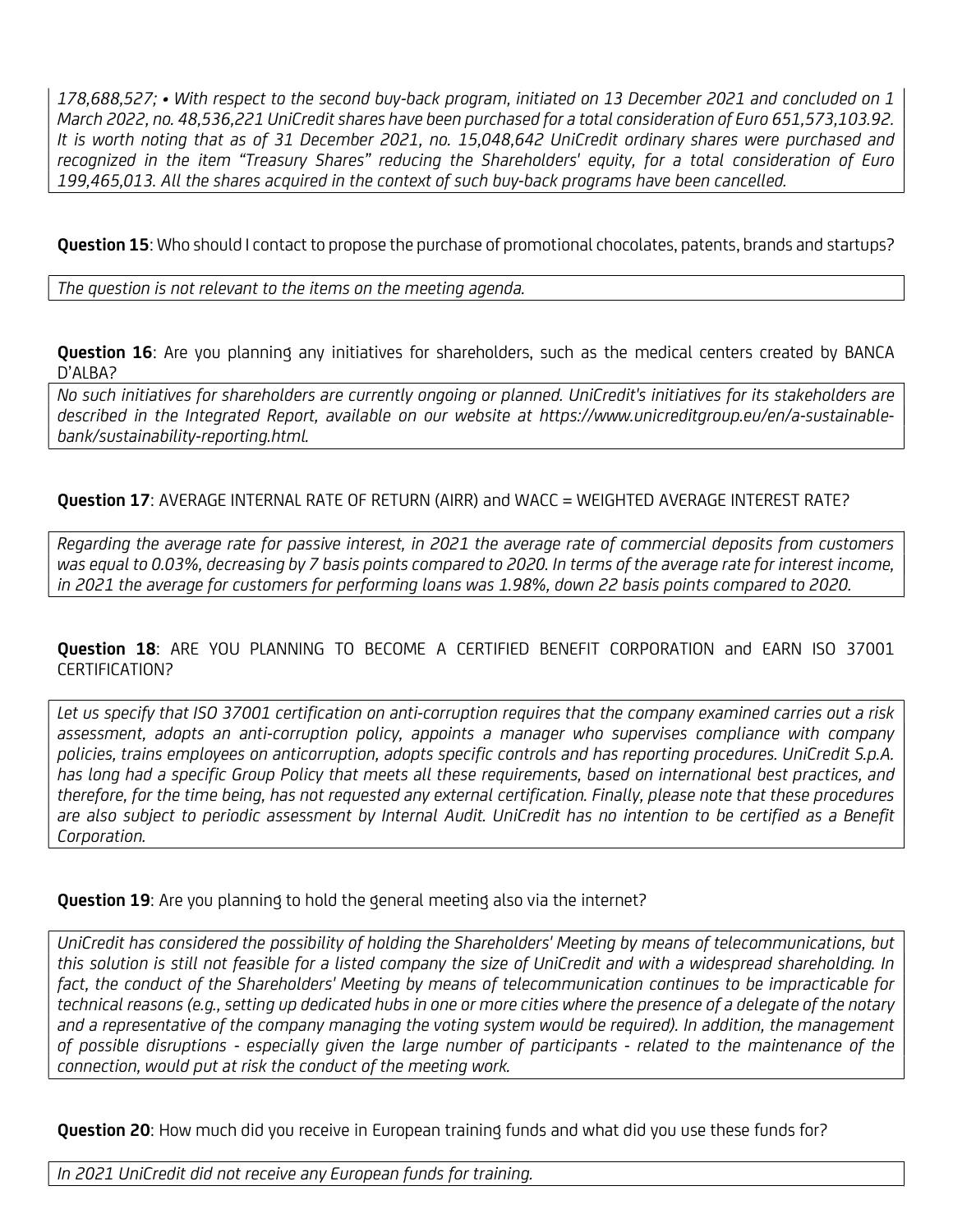**Question 21:** Are you planning any new acquisitions and/or disposals?

We monitor and assess our business portfolio on an ongoing basis to identify opportunities for optimization or growth. Should we pursue an extraordinary transaction, we will promptly inform the market in compliance with the applicable laws and regulations.

Question 22: Does the group have any current accounts in high-risk countries outside the Euro area?

The Group operates in several countries outside the EU, through local banks belonging to the Group or through foreign branches. The countries outside the European Union where UniCredit operates through local banks belonging to the Group are Russia, Serbia and Bosnia. The countries outside the European Union in which the Group operates through foreign branches are the United Kingdom, Switzerland, Japan, China, Abu Dhabi and the United States. The business carried out through foreign branches has the prevailing objective of supporting the commercial activities of European multinational clients operating in these countries.

Question 23: Are you planning to move the registered office to the Netherlands and the tax domicile to the UK? If you have already done so, how are you planning to act with Great Britain having left the EU?

The question is not relevant to the agenda. However, UniCredit's Registered Office is currently in Italy and there have been no other Board of Directors' decisions regarding this topic.

**Question 24:** Are you planning to propose changes to the Articles of Association that double the vote?

The question is not relevant to the agenda. In any case, we would like to point out that this hypothesis is not currently under consideration by the Board of Directors.

Question 25: Do you have call centers abroad? If yes, where, how many people work there and who owns them?

The question is not relevant to the agenda, nonetheless we point out that UniCredit has contact center structures in the various countries in which it operates as a commercial bank. For the activities related to Italian customers the call centers operate from the domestic territory. Only for the activities related to the block of payment cards, performed by an external provider, the reply is provided by a foreign call center, operating in an EU country.

Question 26: Are you enrolled in Confindustria? If yes, how much does it cost? Are you planning to leave?

Working with the Confindustria system has been shown to be profitable for enterprise development initiatives, both in terms of innovation and sustainability, and in terms of internationalization. The overall cost of subscriptions to associations belonging to Confindustria amounted to € 36,600 in 2021 (subscriptions to Confindustria Genova, Unindustria Roma and Confindustria Assafrica & Mediterraneo).

**Question 27:** How have debt levels changed and why?

As reported at page 139 of UniCredit Group "2021 Annual reports and accounts", the overall debt position (as sum of Deposits from banks, Deposits from Customers and Debt securities issued) decreased by ca. Euro 14 billion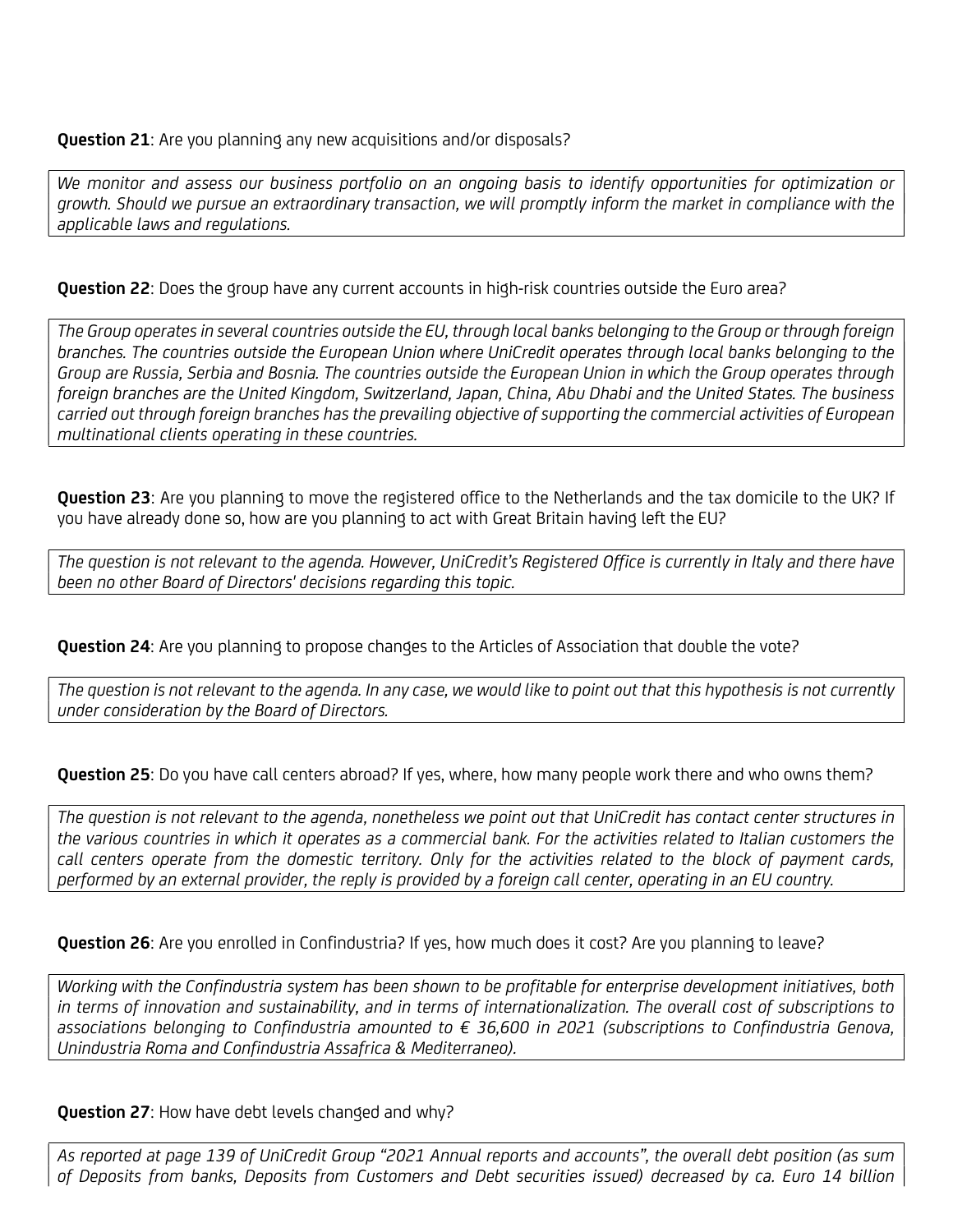compared to 2020, with the following breakdowns: • reduction of Deposits from Banks by Euro 9.9 billion (-5.7%). In detail, the Deposits from Central Banks amounted to Euro 108.9 billion, increasing by +10.5 billion (+9.6%) compared to 2020; while the Deposits from Banks accounted for Euro 53.7 billion, significantly decreasing by Euro -20.4 billion (-38%) compared to 2020 • slight increase of Deposits from Customers by Euro 2.1 billion (+0.4%) compared to the previous year • decrease of Debt securities issued by Euro 6.6 billion (-6.5%) compared to the previous year The figures are based on the reclassified consolidated balance sheet. For further information please refer to the Part A – Accounting policies and to the reclassification table, reported in "Annex 1".

Question 28: What is the total for incentives collected as a Group, broken down by type and amount?

Information on public contributions received by the Group is summarized in Part C "Consolidated income statement", Section 24 "Other information".

**Question 29:** Who is on the Supervisory Body pursuant to Italian L.D. no. 231/2001, indicating their names and how much it costs us?

The Board of Directors of UniCredit S.p.A. at its meeting held on 6 February 2019, approved by resolution to charge the Board of Statutory Auditors with the functions of Supervisory Body pursuant to Italian Legislative Decree no. 231/2001, starting from the renewal of its mandate for the financial years 2019-2021, which took place by resolution of the Shareholders' Meeting held on 11 April 2019, with the following composition: Mr. Marco Rigotti (Chairman), Ms. Antonella Bientinesi, Mr. Angelo Rocco Bonissoni, Ms. Benedetta Navarra, Mr. Guido Paolucci (Permanent Statutory Auditors). The same Shareholders' Meeting then approved the determination of the annual remuneration due to the Board of Statutory Auditors, for the entire period of the relevant mandate.

Question 30: How much does it cost to sponsor the CL Rimini Meeting and EXPO 2015 or others? For what and for what amount ?

UniCredit did not finance the Rimini meeting of CL and was not a sponsor of EXPO.

**Question 31**: Can you provide me with the list of payments and loans to political parties, political foundations and Italian and foreign politicians?

UniCredit does not consider any financing request from political/trade union parties and movements or from representatives of the same. Furthermore, UniCredit does not provide any information about customers' credit exposures.

# Question 32: HAVE YOU DISPOSED OF ANY TOXIC WASTE IMPROPERLY?

The question is not relevant to the items on the agenda of the AGM. However, all waste generated is disposed according to applicable laws.

Question 33: How much has been invested in government securities, large-scale distribution, structured securities?

For 2021, the investments in securities issued by public administrations (governments and public administrations either central or local) were equal to Euro 122,292 million. The amount refers to securities belonging to all accounting portfolios. In particular the amount relating to the exposure in sovereign securities is equal to Euro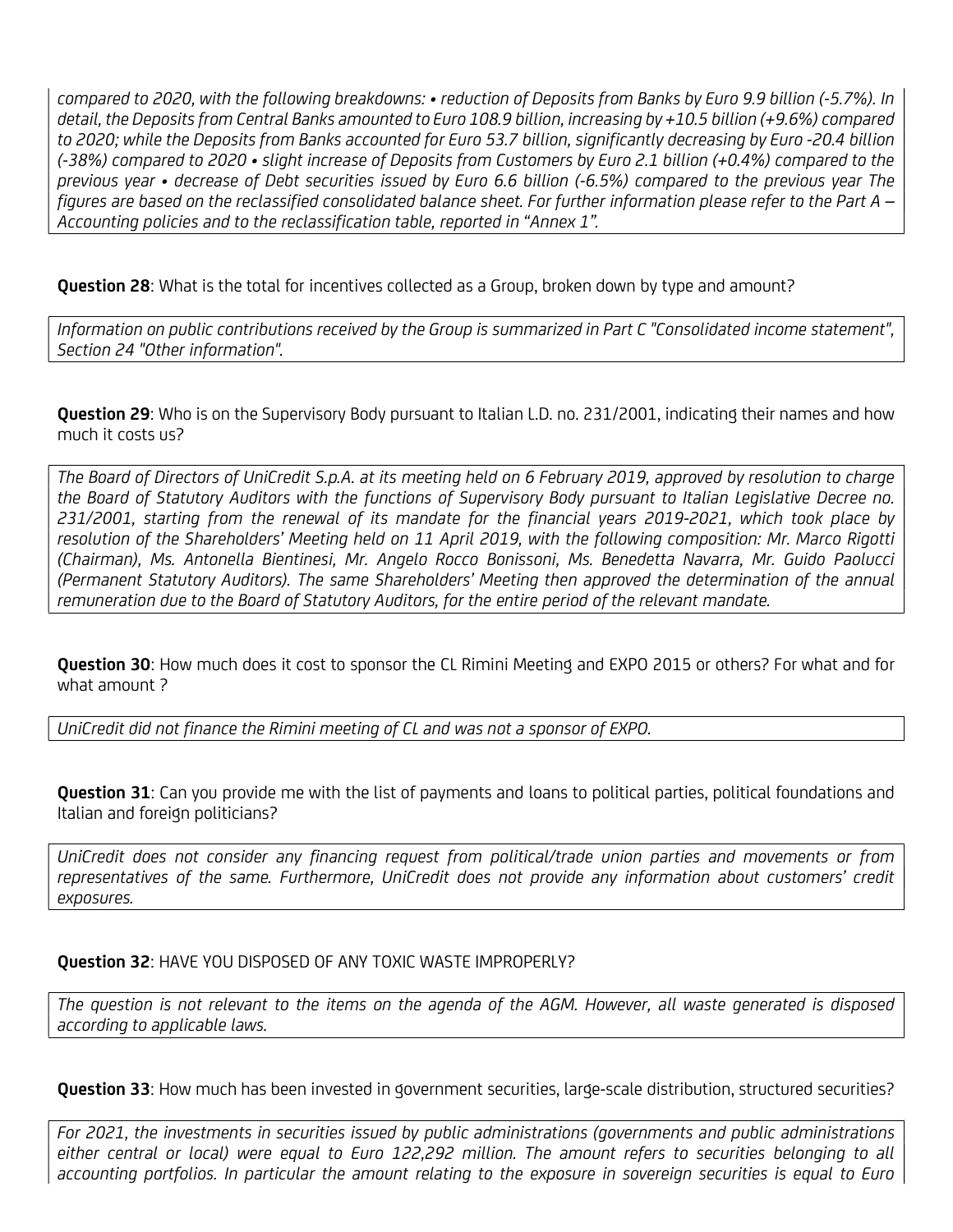114,690 million. With reference to investments in Large Scale Retail channels please note the acquisition of an equity interest in La Villata S.p.A. Immobiliare di Investimento e Sviluppo, a company belonging to the Esselunga Group. The amount of structured securities held in the portfolio as at 31 December 2021 is equal to Euro 744 million - this amount refers to securities belonging to all the accounting portfolios and issued by all counterparties, not only governments and other public administrations.

Question 34: How much did the securities service cost in the last financial year? And who provided the service?

Securities administration services are mainly managed with the support of external providers (Outsourced to: SGSS; External Suppliers: Monte Titoli, Euroclear, Cleastream, Bankit, Bny Mellon) for a total cost in 2021 of € 6,772,797.

**Question 35:** Are there any plans for reducing staff numbers, for restructuring or for relocating abroad?

The reductions / reorganizations that have an impact on personnel are those envisaged by the "UniCredit Unlocked" Industrial Plan; they are managed in a socially responsible manner and the impacts in the individual countries are subject to discussion with Workers Councils and Trade Unions of each country at local level.

Question 36: Is there a commitment to buy products back from customers after a certain period? How is this booked?

In general, rebuying of previously placed term products is not foreseen, because this is not included as a rule in the contracts. However, repurchases may be carried out as part of market-making activities for bonds or certificate instruments issued and subscribed by Group customers. These cases, which do not constitute the Bank making a commitment at the time of issuance, are represented through the cancellation of the liabilities issued in the consolidated financial statements, in accordance with international accounting standards.

Question 37: Are any current or past directors being investigated for crimes related to the environment, money laundering, self-laundering or other crimes that concern the company? What damage might this cause the company?

For obvious reasons of confidentiality, any possible investigations by the judicial authorities cannot be disclosed by the Bank.

**Question 38:** Reasons and methods for calculating the severance indemnities paid to directors at the end of their term of office.

UniCredit's compensation policy and practices, upon termination of the mandate, do not provide for severance payments to non-executive directors. Any severance payments for executive directors are defined on the basis of the criteria set out in the Group Termination Payments Policy approved by the Shareholders' Meeting.

Question 39: Who appraises the properties? How many years does the appointment last for?

The Italian real estate assets have been evaluated in 2021 by the appraisal companies named Revaluta S.p.A., Rina Prime Services S.r.l., Praxi S.p.A. and Eagle & Wise S.r.l. The mandate for real estate appraisal services cannot last more than 5 years.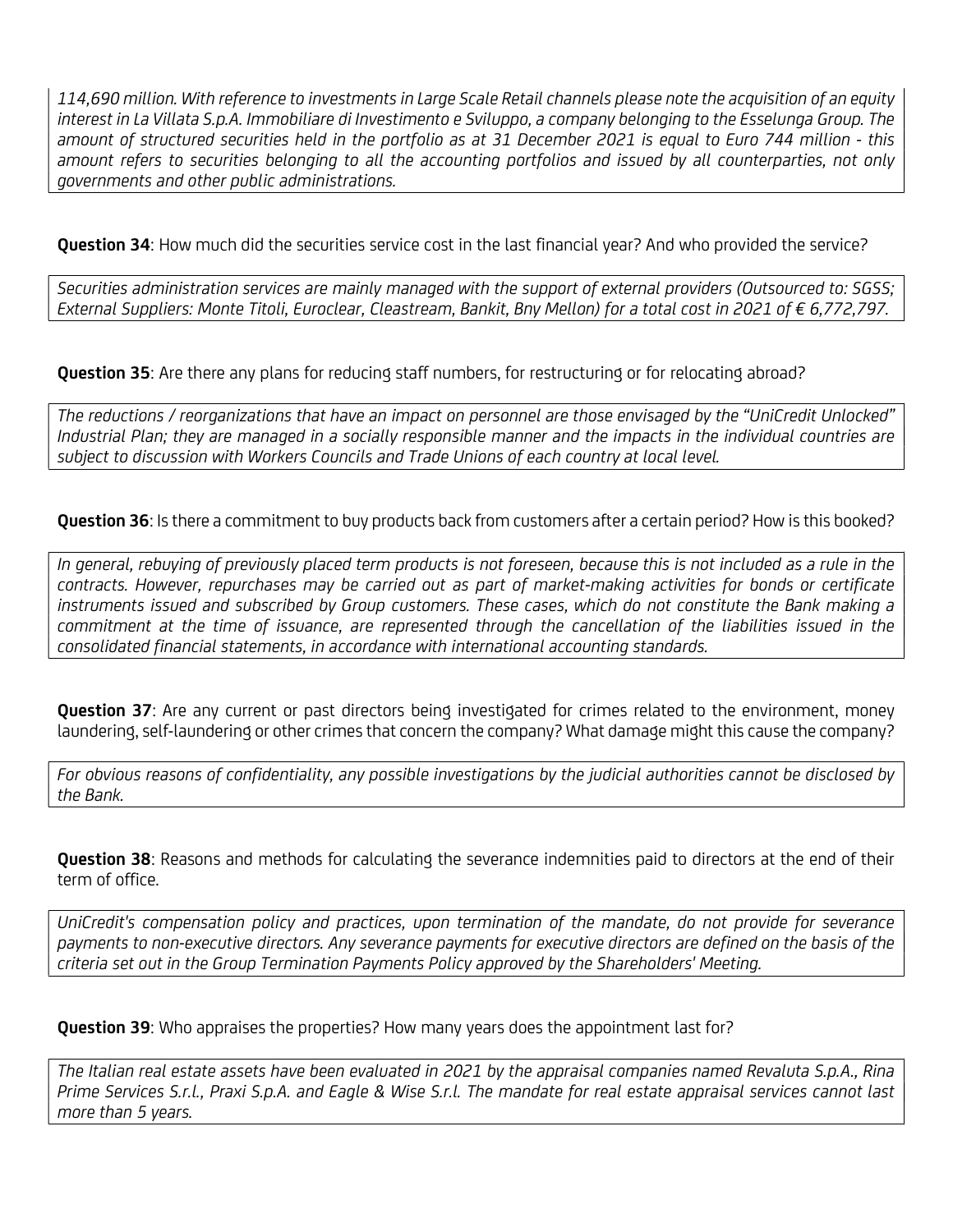Question 40: Is there D&O insurance (coverage provided, with amounts, people currently covered by this insurance, when was this resolved on and by which body, associated fringe benefit component, with which broker and which companies underwrite it, expiry date and the effect of a demerger on this policy) and how much does it cost us?

D&O insurance cover is in place to protect all Group Companies and their Directors. The coverage is provided by the main insurance companies at European level, with adequate rating. The coverage meets market standards for companies of our size and importance. In this regard, please also refer to the resolution of the Shareholders' Meeting held on 15 April 2021.

Question 41: Have policies been signed to cover the prospectuses (for bonds)?

No.

**Question 42:** What are the costs for non-financial and social security insurance (broken down by macro-area and industrial plant, what internal body decides on and manages the policies, which broker and which companies are used)?

Considering that the Bank has no industrial establishment, the insurance policies are intended to protect against events that are insurable by nature; as far as property is concerned, the insurance cover reimburses the costs of reconstruction, also in case of catastrophic damage. The insurance policies are subscribed by the main insurance companies, with adequate ratings.

Question 43: I WOULD LIKE TO KNOW how liquidity is used (monthly composition and changes, interest rates, types of instruments, counterparty risk, financial income, management policy, reasons for being incompressible, amount for severance fund and the legal, operational restrictions on this liquidity)

The usage of liquidity in a bank group is strictly connected to the dynamic of loans and funding sources. On the assets side, Loans to Customers, Loans to Banks, Financial Investments, Cash and cash balances represent the main items. As far as the financial income is concerned, in 2021 the overall net interest amounted to ca. Euro 9.1 billion, decreasing by 4% compared to 2020. UniCredit Group controls and manages the specific risk of each counterpart and the overall risk of credit portfolio through processes, structures and rules, aiming at address, check and standardize the risk assessment and management, in line with the principles and best practice in the Group and able to explain the related effectiveness in all the phases of economic cycle. For the details, please refer to the Section 2.1 - Credit Risk of Part E – Information on risks and hedging policies of the Explanatory Notes to the Financial Statements. The liquidity is not used for the coverage of severance pay, for which there are specific coverage mechanisms, in accordance with the law. The liquidity constraints under operational/legal perspective derive from the "Large Exposure Regime", valid in Europe, as well as specific regulations in force at national level, such as the "German Stock Corporation Act", which set specific limits the free circulation of funds within a transnational banking group. For further details, also related to liquidity management policies and related business processes and organization, please refer to the Section 2.4 – Liquidity Risk of the Explanatory Notes to the Financial Statements.

Question 44: I WOULD LIKE TO KNOW THE PLANNED INVESTMENT IN RENEWABLE ENERGY, HOW THIS WILL BE FUNDED AND HOW LONG WILL IT TAKE TO RECOVER THESE INVESTMENTS.

UniCredit mainly contributes to the global GHG emission reduction targets by financing the renewable energy sources industry. As at December 31, 2021, our renewable energy sources portfolio, in terms of exposure, was about €5.9 billion, mainly in project finance and leasing. The largest stakes were in wind (52%) and photovoltaic (37%). Within UniCredit Unlocked, our new strategy, we set new targets of €150 billion cumulative ESG volumes, of which €25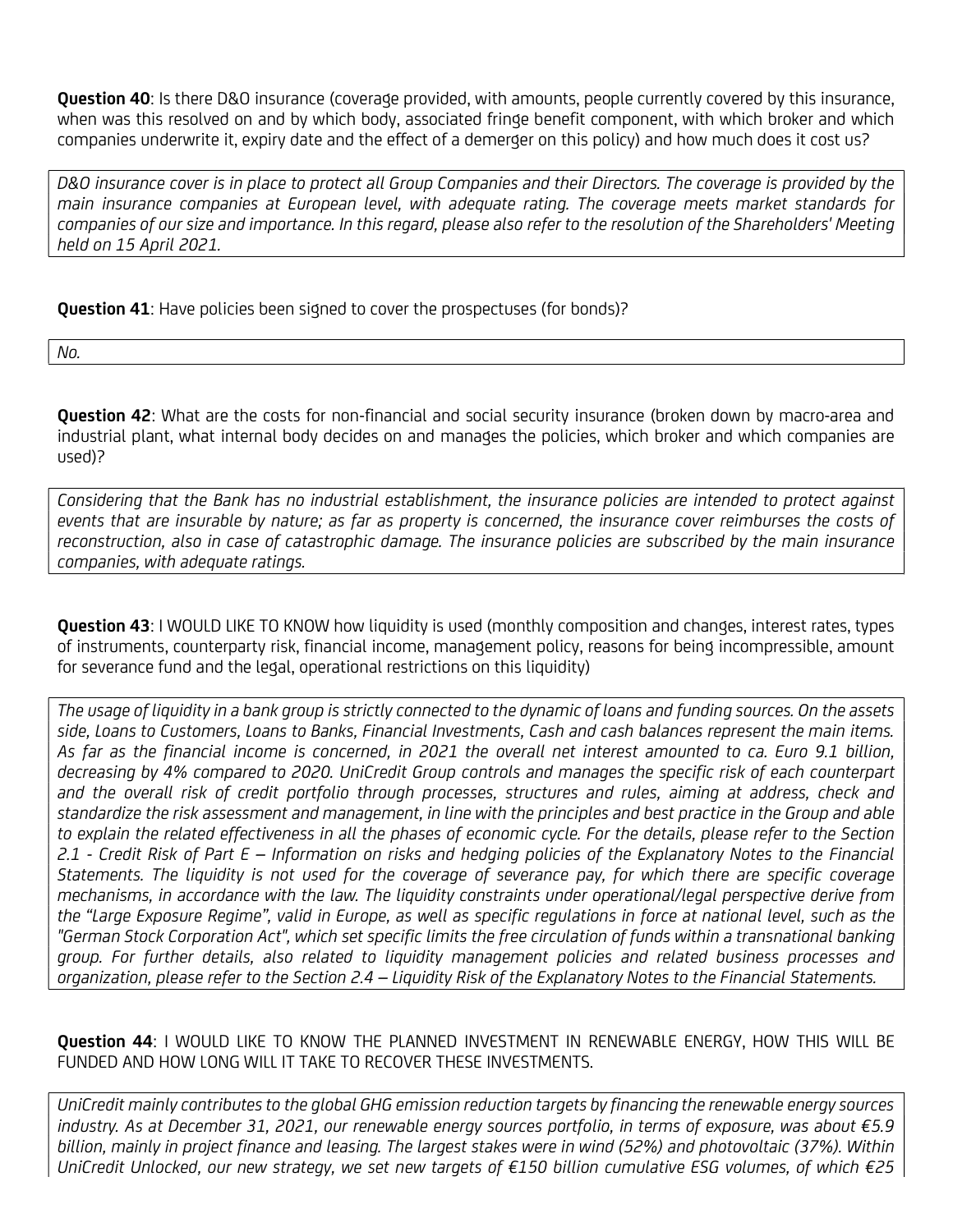billion of new environmental lending, in order to lead by example and be a leader in the green transition. We also joined the Net-Zero Banking Alliance committing to achieve Net Zero emissions from our operation by 2030 and from our financing portfolio by 2050. Financing renewable energy sector represent a strategic lever to achieve this goal. More information on UniCredit's environmental commitment is provided in the 2021 Integrated Report, available on the Group's website at

https://www.unicreditgroup.eu/content/dam/unicreditgroup-eu/documents/en/sustainability/sustainabilityreports/2021/UC\_INTEGRATO\_2021\_ENG.pdf

**Question 45**: Have there been any fee-sharing agreements for advertising/sponsorship investments in Italy or abroad?

Advertising investments and sponsorships are exclusively functional to the achievement of specific commercial and/or image objectives of the bank and do not involve retrocessions.

# **Question 46:** How are child labour laws complied with?

UniCredit does not employ under-aged staff in the Italian perimeter. The compliance with the regulations on the matter is guaranteed by the Bank's organizational structure and internal controls. In some of the foreign companies of the Group – e.g., in Germany and Austria – in line with the local legislation and practice, it's allowed to employ few under-aged staff within specific projects foreseeing alternance school/work.

# Question 47: Does the Group have SA8000 ENAS ethical certification or is it planning to obtain it?

As part of its operations, UniCredit adopts numerous social sustainability requirements and standards, such as compliance with international standards on human rights and national labour laws, which are also in the SA8000 standard, despite not having this certification which is mainly for manufacturing companies with large, complex supply chains.

#### **Question 48:** Do we finance the arms industry?

All operations supported by the UniCredit Group must be in line with the ethical, reputational and sustainability principles that guide the Bank; the Group, aware of the concerns of many of its stakeholders regarding the financial support of the defense sector, adopts an absolutely intransigent and rigorous position towards all operations involving controversial and/or unconventional weapons and towards countries involved in a conflict armed. For this reason, although the defense sector does not represent one of the main areas of activity of the Group, the Policy that governs its aspects is constantly updated so that UniCredit guarantees financial support only for operations that have been previously authorized by the Ministry of Foreign Affairs and only to those that have passed a detailed assessment carried out by various management and control functions of the Bank. The assessment includes, among others, the analysis of the type of supply, the profile and the geopolitical situation of the recipient country, the type of end user and of course the profile of the exporting entity. The outcome of this assessment is independent of any commercial and economic considerations. By way of example, the Group only authorizes financial transactions addressed to government and state bodies or supranational organizations that provide credible guarantees as to the fact that weapons are not transferred to third parties or to other countries. UniCredit also confirms that conventional supplies to areas with ongoing conflict or repression scenarios against the civilian population that could be used in such contexts are also not supported. The authorization process also requires the assessment and approval by Top Management in specific committees for the most important transactions.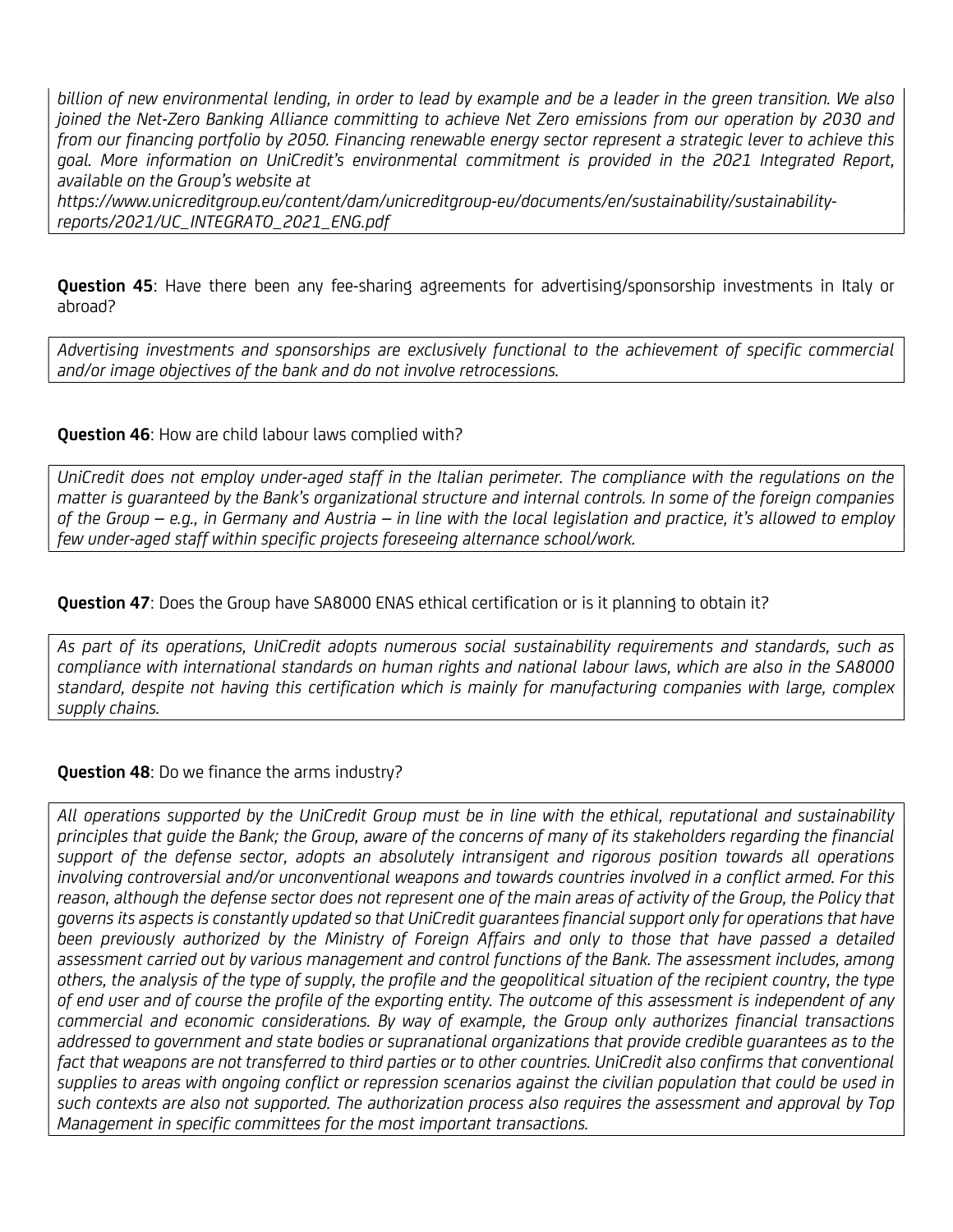Question 49: I would like to know the GROUP'S NET FINANCIAL POSITION ON THE DATE OF THE SHAREHOLDERS' MEETING, WITH THE HISTORICAL AVERAGE INTEREST RATES PAYABLE AND RECEIVABLE.

The net financial position of the Group, as of 31 December 2021, shows an excess of cash and cash balance compared to the net position with banks (defined as the imbalance between loans to/deposits from banks), accounting to Euro 27.8 billion. For further information please refer to the Part A – Accounting policies and to the reclassification table, reported in "Annex 1". The average credit and debit rates on the net financial position comply with those applied on the market.

Question 50: How much has been paid in fines to CONSOB, the Italian Stock Exchange and so on, how much were the fines and for what?

UniCredit Group is subject to the ordinary supervisory activities of the competent Authorities. Detailed information on the main administrative proceedings related to actions by Authorities, in Italy and abroad, is reported in the Registration Documents and Prospectuses available at www.unicreditgroup.eu

Question 51: Were any taxes not paid? If yes, how much? Interest? Penalties?

No. In case of tax litigation the related taxes are paid following the deadlines foreseen by the tax collection rules applicable for pending judgements.

Question 52: I would like to know: ANY CHANGES IN EQUITY HOLDINGS COMPARED TO THE REPORT BEING DISCUSSED.

Information about any significant changes in the shareholding portfolio is given through press releases published on UniCredit's website.

**Question 53:** I would like to know any CAPITAL GAINS OR LOSSES FOR LISTED SHARES AS AT THE MOST RECENT AVAILABLE STOCK EXCHANGE CLEARING

With reference to the consolidated financial statements as at 31 December 2021, the figures for the positive and negative valuation reserve of the securities in the " Financial assets at fair value through other comprehensive income (FVTOCI)" portfolio, the positive / negative changes in Fair Value of the portfolios of "securities held for trading (HFT)" and those of the portfolio of "financial assets at fair value" are reported below: 1. FVTOCI a) Positive reserve of Euro 1,194 million; b) Negative reserve of Euro -640 million 2. HFT a) positive changes in Fair Value (relating to the entire year) of Euro 826 million; b) negative changes in Fair Value (relating to the entire year) equal to Euro -1,208 million 3. Financial assets measured at FV a) positive changes in Fair Value (relating to the entire year) of Euro 221 million; b) negative changes in Fair Value (relating to the entire year) equal to Euro -288 million.

Question 54: I would like to know TURNOVER TRENDS broken down by industry, from the beginning of the year and today.

Revenues for 2021, equal to  $\in$  18.0 billion at consolidated level, are divided by business segment as follows: Italy  $\in$ 8,415 million, Germany € 4,454 million, Central Europe € 3,007 million, Eastern Europe € 2,357 million; the Group Corporate Centre and the Non Core recorded negative revenues respectively for  $-\epsilon$  223 million and  $-\epsilon$  56 million, reflecting the specific activities carried out in the Group. The mentioned figures are available on page 457 of the 2021 Consolidated Report and Accounts in the Notes to the consolidate accounts Part L – Segment reporting.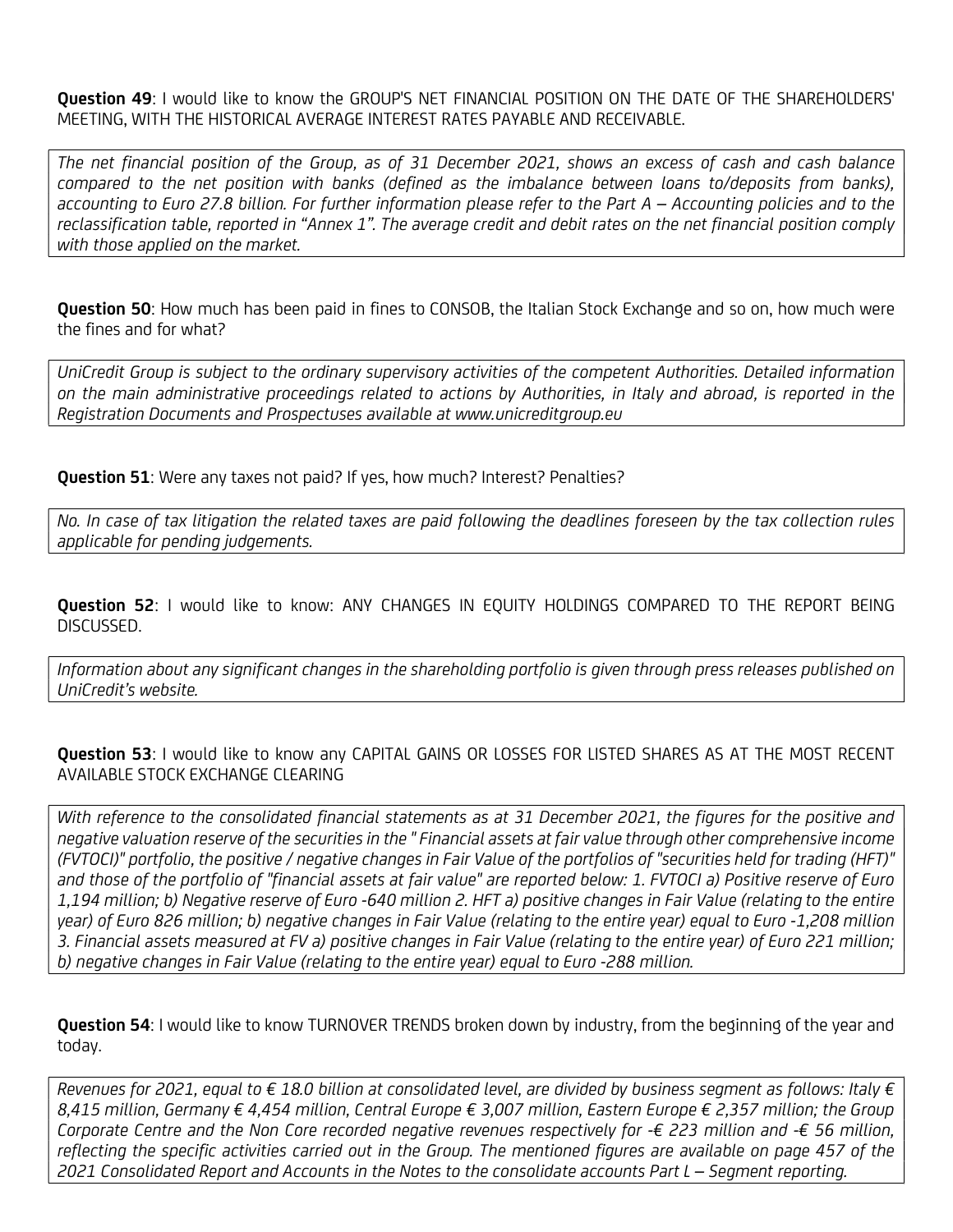Question 55: I would like the details, as of today, FOR THE TRADING OF TREASURY AND GROUP SHARES, INCLUDING ANY SUCH TRADING BY THIRD PARTIES (PERSON OR COMPANY) PURSUANT TO ARTICLE 18 OF PRESIDENTIAL DECREE 30/86, IN PARTICULAR WHEN CONCERNING THE SHARES OF OTHER COMPANIES, WITH A FOREIGN BANK THAT IS NOT REQUIRED TO INFORM CONSOB OF THE OWNER'S NAME, WITH REPOS ON SECURITIES IN THE PORTFOLIO FOR A SYMBOLIC VALUE, WITH SHARES HELD BY THIRD PARTIES.

As part of the normal trading activity, UniCredit operates, among others, on its own ordinary shares in order to hedge market risks in relation to the variable financial markets trends, specifically stock exchanges. In the same way UniCredit acts on behalf of third parties as intermediary. All of this is done in compliance with the rules established by the envisaged regulation as well as the restrictions defined by the Group.

Question 56: I would like to know the PRICE OF THE TREASURY SHARE BUYBACKS, THE DATE OF EACH BATCH, AND THE % DIFFERENCE COMPARED TO THE STOCK MARKET PRICE.

The terms of the purchases executed in the context the UniCredit share buy-back programs launched on 11 May 2021 and on 13 December 2021 have been regularly disclosed to the market in compliance with the applicable laws and regulations. The press releases with all the purchases and details of prices and volumes are available on the UniCredit's website.

Question 57: I would like to know the NAMES OF THE 20 LARGEST SHAREHOLDERS IN THE MEETING ROOM, WITH THE RELATED PERCENTAGES OF SHARES OWNED, AND THE REPRESENTATIVES, WITH DETAILS OF THE TYPE OF PROXY OR MANDATE.

The requested information will not be available until the end of the Shareholders' Meeting. However, these data will be available for consultation as soon as the minutes are published, as they are part of the related attachments.

**Question 58:** I would like to specifically know which pension funds are shareholders and the related percentages owned?

There is no distinction in the data reported for transcription to the Shareholders Register that would allow for a confident split of shareholders into categories.

Question 59: I would like to know THE NAMES OF THE JOURNALISTS IN THE ROOM OR FOLLOWING THE AGM VIA CCTV, THE MEDIA OUTLETS THEY REPRESENT AND IF ANY OF THEM HAVE DIRECT OR INDIRECT CONSULTANCY RELATIONSHIPS WITH GROUP COMPANIES, INCLUDING SUBSIDIARIES, and if they have, in any case, received any money or benefits, directly or indirectly, from subsidiaries, associate or parent companies. Should your answer to this be "not relevant" I will report this to the Board of Statutory Auditors pursuant to section 2408 of the Italian Civil Code.

No journalists will attend the next UniCredit Shareholders' Meeting. The Company indeed - in compliance with the provisions of art. 106 of Law Decree no. 18/2020 converted by Law no. 27/2020 ("Decree") and amended by Law Decree no. 228/2021 - has decided to avail itself of the option to provide that Shareholders' attendance at the Shareholders' Meeting takes place exclusively through the Appointed Representative pursuant to art. 135-undecies of Legislative Decree no. 58/98, without physical participation on their part. This choice derives from the bank's desire to protect in the best possible way the health of its shareholders, its employees and all those involved in the preparation of a General Meeting.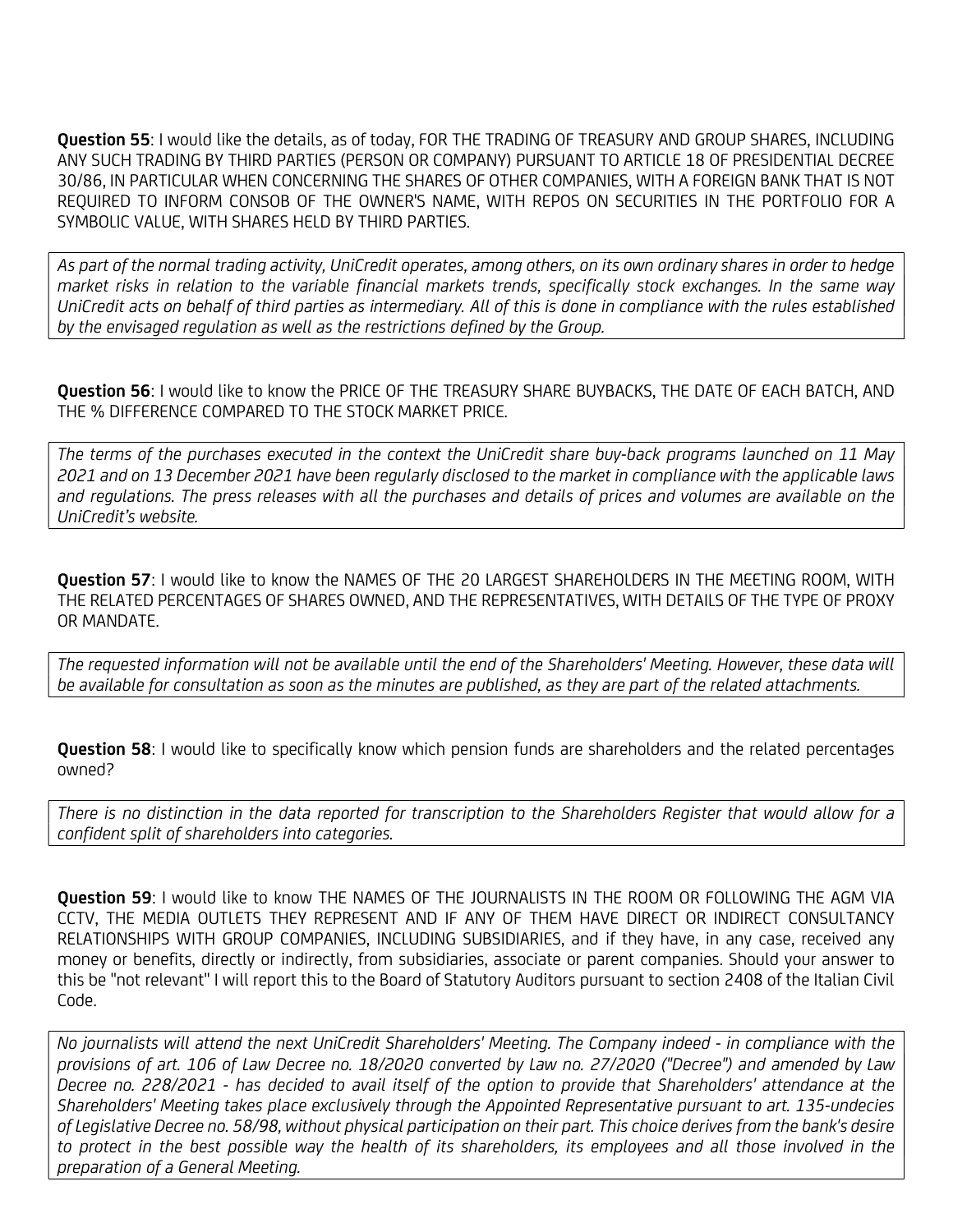**Question 60:** I would like to know the breakdown of advertising costs by publishing group, to determine how independent they are? HAVE ANY PAYMENTS BEEN MADE TO NEWSPAPERS, MEDIA OR INTERNET OUTLETS FOR RESEARCH OR ADVISORY SERVICES?

Investments in the "media" are defined according to the achievement of specific commercial and/or image objectives of the Bank. No payments were made to paper or internet newspapers for studies and consultancy.

Question 61: I would like to know THE NUMBER OF SHAREHOLDERS ENROLLED IN THE REGISTER OF SHAREHOLDERS, WITH THIS BROKEN DOWN ACCORDING TO OWNERSHIP BANDS ALONG WITH AN INDICATION OF WHETHER RESIDENT IN ITALY OR ABROAD.

As at 31/12/2021: - there are about 270,000 shareholders; - shareholders resident in Italy hold about 24% of the capital and shareholders based abroad about 76%.

- The breakdown according to the major bands (% shareholders shareholders number) is as follows:
- up to 100,000 shares: 99.575% 268,311 shareholders;
- >100,000 to 500,000: 0.269% 724 shareholders;
- >500,000 to 5 million: 0.133% 358 shareholders;
- >5 million to 10 million: 0.012% 31 shareholders;
- >10 million to one billion: 0.012% 32 shareholders.

Question 62: I would like to know IF, WITHIN THE SCOPE OF THE GROUP, THE PARENT COMPANY AND ANY DIRECT OR INDIRECT SUBSIDIARIES, THERE ARE ANY CONSULTANCY RELATIONSHIPS WITH THE BOARD OF STATUTORY AUDITORS AND THE AUDIT FIRM OR ITS PARENT. WHAT DID THE REIMBURSED EXPENSES AMOUNT TO FOR BOTH?

There was no consultancy relationship between the Group companies and the UniCredit SpA Board of Statutory Auditors. As regards the consultancy that could be assigned to the external auditors, these are regulated by the public interest entities applicable legislation, which UniCredit has always complied with. Information relating to the fees paid in 2021 by UniCredit and the Group companies to the External Auditor Deloitte (and its network companies) is included in the schedules attached to the annual financial statements and the draft of consolidated financial statements. With regard to reimbursement of expenses, the same are foreseen only if regulated within the individual service contracts provided, and are therefore not of public nature. As for the Statutory Auditors, the reimbursement is made against any expenses incurred and documented.

Question 63: I would like to know IF, IN THE GROUP, ANY DIRECT OR INDIRECT FUNDING HAS BEEN PROVIDED TO TRADE UNIONS, POLITICAL PARTIES, MOVEMENTS OR FOUNDATIONS (e.g. Italiani nel mondo), CONSUMER FOUNDATIONS AND ASSOCIATIONS, AND/OR ITALIAN OR INTERNATIONAL SHAREHOLDERS, INCLUDING ANY FUNDING FOR SPECIFIC INITIATIVES THAT WAS REQUESTED DIRECTLY?

UniCredit does not consider any financing request from political/trade union parties and movements or representatives of the same. Furthermore, UniCredit does not provide any information about any customers' credit exposures. As regards the Consumer Associations in Italy, the agreement "Noi & UniCredit" has been active since 2005: as of today, the Bank and 14 national well known Associations carry out projects aimed at improving transparency and financial education of consumers.

Question 64: I would like to know IF ANY SUPPLIERS PAY KICKBACKS? AND HOW DO THE END OF YEAR "PAYBACKS" TO THE PURCHASING OFFICE WORK?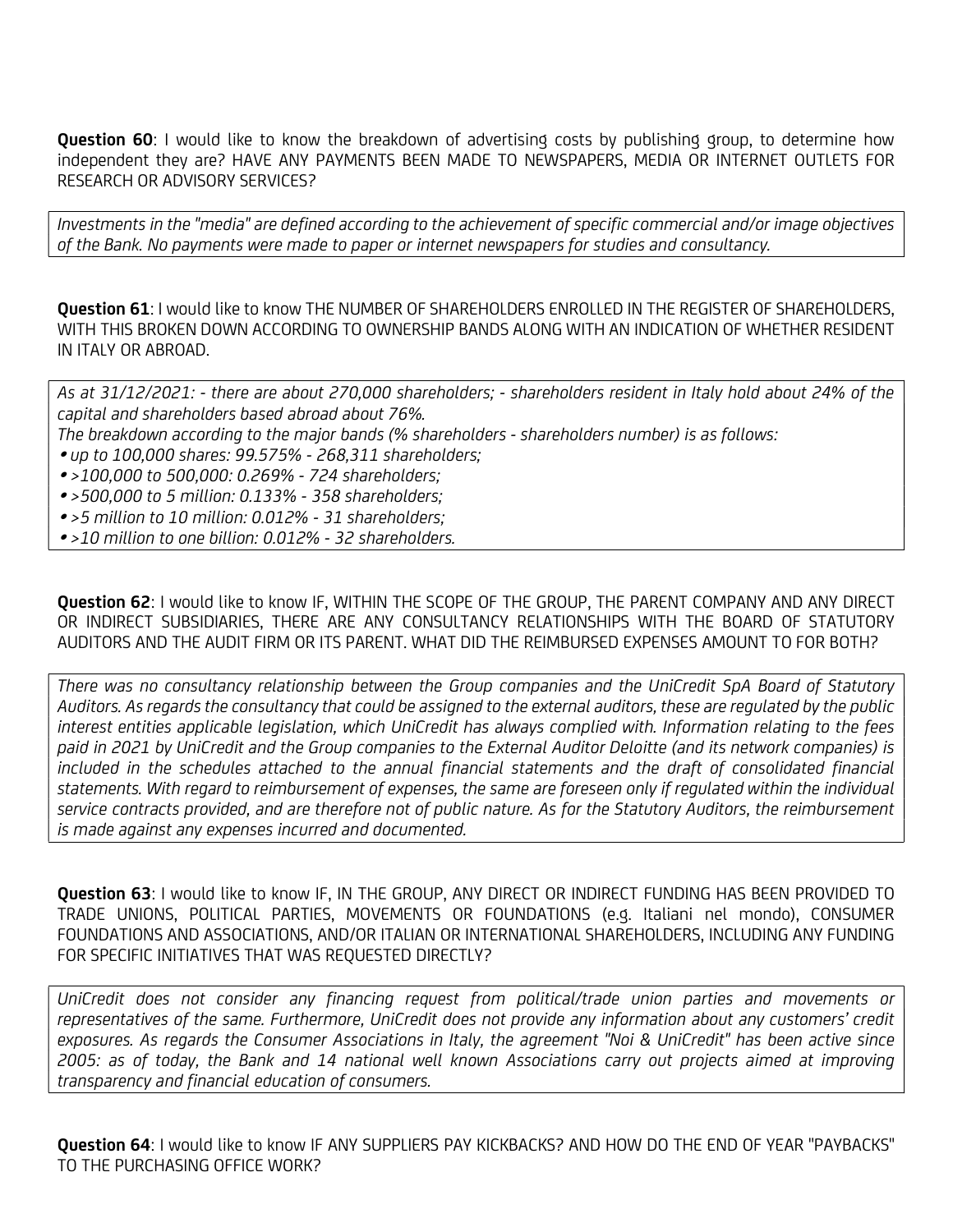The question is not relevant to the agenda, but we would like to point out that UniCredit S.p.A. does not in any way tolerate acts of corruption and prohibits them in any form, whether direct or indirect.

Question 65: I would like to know if any bribes have been paid to access emerging nations, especially CHINA, Russia and India?

The question is not relevant to the agenda, however we would like to point out that UniCredit S.p.A. does not in any way tolerate acts of corruption and prohibits them in any form, whether direct or indirect.

Question 66: I would like to know IF ANY ILLEGAL PAYMENTS ("UNDER THE TABLE") HAVE BEEN RECEIVED?

The question is not relevant to the agenda, but we would like to point out that UniCredit S.p.A. does not tolerate illegal payments ("under the table").

Question 67: I would like to know if any insider trading has taken place?

The question is not relevant to the items on the meeting agenda; however, we confirm that the bank or its representatives were not subject to any proceedings for insider trading in the past year.

Question 68: I would like to know if any executives and/or directors have interests in any suppliers? DO ANY DIRECTORS OR EXECUTIVES HOLD ANY SHARES IN SUPPLIERS, EITHER DIRECTLY OR INDIRECTLY?

The question is not relevant to the agenda, but we would like to point out that UniCredit, as per established practice, does not provide information on specific positions. The economic and commercial relations, including supply relations, between the Company and counterparties connected to executives with strategic responsibilities and company representatives are governed by current laws and regulations.

**Question 69:** How much did the directors make personally in the extraordinary transactions?

No individual remuneration is provided for Directors as a consequence of extraordinary transactions.

# Question 70: I would like to know THE TOTAL GROUP DONATIONS, FOR WHAT AND FOR WHOM?

In 2021, the total value of Group donations was approximately 6,1 million euros for 158 initiatives of various sizes in support of communities in difficulty, in addition to the projects financed by UniCredit Foundation. In 2021, the UniCredit Foundation Board of Directors approved a total amount of € 10.07 mn (€ 10.64 mn in 2020), of which: - € 7.60 mn (€ 8.72 mn in 2020) for solidarity projects, of which € 2.40 mn addressed to Covid-19 initiatives - € 2.26 mn (€ 1.71 mn in 2020) for education and research support. The main purpose is to support the communities with social and humanitarian activities in favor of children and young people (age range 0-18) as well as to support economic and scientific research through that can foster the return of the best young economists to Europe. However, 2021 was another year heavily impacted by the pandemic, which is why the Foundation has continued to keep high the attention to those initiatives aimed at fighting the pandemic emergency and its consequences.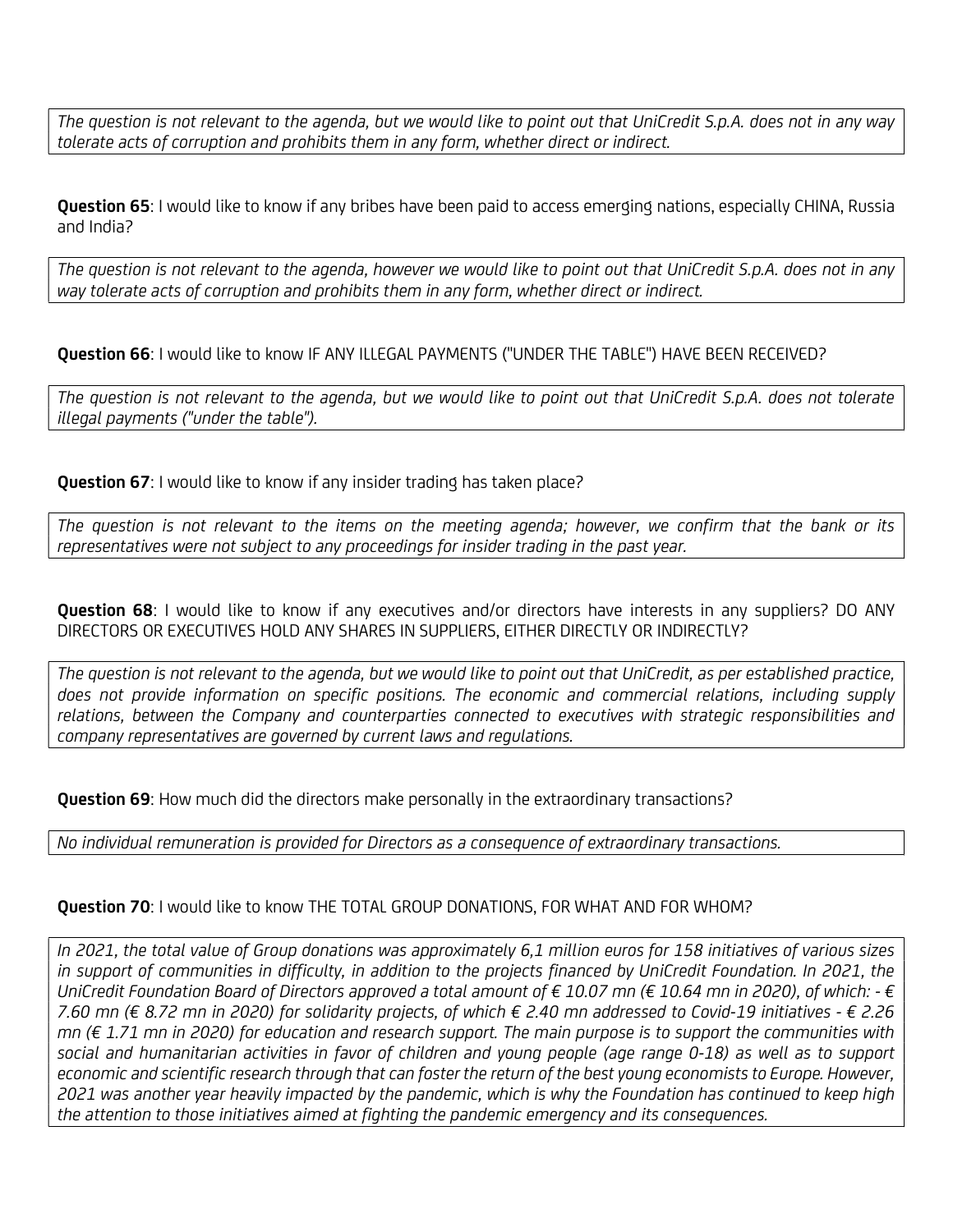Question 71: I would like to know if ANY OF THE GROUP'S DIRECT OR INDIRECT ADVISERS ARE JUDGES or prosecutors who have sat on arbitration boards, the compensation they received and their names?

We are not aware of the presence of judges or prosecutors among the Bank's advisors, nor are we aware of judges or prosecutors who have been appointed by us on arbitration panels.

Question 72: I would like to know if there are any pending cases with antitrust authorities?

Detailed information on the main administrative proceedings related to actions from Antitrust Authorities against UniCredit Group companies, in Italy and abroad, is reported in the Registration Documents and Prospectuses available at www.unicreditgroup.eu.

Question 73: I would like to know if THERE ARE ANY CURRENT CRIMINAL CASES involving investigations into current or past members of the Boards of Directors or Statutory Auditors for facts concerning the Company.

For obvious reasons of confidentiality, any possible investigations by the judicial authorities cannot be disclosed by the Bank.

**Question 74:** I would like to know the amount of any BONDS issued and the issuing banks (CREDIT SUISSE FIRST BOSTON, GOLDMAN SACHS, MONGAN STANLEY AND CITIGROUP, JP MORGAN, MERRILL LYNCH, BANK OF AMERICA, LEHMAN BROTHERS, DEUTSCHE BANK, BARCLAYS BANK, CANADIA IMPERIAL BANK COMMERCE – CIBC)

The total of public transactions issued by UniCredit S.p.A. in 2021 - Senior, Subordinated and Covered Bonds amounts to approximately 5.5 billion euro equivalent. A rotation criterion was applied between the counterparties taking into account their placement capability as well as the strategic relationship and the reciprocity with each of them, however limiting the total amount subscribed/ placed by each of them.

**Question 75: I would like to know the DETAILED COST OF SALES for each sector.** 

The Operating Expenses for 2021, equal to  $\epsilon$  9,797 million at consolidated level, are divided by business segment as follows: Italy € 3,997 million, Germany € 2,692 million, Central Europe € 1,664 million, Eastern Europe € 1,013 million, Group Corporate Centre € 357 million, Non Core € 74 million. These figures are available on page 457 of the 2021 Consolidated Report and Accounts in the Notes to the consolidate accounts Part L – Segment reporting

Question 76: I would like to know THE TOTAL COSTS FOR:

- BUYING AND SELLING EQUITY HOLDINGS.
- ENVIRONMENTAL CLEAN-UPS
- What investments have been made in environmental protection, with details of which and what?

Expenses related to acquisition and disposal transactions are aligned with market conditions. UniCredit relies on leading operators to protect its interests in this respect. The environmental impacts of UniCredit's activities are very limited, essentially limited to energy consumption and never such as to envisage the need for environmental remediation; for this reason expenses of this type are not tracked. More generally, UniCredit is however careful to contain its own impacts ex-ante, even if limited. A discussion of these topics can be found in the Integrated Report published on the company's website.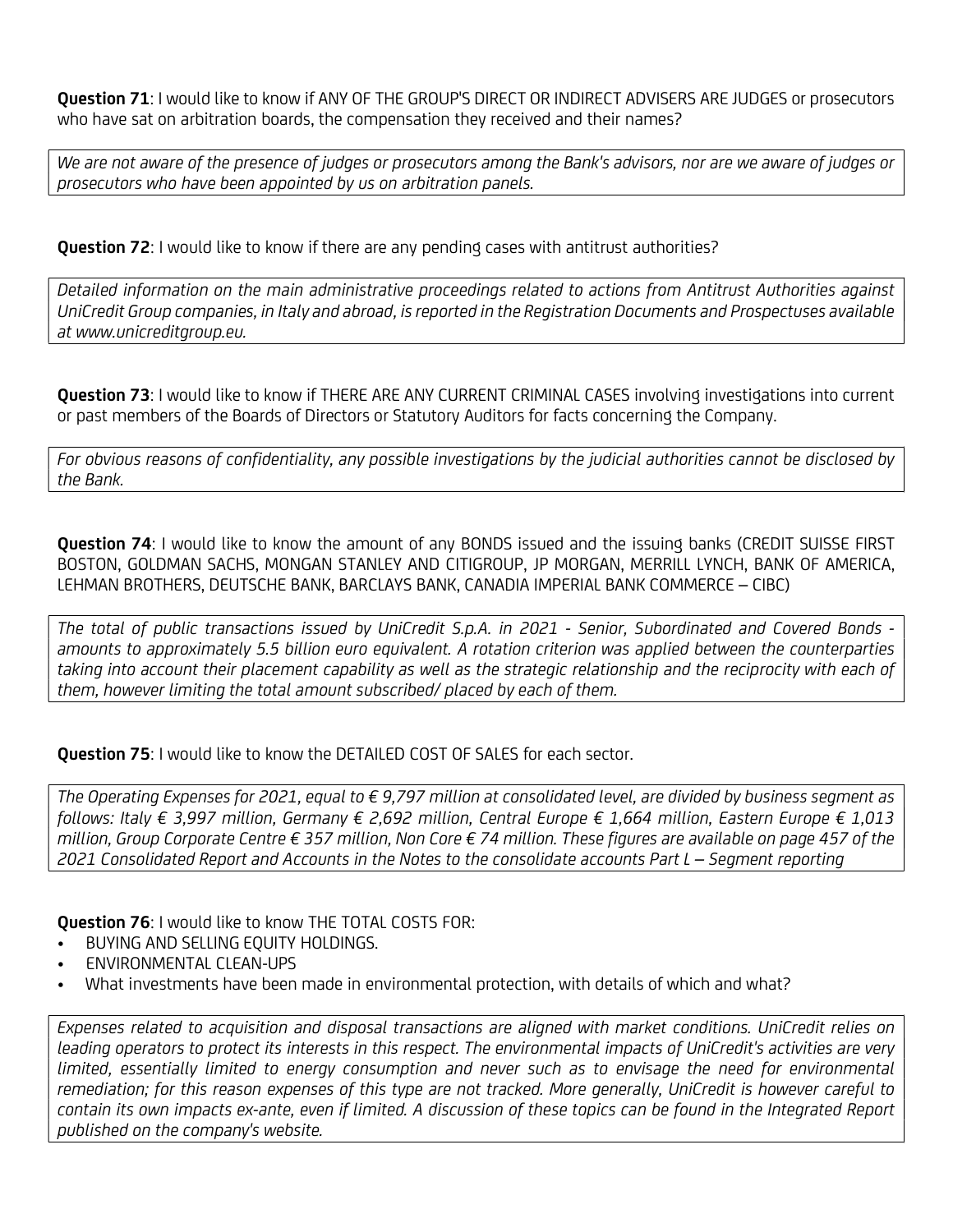**Question 77:** I would like to know

a. HOW NON-MONETARY BENEFITS, BONUSES AND INCENTIVES ARE CALCULATED?

b. THE AVERAGE CHANGE OVER THE LAST YEAR IN MANAGERIAL SALARIES and those of the enlightened CEOs, compared to that of THE EMPLOYEES AND THE WORKERS?

c. I would like to know THE AVERAGE COST RATIO BETWEEN EXECUTIVES AND NON

d. I would like to know THE NUMBER OF EMPLOYEES, BROKEN DOWN BY CATEGORY, AND IF THERE HAVE BEEN ANY CASES OF MOBBING, INCITEMENT TO SUICIDE, OR WORKPLACE ACCIDENTS and the outcomes? PERSONALLY, I CANNOT ACCEPT THE DOGMA OF THE ABSOLUTE REDUCTION IN STAFF

e. How many employees were made redundant before retirement and what was the average age.

a) Non-monetary benefits are envisaged by specific policies and, for the Executives with Strategic Responsibilities, information on them is provided on the basis of Consob regulations, which require their tax value to be indicated. Bonuses and incentives are calculated on the basis of the rules of the incentive systems, which are described in the Group Remuneration Policy within the Group Remuneration Policy and Report.

b) In light of the appointment of a new Chief Executive Officer, the annual fixed remuneration for the role increased by 112% compared to the previous year. Conversely, the average fixed compensation of the Group's executives remained essentially unchanged from last year. In 2021 in Italy, the fixed salary of "dirigenti" – whose number has decreased year on year – increased by 5,9% year on year, while the fixed salary of the other employees increased by 2.2%. Considering instead the average total remuneration (including bonuses payout), "dirigenti" salary increased by 1.8%, whereas the salary of the other employees decreased by -1.9%."

c) The ratio between the average remuneration of "dirigenti" and other employees is 4.2.

d) The number of employees by category is reported at page 277 of the consolidated financial report. At 2021 yearend, UniCredit Group shows 87,165 employees, of which: 948 "dirigenti", 25,230 "quadri direttivi", 59,497 other employees and 1,490 other non-retired staff. We have 8 disputes concerning claims relating to mobbing. There are no disputes or claims related to instigation to suicide or to accidents at work.

e) With regards to the redundancy incentive plans in place, in 2021 ca. 2,300 employees (FTEs) terminated in Italy with direct access to retirement or with the use of the Credit Sector Solidarity Fund. The average age at termination was approx. 60 years.

Question 78: I would like to know if any artworks have been purchased? Who made such purchases and the amount?

In 2021 UniCredit purchased 6 works of art for a total value of € 60,000 from the artists selected as part of a project with the MamBo Museum called Nuovo Forno del Pane. The selected artists and related works are the following: • Ruth Beraha "A me gli occhi" • Giuseppe De Mattia "Never change a winning horse" • Bekhbaatar Enkhtur "Hare" • Rachele Maistrello "HIDDEN BLUE. The Kētŏs Archive" • Vincenzo Simone "Untitled" • Filippo Tappi "\*"

**Question 79:** I would like to know in which sectors costs have been cut the most [...].

2021 operating costs recorded the following trend compared to 2020: in Germany costs decreased by 27m (-1.0%); in Italy costs dropped by 4m (-0.1%); contrarywise costs grew in Central Europe by 31m (+1.9%); in Eastern Europe by 1m (+0.1%) and in Group Corporate Center by 40m (+12.4%). Overall, at Group level, costs stable compared to 2020 (decreased by 1m), to which has positively contributed the Non Core run-down at the end of 2021, reducing 42m (-36.0%). Focusing on personnel costs only, divisions showed the following dynamics compared to 2020: in Italy staff costs decreased by 36m (-1.5%); inversely personnel costs grew in Group Corporate Centre by 49m (+6.8%); in Germany increased by 32m (+2.2%); In Eastern Europe increased by 13m (+2.6%) and in Central Europe grew by 3m (+0.3%). Overall, at Group level, staff costs increased by 54m compared to 2020, meaning a 0.9% increase, including the positive contribution of Non Core run-down at the end of 2021 equal to a decrease of 8m (- 31.2%).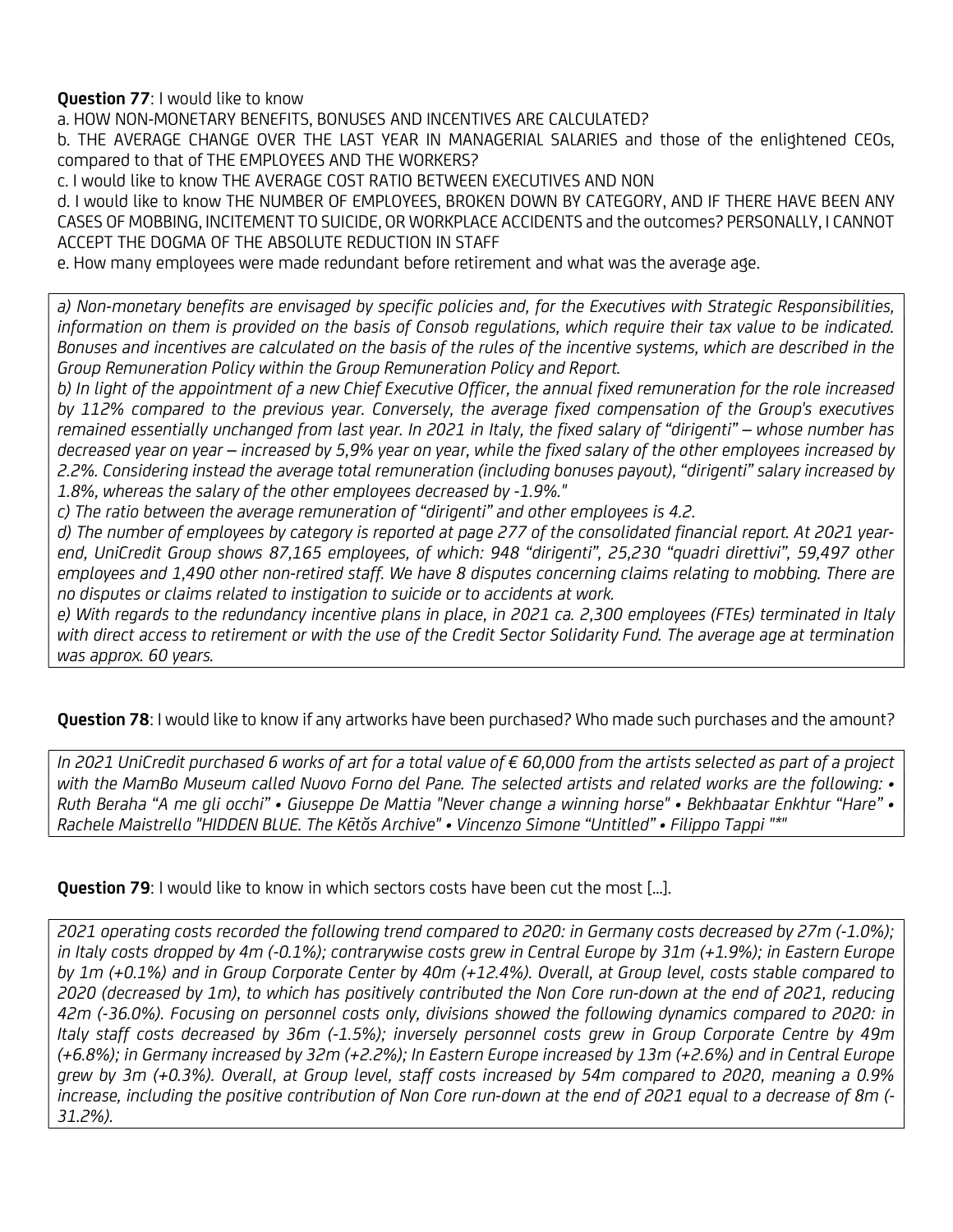Question 80: I would like to know IF THERE ARE ANY DE FACTO SUBSIDIARIES (PURS. TO THE CIVIL CODE) THAT ARE NOT INCLUDED IN THE CONSOLIDATED ACCOUNTS?

All fully consolidated subsidiaries are listed in the dedicated sections of the Consolidated Financial Statements - Consolidated Supplementary Note Part A – Accounting Policies, where information relating to non-fully consolidated subsidiaries is also provided.

Question 81: I would like to know THE GROUP'S GAS SUPPLIERS AND THE AVERAGE PRICE.

The question is not relevant to any point on the agenda.

Question 82: I would like to know if there are any consultants from companies belonging to Messrs. Bragiotti, Erede, Trevisan and Berger, and the fees paid?

UniCredit relies on consultants in various sectors. During 2021, relations were maintained with law firms, including the following: Bonelli Erede Lombardi Pappalardo; Studio Legale Trevisan.

**Question 83:** I would like to know the Italian percentage of research and development spending?

In the next three years we plan significant investments in Digital & Data, both financial (€2.8bn) and in terms of human capital (2,100 new hires in Digital & Data). In 2021 we launched or consolidated initiatives in key areas of our new Digital & Data strategy, such as User Experience and Digital Offering, Cyber Security and Resilience, and Digital Foresight. Digitalisation and data are indeed at the heart of our new Group strategy, UniCredit Unlocked. Our ultimate ambition is to be a truly digital bank, powered by data in all we do.

Question 84: I WOULD LIKE TO KNOW THE COSTS for GENERAL MEETINGS and what these costs are for.

With reference to the Shareholders' Meeting of 15 April 2021, the cost related to the formalities for convening the meeting and to some services that have been requested by external consultants (e.g., press notices, Notary Public, Computershare, Company-Designated Proxy Holder, translation companies, etc.) was around € 390,000.

Question 85: I WOULD LIKE TO KNOW THE COSTS for REVENUE STAMPS

The question is not relevant to the items on the meeting agenda, however stamp duty cost for 2021 are approximately  $\epsilon$  388 million.

**Question 86:** I would like to know about the traceability of toxic waste.

The question is not relevant to the items on the meeting agenda and in any case UniCredit does not generate any toxic waste in its operations.

**Question 87**: WHAT cars do the Chairman and CEO have and what are the costs of these as a detail of the benefits indicated in the compensation report?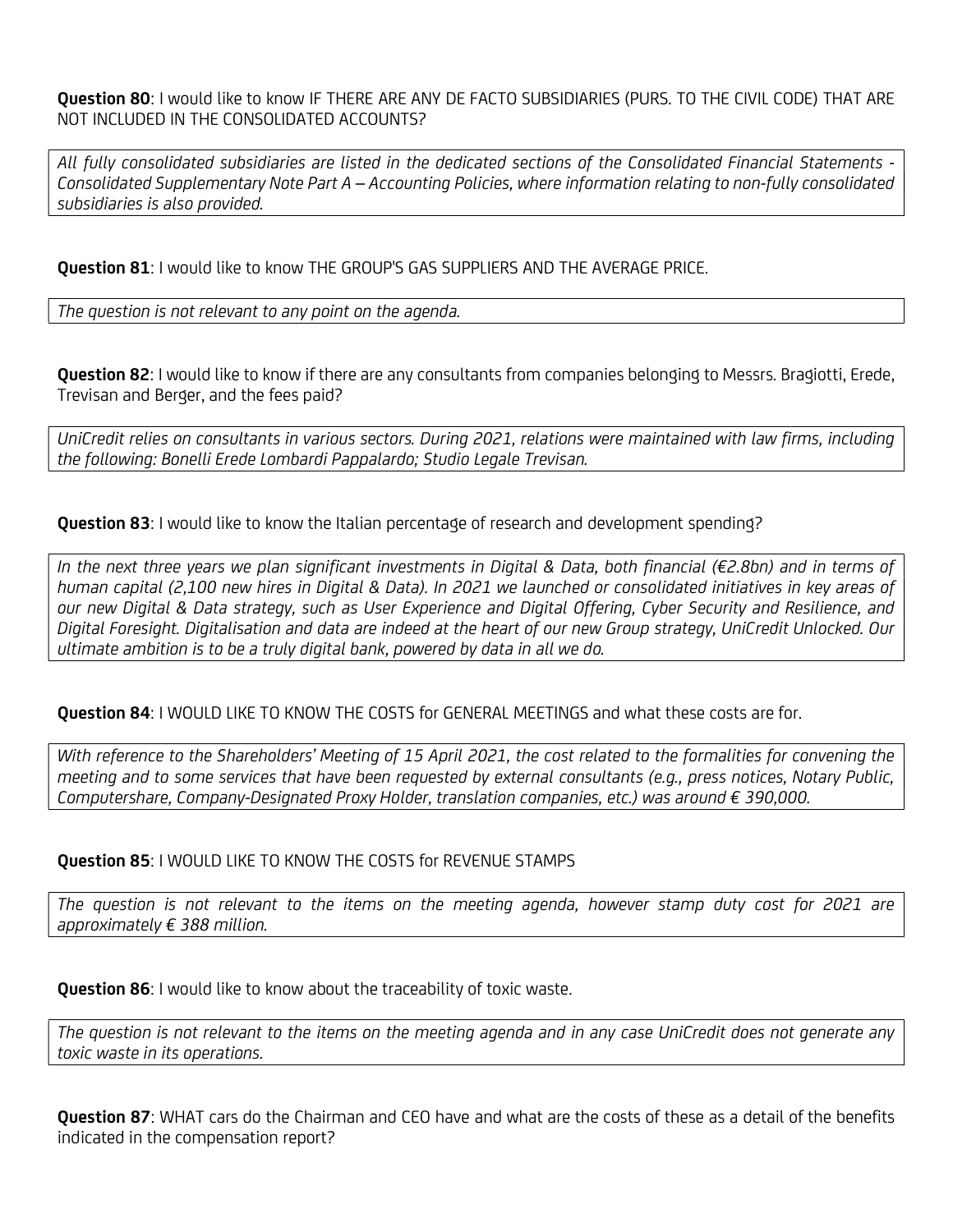Neither the Chairman nor the Chief Executive Office are assigned a company car available also for private purposes, but instead use, for work purposes, company cars with drivers. The value of the benefits shown in the Remuneration Report for the Chairman and the Chief Executive Officer does not refer to cars.

Question 88: Details for the use or hire of helicopters and planes. How many helicopters were used, what makes, the hourly cost and who used them? If the answers are "The other questions are not relevant to the items on the agenda", I will have to report this fact to the Board of Statutory Auditors pursuant to section 2408 of the Italian Civil Code.

Helicopters are not used in UniCredit SpA, while the use of private jet is at disposal of Chairman of the Board of Directors, Board of Directors members and the Group Executive Committee members. The jets are used in occasion where the commercial flight, particularly limited post Covid outbreak, are not fit in terms of timings and availability to the agenda of the users. Normally, small aircrafts are used and the precise type is dependent on the availability of the fleet. In 2021 approximately 30 flights were made with hourly rates that vary across the aircraft,  $\epsilon$  4,500 on average.

# Question 89: What is the total of Bad exposures?

The Net Book Value of Bad exposures as of 31 December 2021 (see page 303 of the 2021 Consolidated Financial Statements) is equal to € 1,276 million (UniCredit S.p.A. € 513 million, see page 703 of the 2021 Company Financial Statements). These amounts refer to the net book value of the loans and debt securities of all the accounting portfolios.

Question 90: HAVE ANY CONTRIBUTIONS BEEN MADE TO TRADE UNIONS OR UNIONISTS. IF YES, TO WHOM, WHY AND HOW MUCH?

No contributions are paid to trade unions/trade unionists: only law and contract provisions are applied.

Question 91: Are there any loan advances on credits and what are the costs (in percentage)?

The question is not relevant to the agenda; however we confirm that the Bank provides the possibility of carrying out loan advances on credits. For standard conditions please refer to the current information sheets, available to customers in our branches and on our website.

Question 92: Has someone been appointed for proxy voting and how much does this cost? If the answer is: "The relevant cost cannot be indicated separately as it is part of a broader set of activities related to the shareholders' meeting." Not only does this indicate serious shortcomings in the control system, but I will also report this to the Board of Statutory Auditors pursuant to section 2408 of the Italian Civil Code.

The Representative appointed by the Company pursuant to article 135-undecies of the TUF is Computershare S.p.A. This company also manages a series of activities, for UniCredit, related to the shareholders' meeting, including the accrediting of shareholders and the exercise and counting of votes. The total agreed fee for all these activities given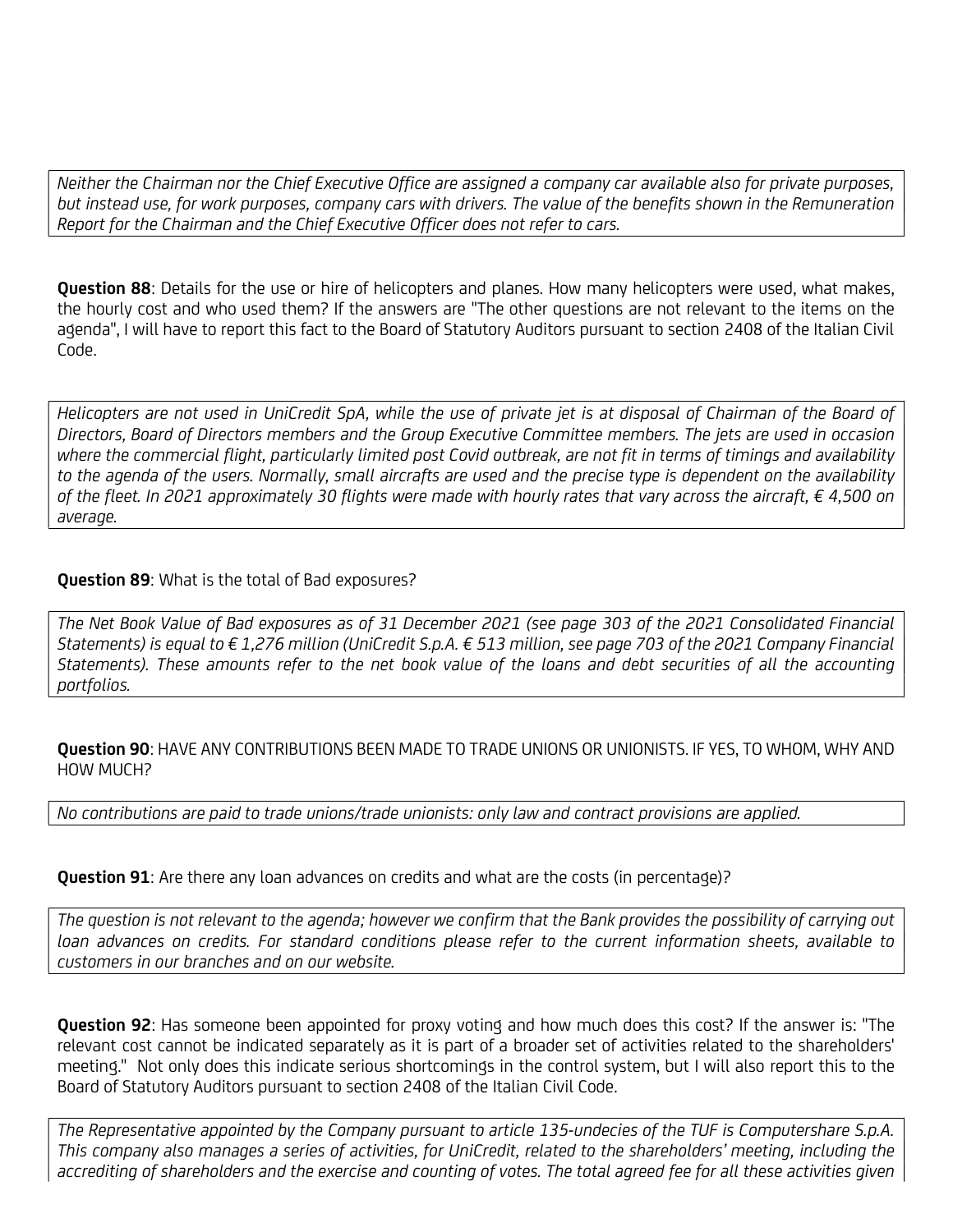the manner in which the shareholders' meeting will be held - i.e., with the exclusive participation of the shareholders through the designated representative - is approximately  $\epsilon$  140,000.

**Question 93:** How much has been invested in government securities?

For 2021 the investments by the Group in securities issued by public administrations (governments and public administrations either central or local) was equal to € 122,292 million as shown in the Consolidated financial statements ( $\epsilon$  43,121 million relates to securities issued by the Republic of Italy).

**Question 94:** How much does the company owe the Italian Social Security Institute (INPS) and the Italian Revenue Service (AGENZIA DELLE ENTRATE)?

In the 2021 individual Balance Sheet current tax liabilities amount to approximately  $\epsilon$  12.7 million. In the 2021 consolidated Balance Sheet current tax liabilities of consolidated Italian companies amount to approximately € 627 million. Such tax liabilities yet due as of 31/12/2021 (Balance Sheet date) will paid by the relevant legal deadlines. There is no debt with INPS, contributions are regularly paid.

Question 95: Does the company file a tax consolidation, how much does this amount to and what are the rates?

Unicredit S.p.A. opted for Italian Tax Consolidated regime for IRES purposes, with the main Italian subsidiaries. The option lasts for the period of 3 years: the most recent renewal includes the three-year period 2019-2021 and concerns the Holding Company and 7 Italian subsidiaries. The list of the companies included in the Tax Consolidated regime is reported in paragraph 10.7 "Other information" of the Individual Balance Sheet. In the 2021 fiscal year the forecast tax base is € 181 million. The tax rate is equal to the ordinary 24% IRES rate. The additional IRES tax of 3,5%, applicable to banks and financial companies, doesn't concern the Tax Consolidated Group but is calculated and paid autonomously by every single Legal Entity. IRAP, which is not covered by the Tax Consolidated regime, is calculated and paid autonomously by each individual Legal Entity.

Question 96: What was last year's contribution margin?

For 2021, operating income was equal to  $\epsilon$  17,441 million as presented in the Consolidated income statement.

# MARCELLO FAGIOLI

Question 1: How many UniCredit shares does Chairman Pier Carlo Padoan own as of today?

As of today, the Chairman Padoan does not hold any UniCredit shares. Please also note that the shareholdings as at 31.12.2021 of the members of the Board of Directors of UniCredit SpA are reported in the Annex 1 to the 2022 Group Remuneration Policy and Report, published on the Bank's website.

**Question 2:** How many UniCredit shares does the CEO Orcel Andrea hold as of today?

As of today's date, the Chief Executive Officer Andrea Orcel owns no. 444,743 UniCredit shares linked to the variable remuneration for 2021. For the relevant details, please refer to paragraph 3.2 (2021 fixed and variable compensation for the Chief Executive Officer) of the "2022 Group Remuneration Policy and Report".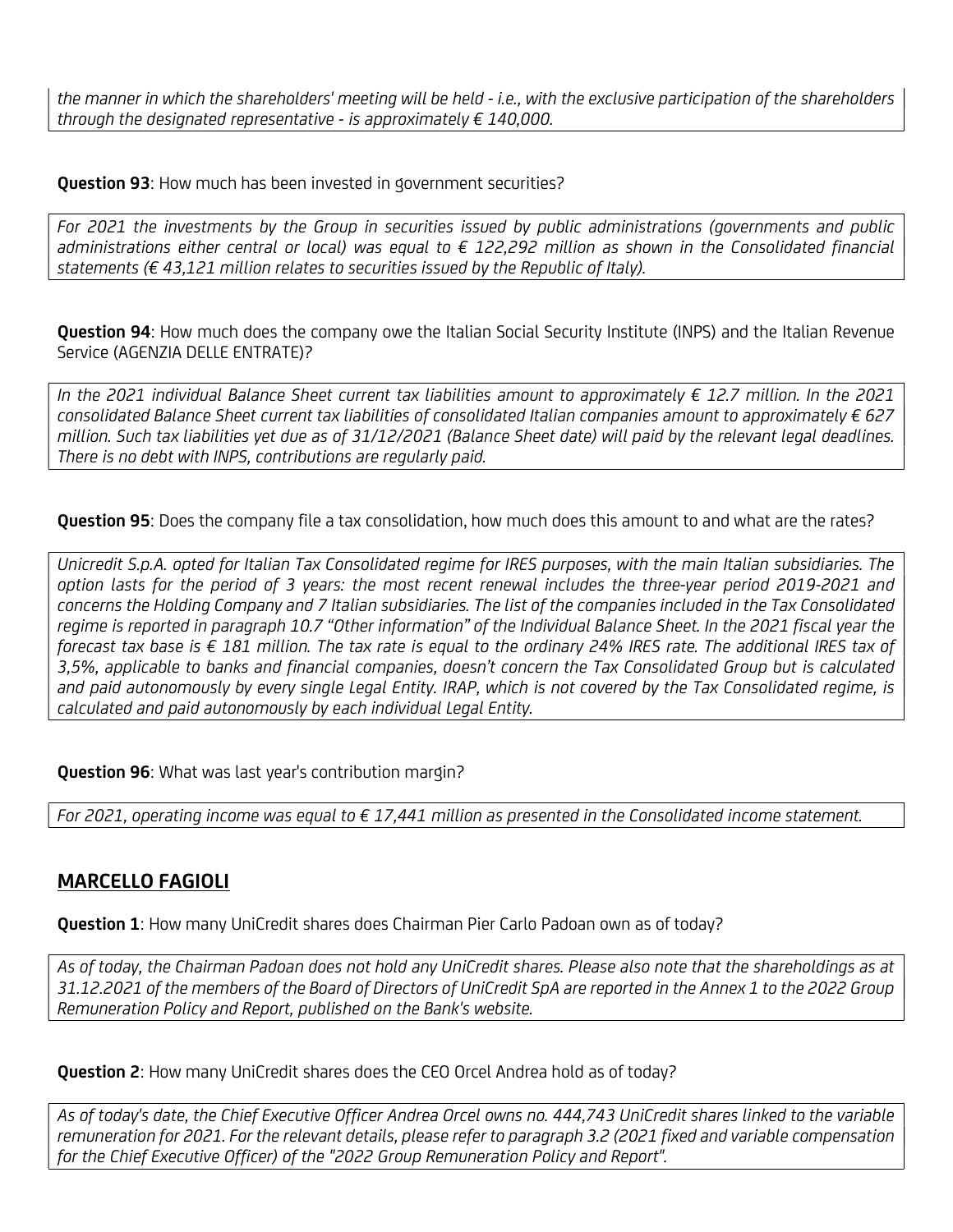Question 3: How much have we, if we have, invoiced to the company "FinElk" in the year 2021 (soft toys, etc.)?

Details requested are contained in contracts covered by confidentiality clauses and therefore cannot be disclosed.

Question 4: The reasons why the Shareholders' meeting has not been organized traditionally (with physical attendance), as the anti-Covid rules have effectively finished (see stadiums, discos, museums, etc.).

UniCredit, availing itself of the faculty provided for by law, decided to continue to follow a prudent approach to protect the health of its shareholders and employees, in line with the behaviour adopted by major Italian companies. In fact, the legislation allowing the shareholders' meeting to be held "a porte chiuse" (i.e. exclusively through the Designated Representative as per art. 135-undecies TUF) is not bound to the state of emergency and has been expressly extended until 31 July 2022.

Question 5: Were the quarantees provided to former UniCredit CEOs [...] issued with them in their personal capacity or were there contractual arrangements in place with UniCredit? [...]. If the latter is the case, specific information is requested on the reasons, amounts and how such guarantees have been accounted for.

In issuing the guarantees offered as collateral, the Bank exercised a right attributed to it by Italian law in order to pursue its interest consistently with the conduct always observed by the Bank throughout the proceedings pertaining to the matter. The Bank has acted in full compliance with its internal policies and with the accounting standards which govern the management of risks and charges.

Question 6: Total cost of Monte Paschi Siena due diligence (managers, staff, external consultants, etc.) [...]

The question is not related to any specific item of the agenda. The total costs paid for the advisors who assisted UniCredit in the due diligence activities related to the potential transaction involving Banca Monte dei Paschi di Siena are in line with market standards. We confirm that also employees of the Bank, within the limits set forth by the applicable regulations, participated to the analysis, thus allowing to reduce the costs.

**Question 7:** Any costs related to 2021 on the assessments of "Otkritie Banck".

The costs are minimal, as the analyses were carried out mainly by internal personnel and the role of external advisors was limited. In any case UniCredit, in line with market practice, agreed on lower fees in case of interruption of the relevant negotiations, thus limiting related costs.

# TOMMASO MARINO

Question 1: Considering that at the date of transmission of the following questions (19/03/2022) we still haven't terminated our relationships with Russia, does it make sense for the UniCredit Group to continue to keep such relationships when almost all the rest of the world has terminated them? Does UniCredit share Russia's politics of expansion or does it condemn them? It is known, according to what I have read, that apparently Intesa is present in Russia with a subsidiary, but it is clear we do not have to imitate the mistakes of our competitors. I hope that in face of such an important issue, UniCredit will not hide behind the shield of the irrelevance of the question with respect to the agenda of the assembly, because not taking a position in serious cases such ad this, can hold an ambiguous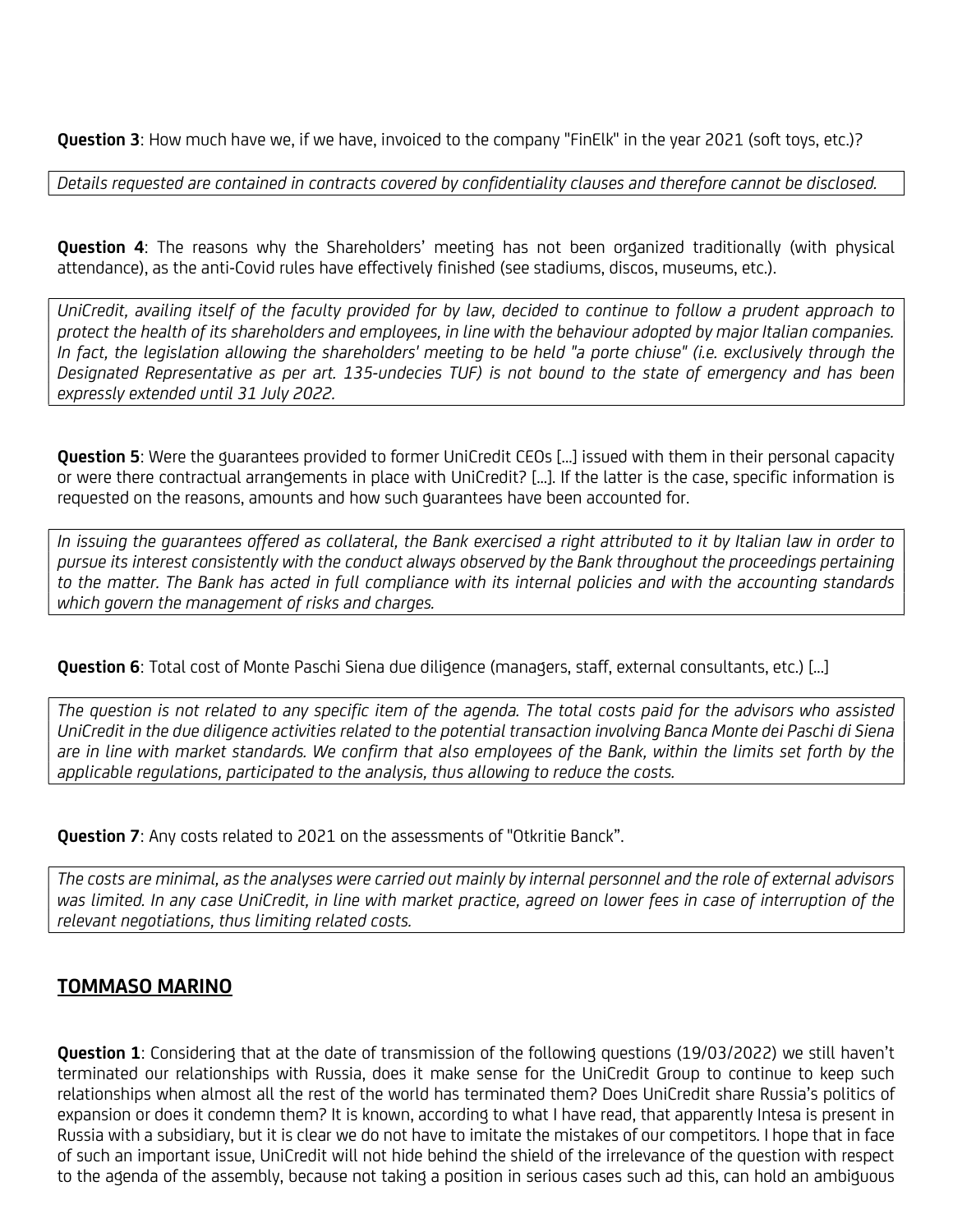meaning, right when as never before we all have the duty to take an unequivocal position, as our Prime Minister teaches us.

We have been asked many times about the status of our Russian business in recent weeks. We want to be as transparent as possible about our actions and rationale. It would be very easy to say that UniCredit is exiting Russia. It would get headlines and we know it's what a lot of people want to hear. But unwinding a bank that employs over 4,000 people and services more than 1500 corporate clients, 1,250 of which are European corporates, and absorb a shock that could reach up to €7.5bln, cannot and should not be done overnight. Of course, we have been personally shocked by the atrocities of the war being waged by Russia and our thoughts are with all of those suffering. We have a responsibility to all of those who rely on UniCredit. We must consider the interests of UniCredit's employees in Russia, of our clients on the ground in Russia, many of whom are European, and of the overall health of our Group, and all the communities we exist to serve across Europe. Our number one job is to ensure the overall stability of our bank and our ability to serve our communities across Europe. As such, we are completing an urgent internal assessment of the impact, complexities, and consequences on our bank of an exit. No conclusions can be drawn overnight, but we will report soon with more detail.

Question 2: [...] can you tell us what is the amount of our exposure in China?

The cross border exposure as of 31/12/2021 vs China is equal to about 4bn euros (EAD - Exposure at default).

Question 3: Can I count on the UniCredit Group to take action in favor of Ukraine? Have you drawn up a master plan?

The war in Ukraine has a catastrophic toll on all those affected, both directly and indirectly. In response to the crisis, the Bank has focused its attention on our communities across Europe, launching a series of initiatives focused on providing direct support to those closely affected by the conflict in Ukraine. To start, the Group immediately kickedoff a fundraising initiative for employees, in partnership with the UniCredit Foundation, to bring help to those in need. More than 4,000 employees came together with their own funds to support the cause. The total amount of their donations has been doubled by UniCredit Foundation that will directly donate €828,105 to the Red Cross, Save the Children and the United Nations High Commissioner for Refugees UNHCR, in support of Ukraine.

Question 4: In July 2021 Russia Railways was financed with more than 500 million. Can you tell us what guarantees it offered us? Are we still financing it? Do we intend to terminate (note, not suspend) this relationship?

As per standard practice, UniCredit does not provide information on clients' transactions or positions.

**Question 5:** What is the amount of the quarantee that we provided to the Russian government on behalf of Russian ZF Karma? In exchange for what did we give it? Under what conditions is this guarantee to be terminated? Do we intend to terminate (note, not suspend) this relationship?

As per standard Group practice, UniCredit does not provide information about transactions or relationships with its clients.

Question 6: Does Russian VSMPO-Avisma continue to use UniCredit's services for all its international liquidity management needs?

As per Group practice, UniCredit does not provide information on specific clients' positions.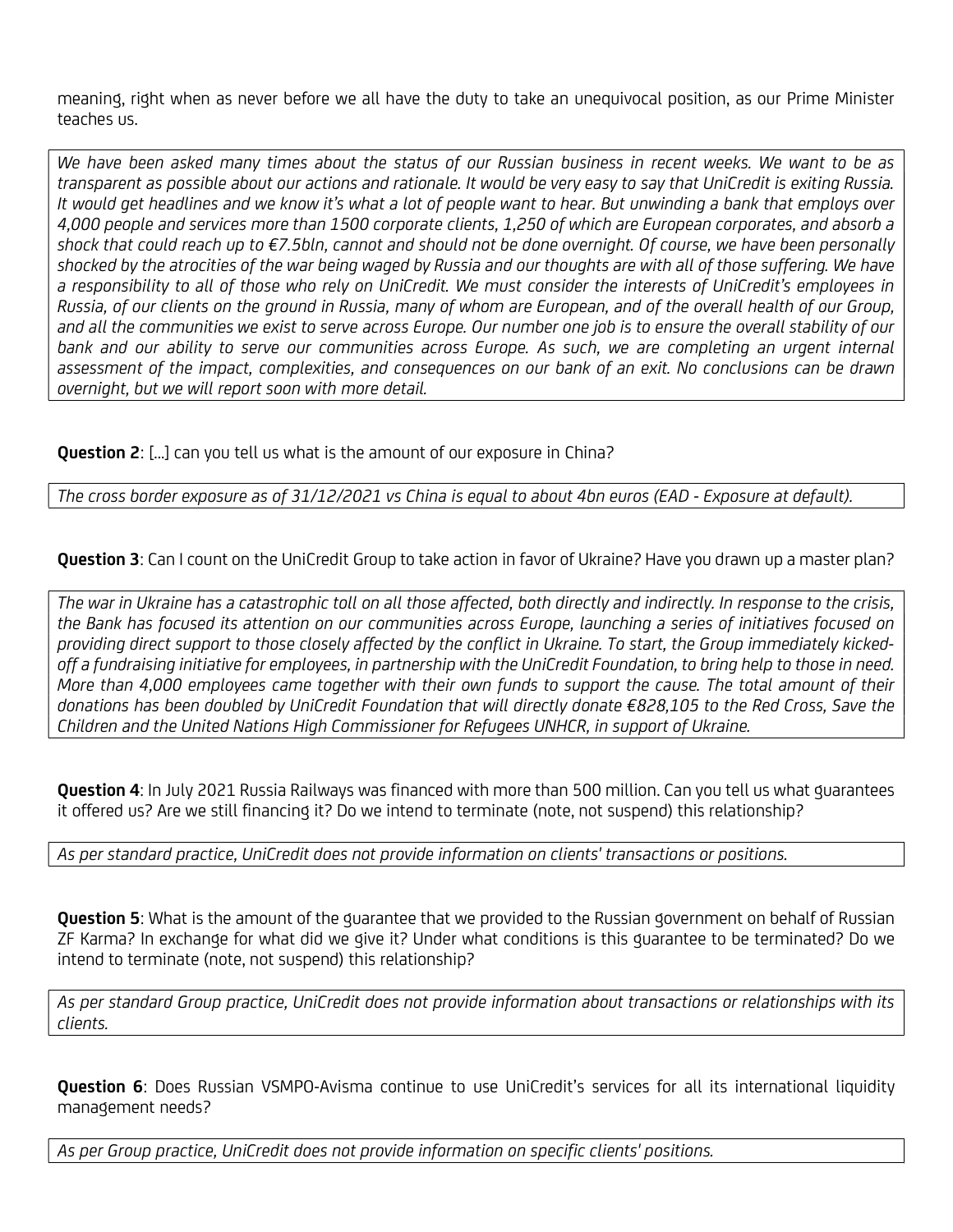Question 7: Are we taking actions to support the Ukrainians who are fleeing? If so, as I hope, what steps have we taken?

In addition to the fundraising campaign, UniCredit has set a wide range of initiatives in motion aimed at providing direct, concrete and immediate help to its people, and Ukrainian family members of employees that have been immediately impacted by the crisis. The series of initiatives, provided at Group level by UniCredit SpA and its subsidiaries in Italy and abroad, include: - Organizing on-the-ground transfers from the Ukrainian border to safe destinations for families - Offering food and supplies to arriving refugees - A Groupwide matchmaking initiative, allowing employees to open up their homes to family members of fellow colleagues arriving from Ukraine - Temporary accommodation and housing for refugee families, paid in full by the Bank - PwC assistance in obtaining the necessary documents for immigration into EU countries - IT support for refugees - Support of medical staff - A streamlined bank account opening process for refugees with all fees waived - Creation of a WhatsApp Group, with instant sharing of information among Ukrainian colleagues - Psychological and emotional hotline support for colleagues and family members - Paid leave for employee support work with displaced persons - Overtime donation opportunities - Sports and cultural activities provided to children who have fled the war - Direct information and facilitation of donations from clients to the three worthy causes.

**Question 8:** Will the purchase of treasury shares be carried out exclusively on the Stock Exchange or also directly from individuals and legal entities?

The purchase transactions executed in the context of the share buy-back program aimed at remunerating the shareholders will be carried out (in one or more transactions) in compliance with applicable laws and regulations. In particular, it is currently envisaged that purchases will be carried out on regulated markets or multilateral trading facilities on which UniCredit ordinary shares are traded according to the operating procedures set out in the regulations governing the organisation and management of the relevant market.

#### **Question 9:** What amount of Group liquidity do we possess?

As reported at page 139 of UniCredit Group "2021 Annual reports and accounts", the item "Cash and cash balances" amounts to Euro 107.4 billion at December 2021, decreasing by ca. Euro 9.6 billion (-8.2%) compared to December 2020. It is worth to mention that the compulsory reserve towards central banks, equal to Euro 50.9 billion (-14% compared to December 2020), is not included in the previous amount because it is reported in the item "Loans to banks". Moreover, UniCredit Group also owns financial instruments classified as High Quality Liquid Assets (HQLA) that represent a liquidity buffer, being unencumbered assets that are easily and immediately converted into cash. For further details please refer to the section "Liquidity buffer and funding strategies" reported in the document "UniCredit Group Disclosure (Pillar III) – 31 December 2021".

#### **Question 10:** Is it true that there will soon be a new capital increase?

No new capital increase is planned, except for any potential capital increase to serve the employee remuneration plans. Indeed, the Group capital position is solid, with a Common Equity Tier 1 ratio Transitional equal to 15.82% as of 31 December 2021, corresponding to a buffer of 678 basis points above the Overall Capital Requirement.

Question 11: With reference to art. 20, letter h, of the UniCredit Articles of Association, are the CEO's siblings not considered as close relatives?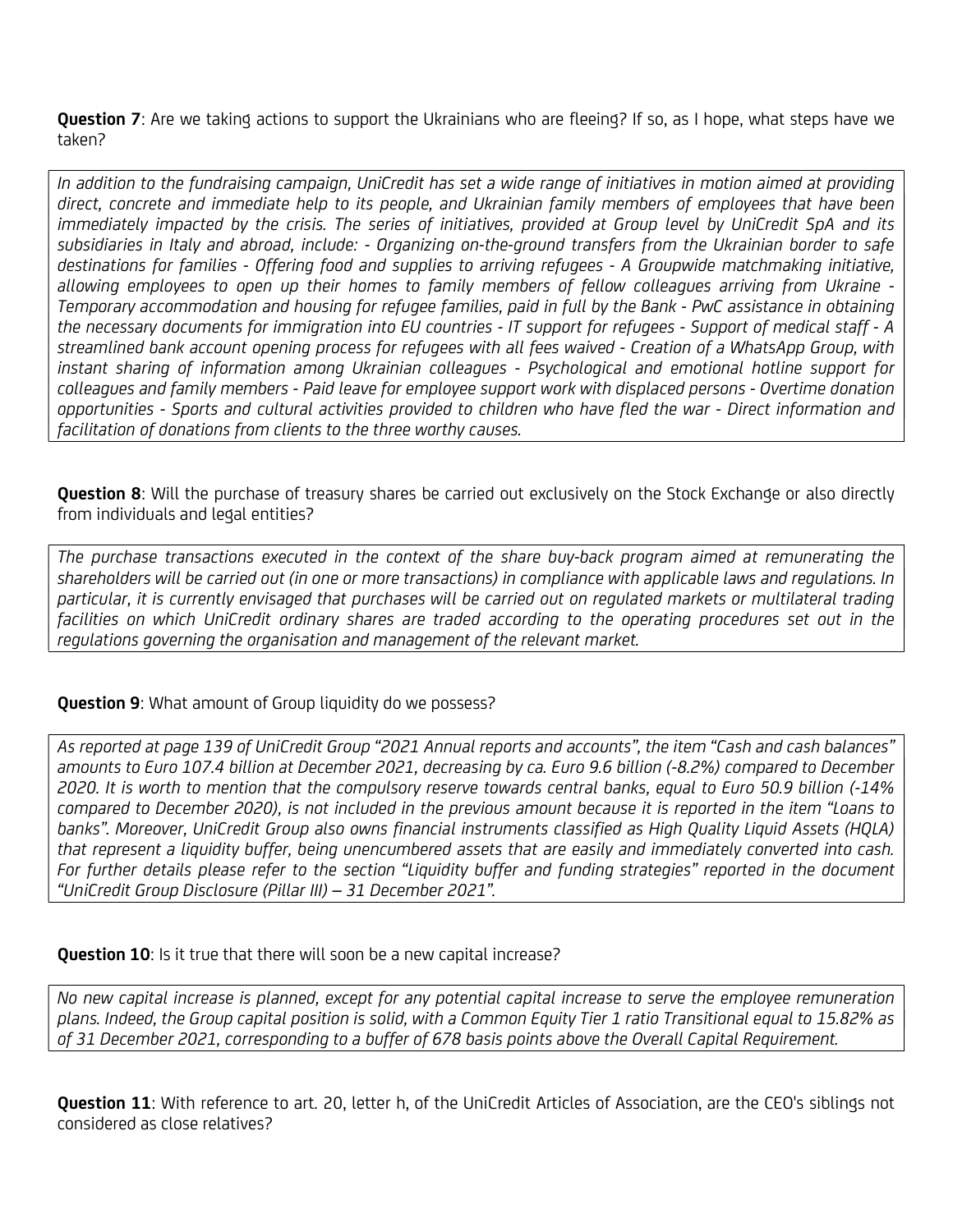The amendment submitted to the Shareholders' Meeting for approval is aimed at aligning the current text of the Articles of Association with the amendments recently introduced in the Corporate Governance Code with reference to the independence requirements. As the provisions of the Code do not include a director's brothers and sisters as close family members, the same applies to the provision in the Articles of Association. It should be noted, however, that pursuant to the new wording of the Articles of Association, the other independence requirements provided for by the applicable legislation also apply to the directors of UniCredit and among these, consequently, both Decree no. 169/2020 of the Ministry of Economy and Finance and Legislative Decree no. 58/1998, pursuant to which the relationship of the siblings is also relevant.

Question 12: How do you plan on remunerating the shareholders with the purchase of own shares, given that this decreases the company's equity? If the purchased shares will not be eliminated, contrary to your intentions, will you distribute them to management?

The shares purchased in the context of the share buy-back program will be cancelled. Such purchase and the subsequent cancellation will result in a reduction of the number of UniCredit outstanding shares and therefore to an increase, on a like-for-like basis, of the earnings per share. For further details on the purchase and cancellation of treasury shares, please refer to the relevant Directors' reports published on the Bank's website.

Question 13: The purchase of shares cannot exceed the 10% of the previous stock market session? What is this limit determined by?

We confirm that the purchase price of the treasury shares cannot diverge downwards or upwards by more than 10% from the official price registered by the UniCredit share in the trading session of Euronext Milan on the day prior to the execution of each individual purchase transaction. Such limit is coherent with the market practice for similar transactions.

# **Question 14:** Can you tell us who and why of the current directors have lost their independence?

No changes occurred as to the fulfilment of the independence requirements by Directors with respect to the latest assessment carried out by the Board of Directors of the Company upon the renewal of the body for the 2021-2023 financial years. The outcomes of such assessment were disclosed to the market on 5 May 2021 and are available at the link https://www.unicreditgroup.eu/en/press-media/press-releases-price-sensitive/2021/verifica-dei-requisiti- .html.

Question 15: What is the source of the negative reserves of approximately 300 million that we intend to eliminate?

These negative reserves, that the Board of Directors proposes to eliminate, amount in total to €379,972,155.44 and derive from payments made in 2021 related to events that, in compliance with the International Accounting Standards, were recognized reducing directly the net equity without affecting the income statement, in particular: the coupons paid, net of the related taxes, on the AT1 instruments with perpetual duration and give the issuer full discretion in coupon payments and in the early redemptions of the principal outstanding (€350,102,767.29); - the cash-out, executed in 2021 and related to the last payment referred to 2019 results, connected to the usufruct contract - signed with Mediobanca S.p.A. - on UniCredit ordinary shares for the issuance of the "Cashes" financial instruments (€29,869,388.15). For more information, please refer to "Directors' Report Elimination of negative reserves" issued in the UniCredit's website.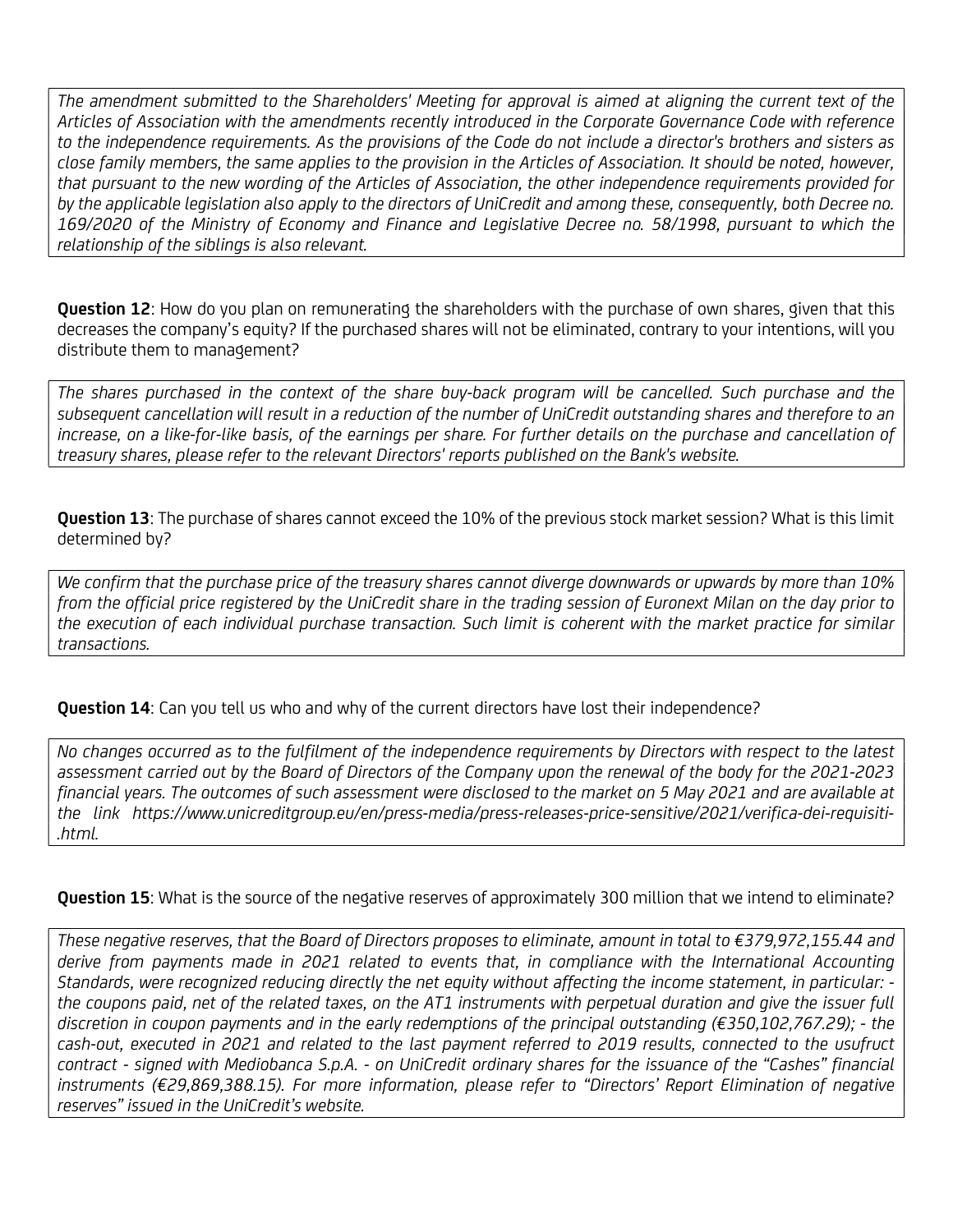Question 16: I wanted to suggest to the members of the Board of Statutory Auditors and of the Board of Directors to donate part of their own, considerable, remuneration to the Ukrainian cause. Is this feasible?

The question is not relevant to the items on the agenda.

### **Question 17:** Do we use Russian antiviruses?

Two minor subsidiaries within the Group are using Kaspersky. In any case, Kaspersky Antivirus is not part of our Digital Security Strategy and target products. Therefore, the above mentioned minor subsidiaries are approaching to change it with other antimalware solutions.

Question 18: Can you tell us the real reasons for the failure of the negotiations with MPS and Banco BPM and perhaps what route Mr. Orcel intends to finally take? Apart from propaganda announcements, it seems to me that to date we are dead in the water

The reasons for the interruption of the negotiations pertaining to the potential acquisition of a defined perimeter of Banca Monte dei Paschi di Siena with the Ministry of Economy and Finance have been explained by the Chief Executive Officer during the public hearing at the Parlamentary Enquiry Committee on the Banking and Financial System; please make reference to the relevant minutes for further details. With reference to the rumours related to Banco BPM, we do not comment on such rumours and speculations.

**Question 19:** Is it true that the Russian government wanted to sell us the Russian bank Otkritie? What were the reasons of our interests in this transaction? Have the talks been permanently interrupted, as should be desirable?

The definitive withdrawal from the analysis and the potential transaction structure (combination) have been already confirmed and discussed at the end of January, during the presentation of the financial results (FY2021); please make reference to it for further details (https://www.unicreditgroup.eu/en/investors/financial-reporting/groupresults.html?intcid=INT-IG\_CTA0019).

Question 20: Which are the members of the Board of Directors and their respective companies, with interests in Russia?

The question is not relevant to the items on the Agenda of the Shareholders' Meeting.

Question 21: Can you tell us what interests and exposures we have in Belarus and what relationships we have there?

The cross border exposure as of 31/12/2021 vs Belarus is not significant and equal to about 6mn euros (EAD - Exposure at default).

Question 22: All studies report that the UniCredit Group would benefit greatly from the purchase of Mediobanca. I am not asking UniCredit if it wants to buy it or not, but I am asking if my assertion, according to Dr. Orcel, is true.

We do not comment on rumours and speculation. Should we pursue an extraordinary transaction, we will promptly inform the market in compliance with the relevant laws and regulations.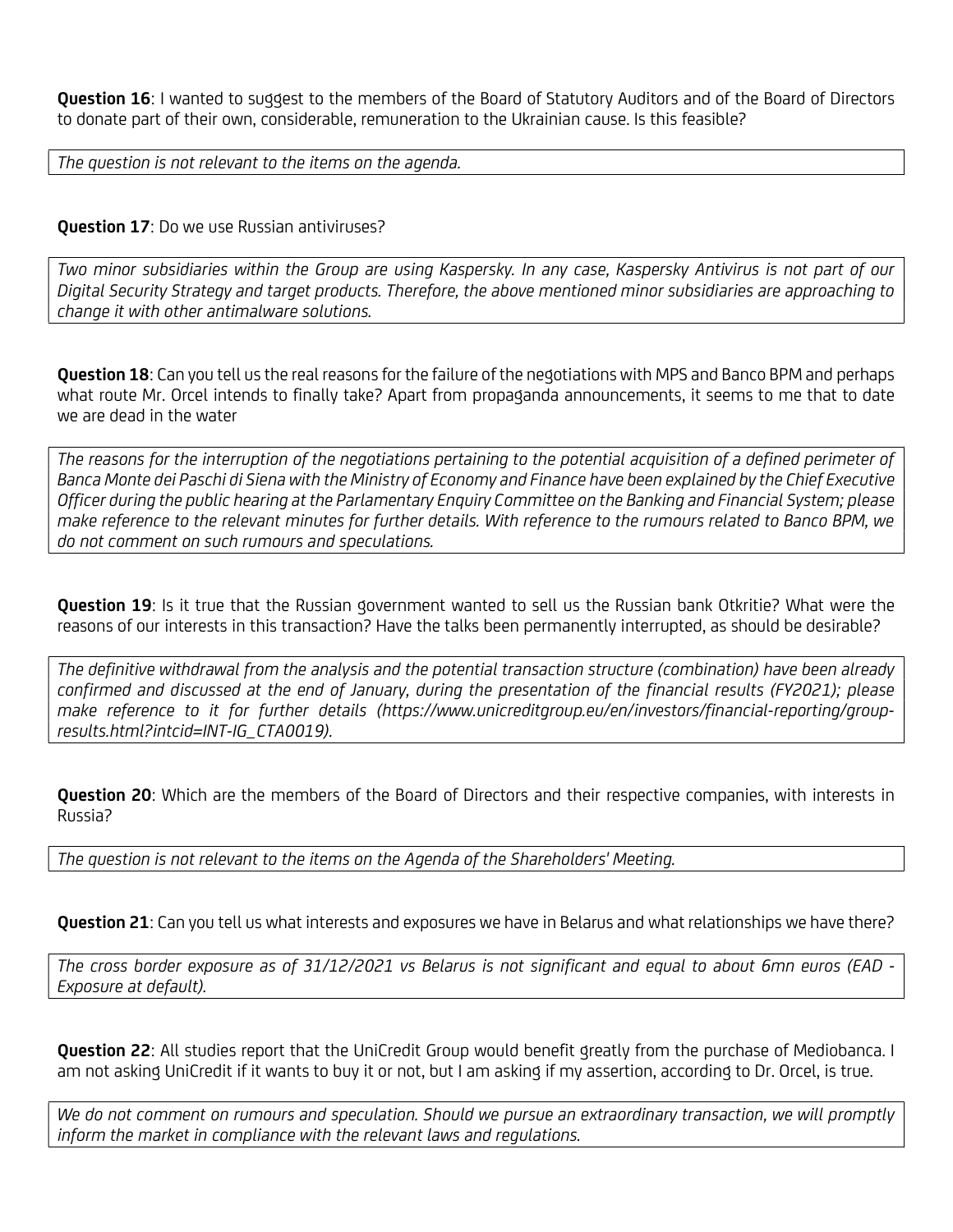**Question 23:** Why have you not provided a limit to the incentives you propose to resolve upon?

The Group's incentive systems are structured in such a way as to guarantee a solid link between remuneration and performance. In particular, variable remuneration is aimed at recognizing the results achieved by establishing a direct link between remuneration and risk-adjusted performance. In line with regulatory provisions and as approved by the Shareholders' Meeting of May 13, 2014, the maximum limit to the ratio between the variable and fixed components of remuneration for all employees belonging to the business functions is 2:1. For the remaining personnel, a maximum ratio between the variable and fixed components of remuneration of 1:1 is normally adopted, except for personnel in the Corporate Control Functions, Human Resources and the manager responsible for preparing the company's financial reports, for whom fixed remuneration is expected to be a predominant component of total remuneration.

Question 24: How can externals join Uninsieme? Who is the president? Does Uninsieme have a website? What amount have we disbursed them in 2021?

Uninsieme is not an association to which people can subscribe, but a project that has led UniCredit to enter into agreements with 26 Recreational Clubs (CRAL), distributed throughout the country and accessible through the dedicated portal https://www.circoli.unicredit.it/. People from outside UniCredit can also join CRALs, if presented by an employee or retired member, directly from the site in the reserved area or by contacting the CRAL secretariat. More information on how to join is available at https://www.circoli.unicredit.it/diventa-socio. Uninsieme is a project and does not have its own President; instead, each of the CRALs is configured as an autonomous association, governed by the regulations of the third sector, and has its own President. In 2021, a company contribution of  $\epsilon$  25 was paid to each CRAL for each employee in service at UniCredit Group in Italy as at 31 December 2020 with a place of work in the area covered by each CRAL, in line with the agreement entered into between the CRALs and UniCredit.

#### Question 25: What amount has been disbursed in total to the Teatro alla Scala?

In 2021 UniCredit did not disburse any contribution to Teatro alla Scala. UniCredit has supported Filarmonica della Scala since 2000, becoming its Main Partner since 2003. The Teatro alla Scala Foundation and the Filarmonica della Scala are two different and autonomous entities.

Question 26: What disbursements did the La Filarmonica della Scala receive in 2021?

In 2021 as its Main Partner UniCredit has supported Filarmonica della Scala through a sponsorship equal to € 2,882,100 VAT included (€ 2,830,400 sponsorship + € 51,700 for Concert in Duomo Square, MI).

**Question 27:** Can you list the initiatives carried out by the Group, and those that may be in progress, in favor of people with disabilities?

UniCredit launched a wide range of initiatives aimed at facilitating disability inclusion and in particular: - INCLUSIVE CULTURE: specific initiatives such as conferences, webinars, dedicated leaflets, and training courses for trainees have been launched with the aim of increasing awareness of the correct behaviors when dealing with people with disabilities. - REMOTE WORK: The number of colleagues living with disabilities and working remotely increased from 12% to 95% during the pandemic. Other measures, such as paid leave and dedicated work spaces, have been implemented to prioritize health, safety and work flexibility beyond COVID-19. - PSYCHOLOGICAL SUPPORT: At UniCredit, we address everyone's needs with tailored solutions, including support through dedicated Disability Managers, psychological assistance and accessible online courses and webinars. - SUPPORT IN EVERYDAY LIFE: We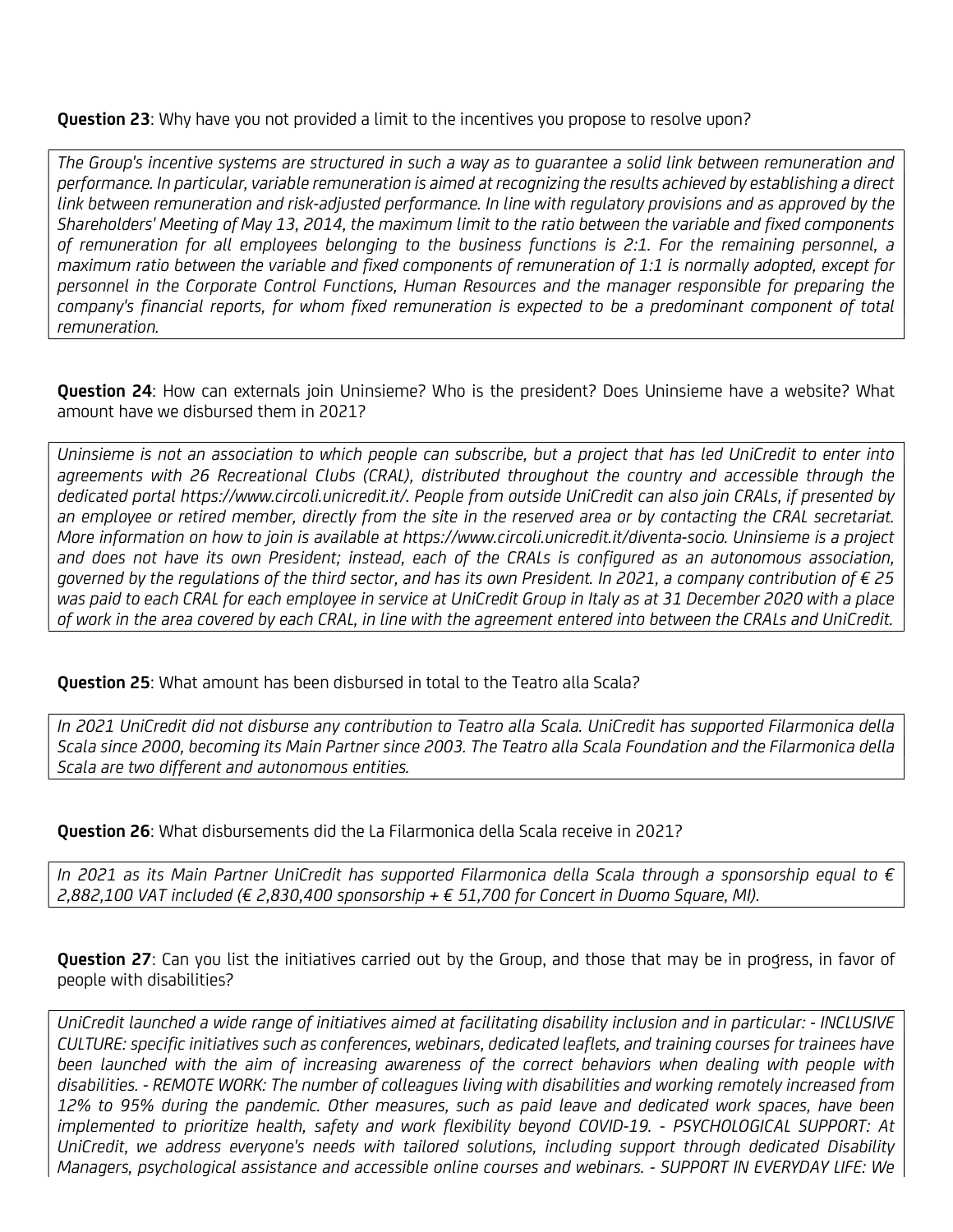continue to provide support to people with disabilities through dedicated channels, specific work equipment and tailored initiatives. Where present, each dedicated Disability Manager in the Group has a direct line to other Managers in business functions to identify solutions to real needs.

Question 28: In 2021, how much did UniCredit Foundation spend overall? And why are its financial statements published after the shareholders' meeting? Is it to keep them from being discussed?

In 2021 the Foundation has allocated 7.6 million euro to solidarity initiatives, of which 2.4 million in support of the Covid-19 pandemic emergency and 2.3 million to support study and research initiatives. The 2021 UniCredit Foundation Report will be published on the foundation website at the following address: https://www.unicreditgroup.eu/en/unicreditfoundation/about-us/documents/foundation-reporting.html ahead of the Annual UniCredit Shareholders' Meeting and it will be available for consultation in digital format. All annual reports of the Foundation are available on the same website.

Question 29: How many are the transactions with related parties, with reference to managers with strategic responsibilities, for an amount lower than 250,000 Euro? How many are there of higher amounts and for what total amount?

Pursuant to the Global Policy "Transactions with related parties, associated persons and Corporate Officers ex art. 136 CBA" all the transactions with individuals (included the Managers with strategic responsibilities) are relevant if with an amount above € 250,000. Therefore, the transactions below or equal to such an amount are not considered according to the mentioned regulation. With reference to the transactions with an amount above the mentioned threshold, 3 transactions were executed in the year 2021 with Managers with strategic responsibilities for an overall amount of  $f$  1.5 million.

**Question 30**: I would like to know the number of employees belonging to protected categories (Law 68/99) the Group employs as of December 31, 2021 and how many employees belonging to such categories it still has to employ.

As of December 31, 2021, the Group employed 1,898 people in Italy belonging to protected categories. As of the same date, there were 23 vacancies, for which agreements have already been entered into with the provinces concerned and recruitment is underway.

**Question 31:** How are the approximately 100 residential units not leased by the Group being used? Who manages them?

Consistently with the Industrial Plan strategy, the Group has chosen to focus on the "core" activities of the banking business, starting the disposal of all non-instrumental real estate property which includes not rented residential units. Responsibility for the management of properties owned by UniCredit S.p.A. is run by Group Real Estate internal function.

#### **Question 32:** Who oversees the Group Real Estate internal structure?

The question is not relevant to any point on the agenda.

Question 33: For what amounts has The Ministry of the Economy sanctioned us?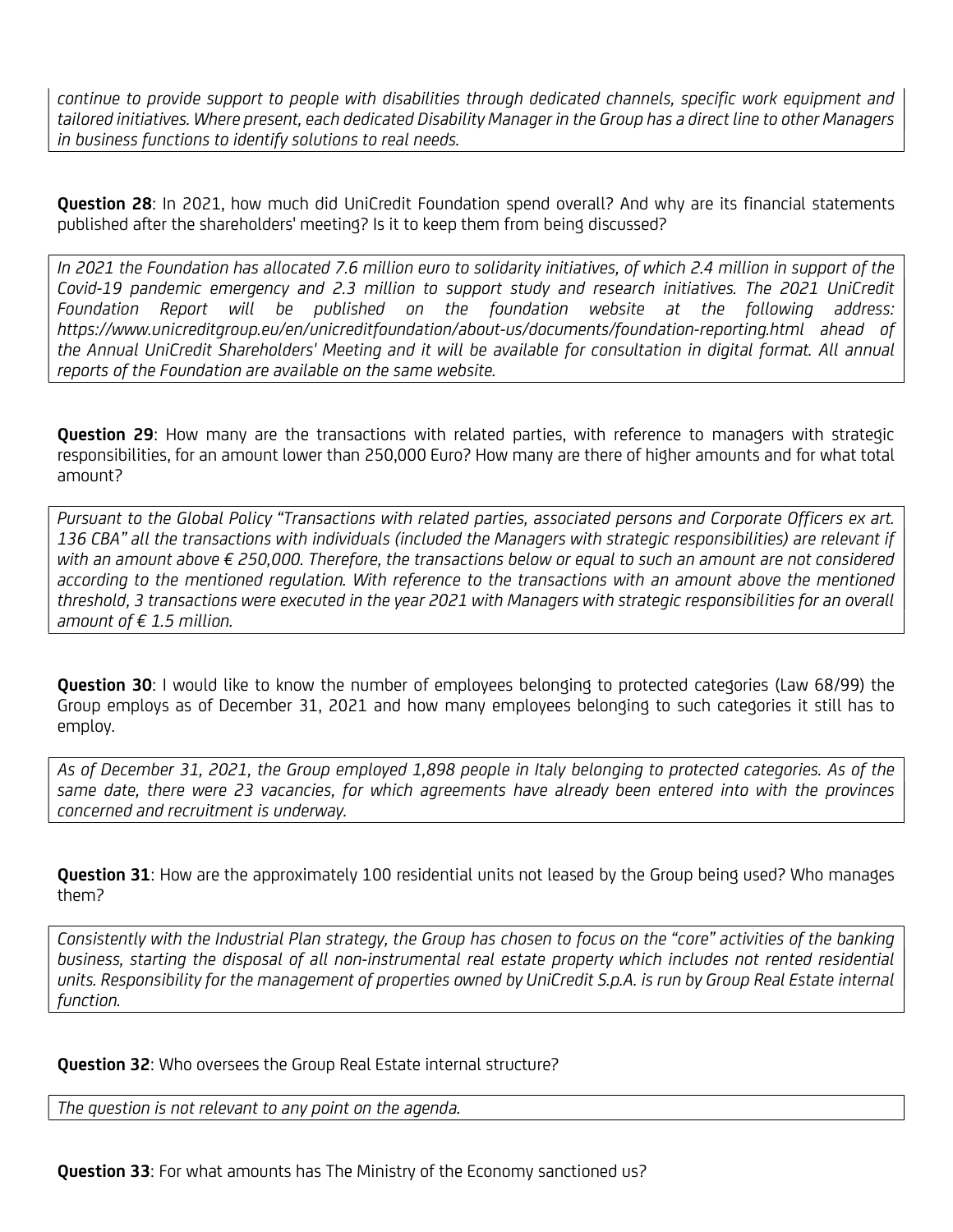The Bank received administrative monetary fines in relation to omitted or belated reports by its employees, for which the Bank is jointly and severally liable. No fine of significant relevance was issued against the Bank.

Question 34: Who is in charge for anti-money laundering? Have any other irregularities been found in Cordusio Sim?

In the meeting on 8 March, the Board of Directors appointed Mr. Richard Duncan Wild as Group Anti-Money Laundering Officer. Following the investigation in 2019, mentioned in the answer to the similar question last year, no other irregularities were found by the Regulator.

Question 35: How many Group AML alerts have there been in 2021?

Total number of AML suspicious activity reports in the Group in 2021 have been 18,165.

# FRANCESCO SANTORO

Question 1: As it is well known, in 2015, in the balance sheet of our bank uncollectable credits, euphemistically defined 'non-performing loans' have suddenly emerged, for as much as 77.8 billion euros, disbursed on the national territory for about 62 billion euros, as stated by President Saccomanni at the shareholders' meeting. During the 2019 Shareholders' Meeting it was assured that such loans would be sold "without recourse" and at "market value". I would like to ask you the amount of the remaining 'non-performing loans' and how much we have obtained as of today from the sale of such loans.

Please refer to the "Bilanci e Relazioni 2021" document published on the website. In particular, on page 100 of the mentioned document, table Loans to Customers - Credit quality at 31.12.2021 shows gross impaired loans for an amount of Euro 16.3 billion, corresponding to net impaired loans for an amount of Euro 7.5 billion. Over the last years, under the impulse of capital efficiency as well as under the regulatory pressure, the Bank has been disposing non-performing exposures in many different transactions like most of the national and international peers. All the disposals have been concluded selecting the buyer via competitive process allowing the identification of the best offer received. The prices of such transactions are part of contracts and cannot be disclosed being subject to confidentiality clauses as per market standard.

Question 2: The reason why our non performing loans, before being sold to the securitization companies Arena NPL One s.r.l. and Italcapital s.r.l., were transferred to Aspra Finance s.p.a., which subsequently merged by incorporation into UniCredit Credit Management Bank s.p.a. - which afterwards was first transformed into doBank s.p.a. and then into doValue s.p.a. .

The demerge transactions of non-performing loan portfolios following the Capitalia acquisition of 2007 are market practice of the banking sector in order to increase the monitoring and control over the performances of the Non Performing Loans.

Question 3: I would like to ask you whether our Bank has directly or indirectly financed the securitization companies that have purchased our non-performing loans.

Yes, UC has in some cases underwritten senior and subordinated notes of the securitisations originated on the non performing portfolios. This mainly happened in transactions assisted by Italian Government Public Guarantees, so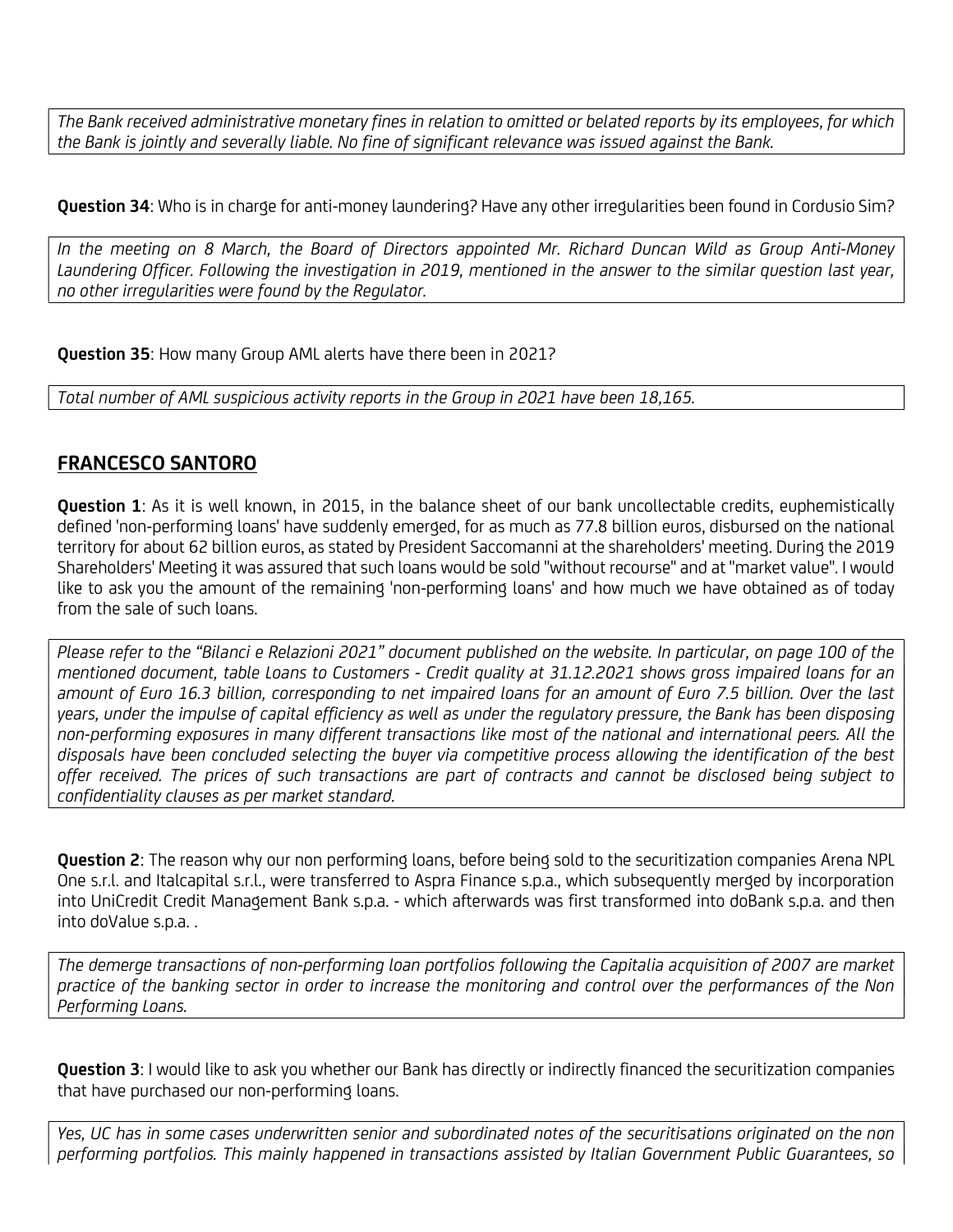called GACS securitization (eg. Prisma and Olympia). Partial Securitization notes retention from the Originator is mandatory by the regulation in order to align Noteholder and Originator economic interest.

Question 4: I would like to ask you whether you, like the previous CEO, believe that to restore our bank it is necessary to lay off 4 or 5 thousand employees and close 450 branches in Italy alone.

The new Plan UniCredit Unlocked announced to the Market in December 2021 represents a discontinuity and sets a clear long-term plan for growth and value creation for the stakeholders. The progressive realization of the strategic pillars of the new Plan will lead to investments also in terms of workforce in Business and Digital & Data as well as to lower needs mainly in governance and support functions. In particular, 1200 exits in Italy will be managed in a socially responsible way, without layoffs, mainly through voluntary restructuring plans – e.g. Sector Solidarity Fund – as agreed with Italian Trade Unions (Agreement January 27, 2022). Moreover, in line with the Strategic Plan Team23, the closure of the branches continues, coherently with the strategy to reduce the physical branch network, further pushing alternative/digital channels.

**Question 5:** I would like to ask you how much we have spent on advertisements and/or 'editorial articles' and where the corresponding amount has been indicated in the financial statements.

UniCredit Group's marketing and communications advertising expenses were equal to Euro 153 million in the fiscal year 2021 and are reported in item 190 "Administrative expenses" in the Consolidated profit & Loss.

# BANKTRACK

# **Question 1:** [original English text]

UniCredit has adopted policies recognizing the adverse impacts of fossil fuels on climate, the environment and human health and pollution. It also has a policy on rainforests, which states that "the protection of forests is fundamental to conserve biodiversity and limit climate change". The objective of this policy is to "ensure that our activity does not favor deforestation or forest degradation". However, these policies do not address woody biomass, although this also has significant adverse impacts on climate and deforestation. Facilities that use either woody biomass as their main fuel or co-fire biomass with coal in coal power plants can be a major threat to forest ecosystems if the fuel comes at volume directly from forests. Our questions are therefore: What is the position of UniCredit with regards to the use of biomass? Is it aware of the problems arising with the use of biomass, such as deforestation, decline in biodiversity, soil degradation, air and water pollution and GHG emissions? Is UniCredit planning to come out with a public position on biomass?

In our continuous activity of benchmarking our policies vs. external best practices and stakeholders' inputs we are paying attention to all developments in the field of biodiversity, soil degradation and GHG emissions. Moreover, in the context of our commitment to Net-Zero these will be topics that will be taken into account.

#### **Question 2:** [original English text]

UniCredit provided financing to the Coral South FLNG project in Mozambique. This project is part of larger LNG developments in Mozambique that have already caused and will cause more atrocious human rights violations, including right to livelihood, right to housing and the right to a healthy environment. [...] Given these adverse impacts and the current situation in Mozambique, does UniCredit plan on providing any new finance to fossil fuel projects and developments in Mozambique, including but not limited to the Rovuma LNG project, supporting infrastructure and additional finance for the Mozambique LNG and Coral South FLNG projects?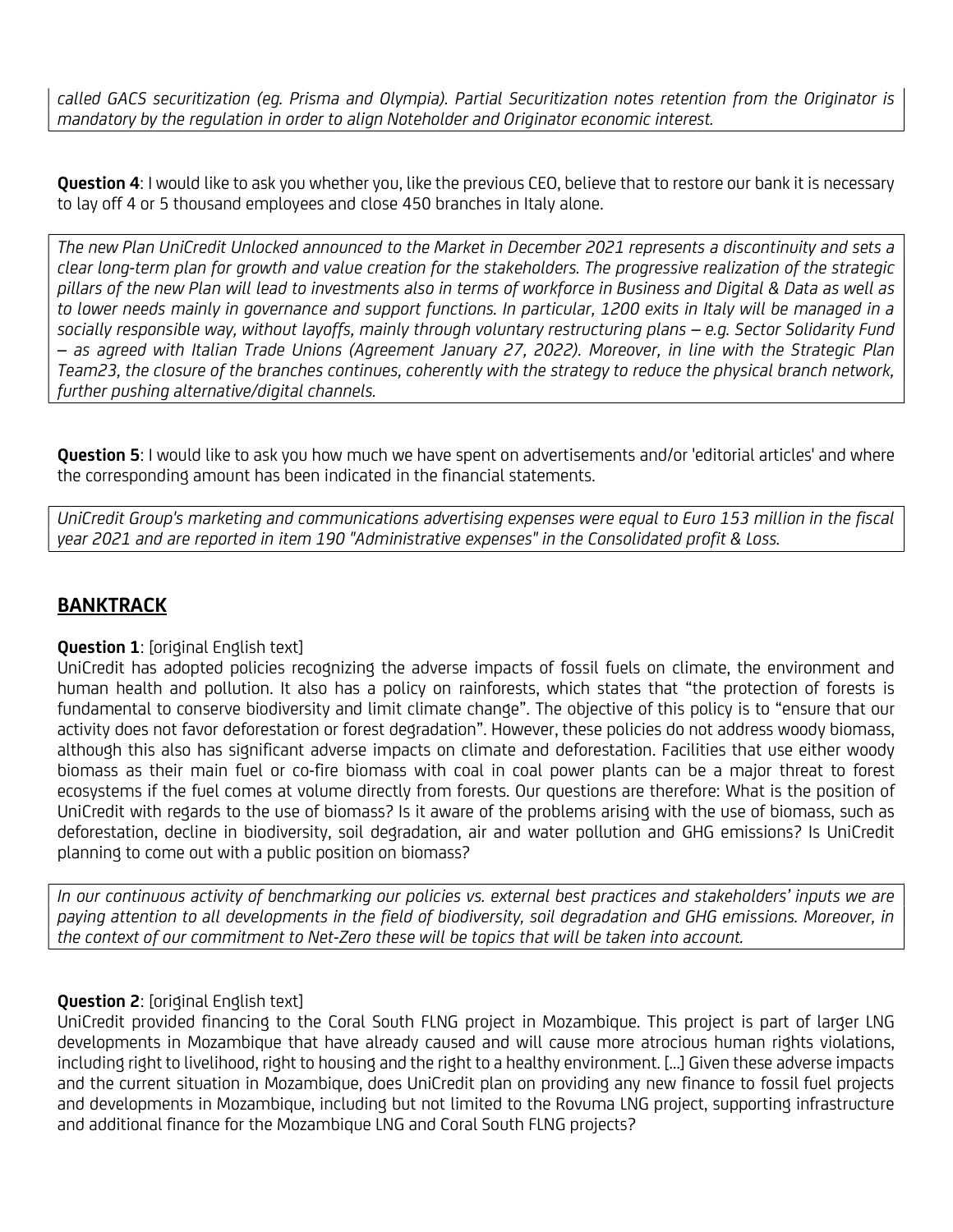As per standard practice, we do not provide information about relations with individual customers. Our oil & gas policy foresees the possibility to support LNG projects and infrastructures provided that the gas which is subject to the liquefaction process is extracted with conventional extraction techniques. In our due diligence process, besides the checks and procedures that are in place in case a project requires the application of the Equator Principles to which UniCredit adheres, we also apply the principles set-out in our Human Rights Commitment that can be found on our website at https://www.unicreditgroup.eu/content/dam/unicreditgroup-eu/documents/en/sustainability/ourvision-of-a-sustainable-bank/policies-and-guidelines/Human-Rights-Commitment\_vers.1.pdf.

# BLOCKCHAIN

Question 1: The notice of call indicates that Directors and Statutory Auditors, as well as other legitimate subjects according to law, different from those who have the right to vote, could participate in the Shareholders' Meeting by electronic means that allow their identification, what security measures have been foreseen to guarantee the participation only to the abovementioned subjects? What technological tool will be used for the video/audio connection?

The notice of call does not contain what is indicated in the question.

Question 2: For the meetings of the Board of Directors held to approve the financial statements and the half-yearly reports - which normally involve more documentation to be analysed - are these documents sent to the directors with more time in advance or with the same time in advance as for other Board meetings?

The question is not relevant to the meeting agenda. In any case, the sending of the documentation concerning the resolutions on financial statements and half-yearly reports occurs within the deadlines set forth in the UniCredit Corporate Bodies and Committees Regulation relating to the availability of pre-meeting documentation and information necessary for Directors to express their opinions in an informed manner on the topics under deliberation.

Question 3: Which considerations have been made by the BoD to convene the Annual General Meeting for the approval of 2021 financial statement without physical attendance by shareholders, also considering that the state of emergency is scheduled to end on 31 March 2022?

UniCredit, availing itself of the faculty provided for by law, decided to continue to follow a prudent approach to protect the health of its shareholders and employees, in line with the behaviour adopted by major Italian companies. In fact, the legislation allowing the shareholders' meeting to be held "a porte chiuse" (i.e. exclusively through the Designated Representative as per art. 135-undecies TUF) is not bound to the state of emergency and has been expressly extended until 31 July 2022.

**Question 4:** Otherwise, has the Board of Directors considered the possibility of using remote participation tools to hold the meeting, since its importance is also highlighted in the engagement policy? If yes, what are the reasons for not implementing such opportunity?

Please refer to the answer given to question no. 19 submitted by Mr. Bava.

Question 5: From reading the notice of call, it seems clear that the only way for shareholders to ask questions in relation to the meeting is through the 'pre-meeting' questions, is this so? However, already in the last year's shareholders' meetings of many listed companies the option of asking questions through the Designated Proxy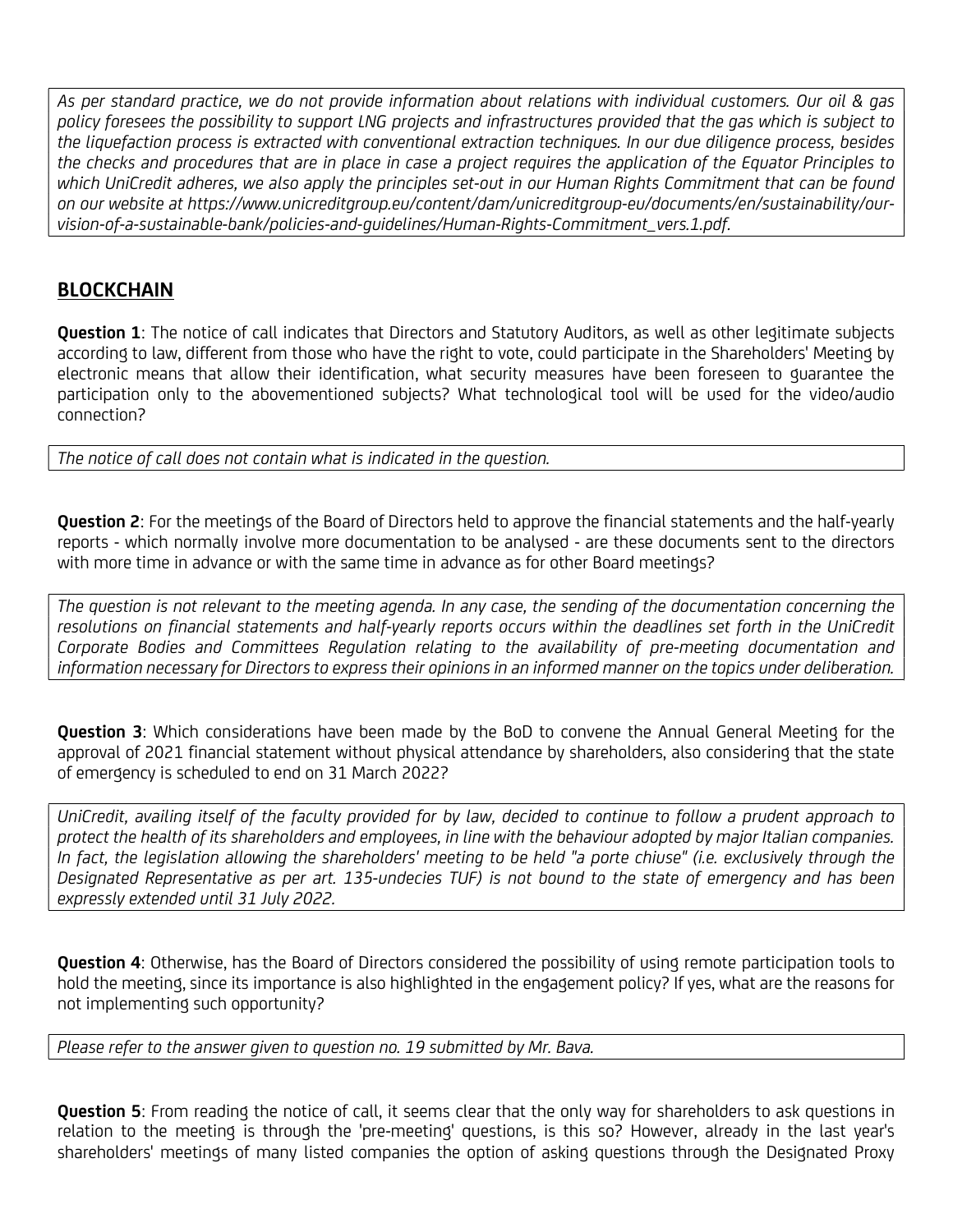Holder (as part of the proxy under Article 135-novies -) was included. Is this option excluded or not for the meeting in question?

If the answer is 'Yes, it is excluded', the following questions are also asked:

• How does the company intend to respect the shareholder's right to be fully represented by the Designated Proxy Holder without the possibility for the shareholder to ask the Designated proxy holder to submit questions during the meeting (possibly as a reply or further clarification to what has already been asked in the pre-meeting questions)? • Was such a choice approved by the Board of Directors?

If the answer is "No, it is allowed to ask questions through the Designated Proxy Holder", it is further requested: • What are the means to transmit questions to the Designated Proxy Holder? • Why was such option not mentioned in the notice of call?

The Board of Directors of UniCredit has decided to make use of the faculty provided for by the exceptional provisions of art. 106 of Decree Law no. 18/2020 to allow the participation of shareholders in the shareholders' meeting event through a single representative who, appointed pursuant to art. 135-undecies of the TUF, has the task of exercising the right to vote according to the instructions received from the delegating shareholders. The right of the shareholder to ask questions on the items on the agenda can be exercised by sending in writing to the company questions to which the company must respond before the meeting itself. This solution allows all shareholders to become aware of the answers provided by the company before the deadline for transmitting the voting instructions to the designated representative and then the shareholders to be able to vote having received all the possible information on the items on the agenda.

Question 6: How many Board meetings were held by remote during 2021 and how many by physical attendance?

The question is not relevant to the meeting agenda. However, the information requested can already be found on page 35 of the Report on corporate governance and ownership structure available on the Bank's website at the following link: https://www.unicreditgroup.eu/en/governance/our-governance-system.html

Question 7: In 2021, have there ever been times when the documentation for the meeting of the Board of Directors was not sent within the deadline of 3 working days before the meeting as described in the Corporate Governance Report? If yes, when?

The question is not relevant to the meeting agenda. However, the information on the matter can be found on pages 38-39 of the Report on corporate governance and ownership structure available on the Bank's website at the following link: https://www.unicreditgroup.eu/en/governance/our-governance-system.html.

**Question 8:** Is the three-day deadline a fixed term or were there any exceptions during 2021?

The question is not relevant to the meeting agenda. However, the information on the matter can be found on pages 38-39 of the Report on corporate governance and ownership structure available on the Bank's website at the following link: https://www.unicreditgroup.eu/en/governance/our-governance-system.html.

Question 9: What was the cost of the services provided by Spencer Stuart to assist the Board's self-assessment process? What are the fees for other professional assignments carried out by Spencer Stuart, if any, in 2021?

The question is not relevant to the meeting agenda. In any case, due to commercial confidentiality reasons, UniCredit does not disclose information on the remuneration agreed for the received consultancy services.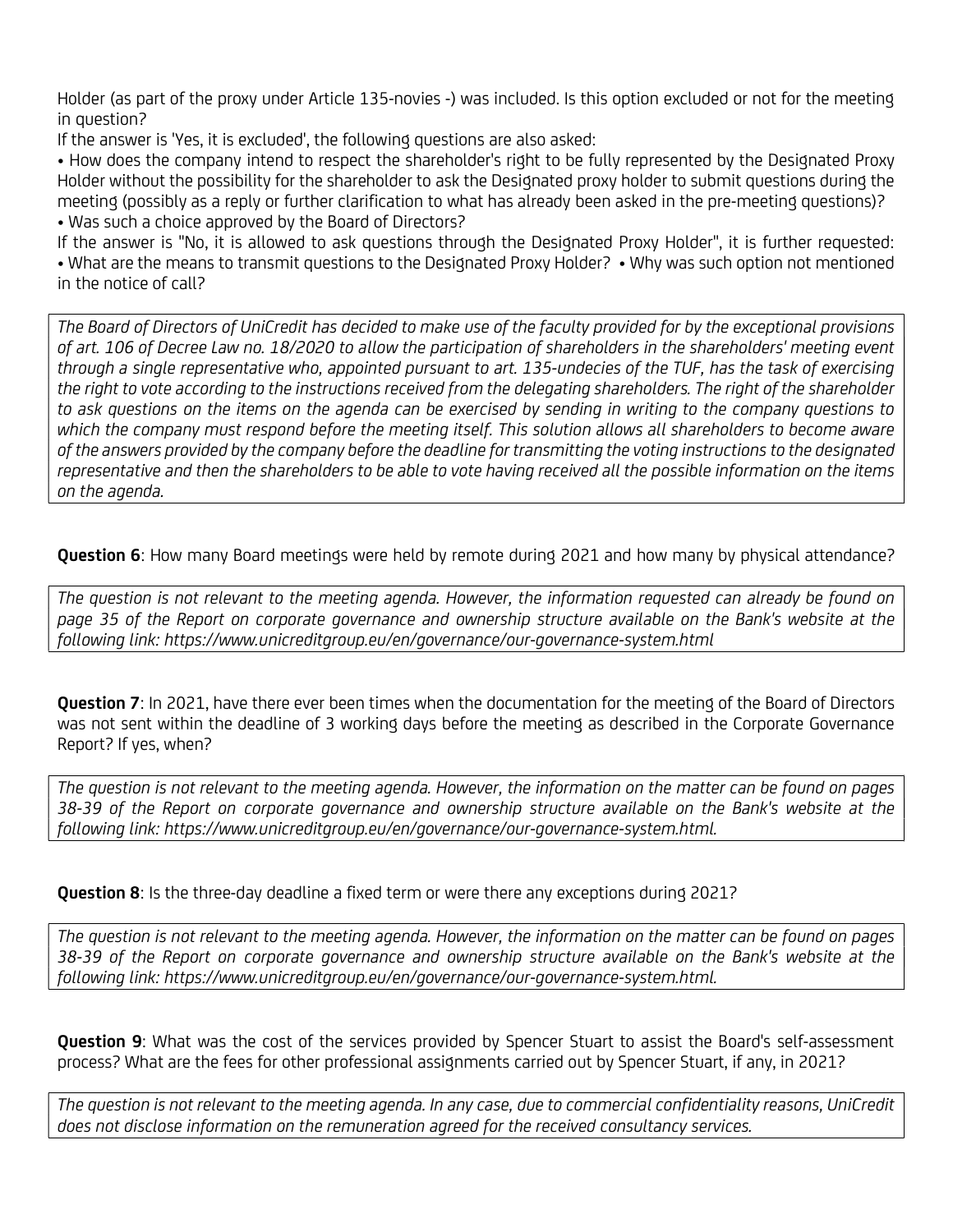Ouestion 10: What strategies does the Group intend to adopt in order to make the Board of Directors' actions more effective in the light of the analysis made by the consultancy firm?

Following the analysis carried out by the consultancy company, which supported the UniCredit Board of Directors in its periodic self-assessment process, certain actions were identified to further strengthen the effectiveness of the Board's functioning. The mentioned actions are indicated in the 2021 Report on corporate governance and ownership structure of UniCredit.

**Question 11:** What has been the percentage of increase in comparison with 2021 in the presence of women in top management positions?

Our female presence in senior management increased to 27% at the end of 2021, a 17% increase from 10% in December 2018. In addition, 46% of our Board of Directors, 40% of our Group Executive Committee (GEC) and 33% of our management team are made up of women. We have also increased female representation among the Group's new hires, reaching 58% in 2021 compared to 55% in the previous two years.

Question 12: During 2021, how many employees were able to take advantage of Smart working? What percentage of the total? For how many employees will the Smart working option continue to be valid?

Out of circa 35,000 active employees in Italy as of 31/12/2021, circa 25,000 people (about 71%) during 2021 took advantage of smart working to varying degrees. As we approach the end of the pandemic status, we are now entering a new normal, which sees the confirmation of the intention to maintain a flexible approach to everyday work, combining the advantages of the experience gained in remote working with the benefits of physical presence in the office, strengthening our teamwork. With this in mind, as of April 4, approximately 15,000 colleagues at our headquarters will continue to benefit from a hybrid approach, combining physical presence with the possibility of working remotely, in agreement with their direct managers.

Question 13: How many requests for information pursuant to art.115 of Legislative Decree no. 58/1998 did the Company receive from Consob during the year? What was the purpose of the requests?

The question is about relations between the Bank and the Authority and consequently, as a practice, no detailed information is provided.

**Question 14:** During 2021 were the decisions of the directors always made unanimously? If not, on what matters were there any directors who voted against or abstained?

The question is not relevant to the meeting agenda. Board resolutions are taken with a majority of votes cast, excluding those who abstain, with the exception of the specific cases established by legal provisions and by the Company's Articles of Association.

Question 15: Have any ad hoc/one-time bonuses not tied to predetermined or ex ante predeterminable criteria and parameters been paid in 2021 to executive directors?

Having said that the Chief Executive Officer is the only executive director in UniCredit S.p.A., he was granted a  $\epsilon$  5 million sign-on award in shares in 2021, payable in two tranches, subject to minimum prudential requirements, in accordance with the Group guidelines for share ownership. 2021 was, in fact, a transition year, the focus of which was the development of a new Group Strategic Plan and for which it was therefore not possible to assign significant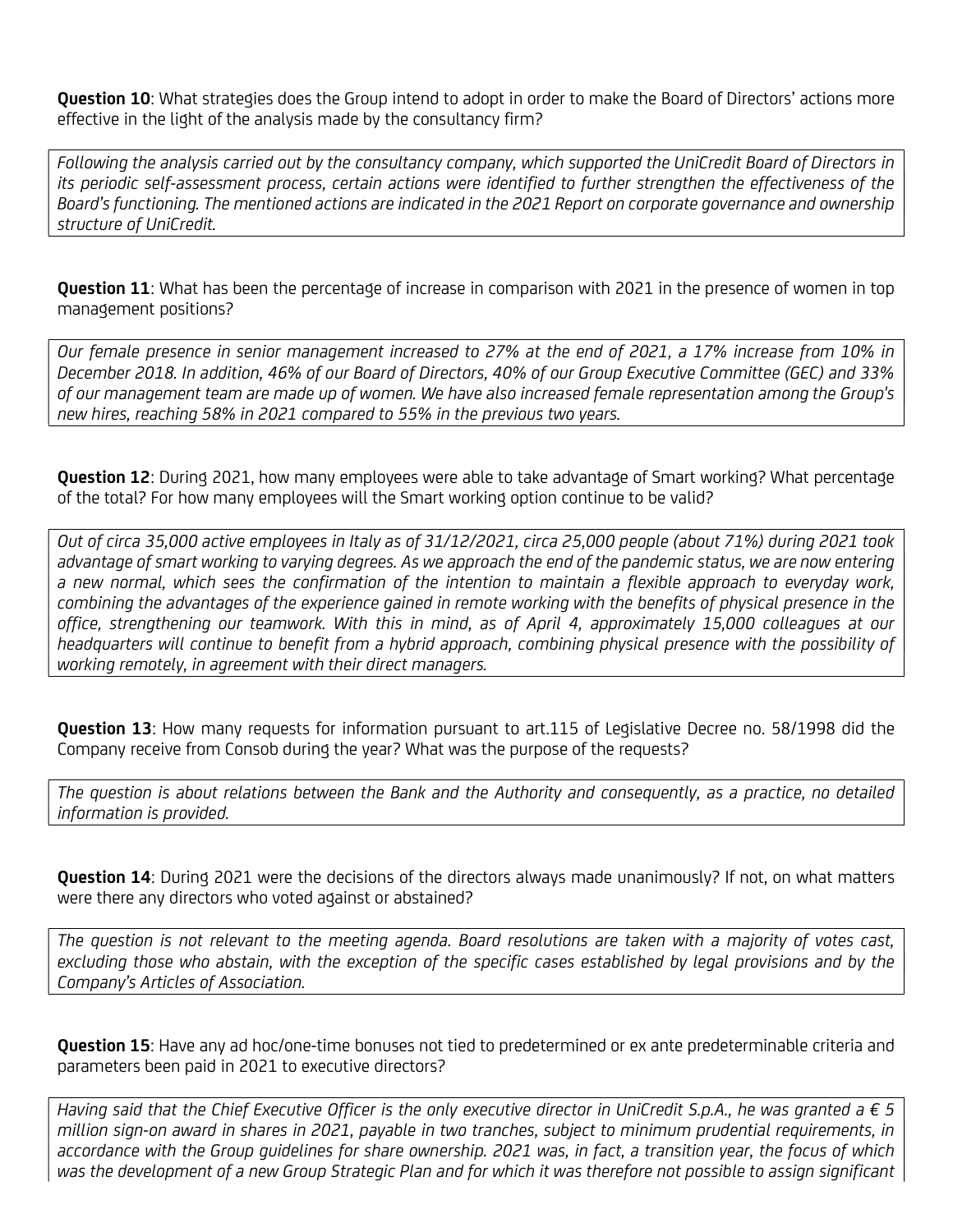performance targets. The award represents the only variable remuneration assigned for 2021. The Chief Executive Officer's total variable remuneration for 2022 will depend on the degree to which he achieves a scorecard of shortterm objectives, based on the rules of the 2022 Group Incentive System, and the achievement of additional longterm objectives to be assessed over a three-year horizon following the short-term incentive assessment period (2023- 2025).

**Question 16:** What are the main changes introduced as a result of the recommendations of the Corporate Governance Code regarding the policy for managing the dialogue with the generality of shareholders? And regarding these changes, what has been done in 2021?

The question is not relevant to the meeting agenda. However, the information on the matter can be found on page 88 of the Report on corporate governance and ownership structure available on the Bank's website at the following link: https://www.unicreditgroup.eu/en/governance/our-governance-system.html

Question 17: Have there been any meetings with Investors during 2021 as disciplined by the policy of dialogue with the generality of shareholders? If so, how many? What was the content of these meetings?

Yes. As reported on page 84 of the Integrated Report 2021, available on the Bank's website, our investor engagement during 2021 has envisaged 474 meetings with investors, analysts and rating agencies and 41 roadshows.

Question 18: What is UniCredit's position in relation to the Bitminer Factory affair for which the Group has been ordered by the court to pay 130 million euros in compensation?

In 2019, a local customer, Bitminer Factory d.o.o. Gradiška ("Bitminer"), filed a lawsuit before the District Commercial Court in Banja Luka claiming damages for unjustified termination of its current bank accounts by UniCredit Bank a.d. Banja Luka ("UCBL"), a subsidiary of the parent company UniCredit S.p.A. in Bosnia and Herzegovina, Republic of Serbia. Bitminer alleged that termination of the accounts obstructed its initial coin offering (ICO) relating to a startup renewable-energy-powered cryptocurrency mining project in Bosnia and Herzegovina. On 30 December 2021, the first instance court adopted most of Bitminer's claims and ordered UCBL to pay damages in the amount of BAM 256,326,152 (approx. € 131.2 million). The appeal was filed in January 2022. The first instance court decision is not final, biding and enforceable. The ultimate liability of UCBL, if any, will be determined only after all ordinary legal remedies have been exhausted, and in any case not before the final and binding decision of the appellate court.

**Question 19:** Why did the Group decide to close the accounts of Bitminer Factory effectively preventing it from starting its cryptographic business?

See the answer to question no. 18.

Question 20: What is UniCredit's vision for cryptocurrencies and Blockchain technology?

Within our Digital strategy, we are actively exploring BlockChain and Distributed Ledger Technology (DLT) potentials across different areas of our banking ecosystem. We clearly understand the great benefits that DLT brings to support banks in new era of business, creating new business opportunity and models while establishing better governance and standards around data sharing and collaboration, reducing time and cost to serve clients. In UniCredit we are working to define the future strategy of the blockchain use cases, for example asset tokenization and digital currency. Our DLT approach is a progressive and sequential one to create the foundation along business opportunities gradually, to ensure the Bank is still running well in our risk framework. In addition, in consideration of risks related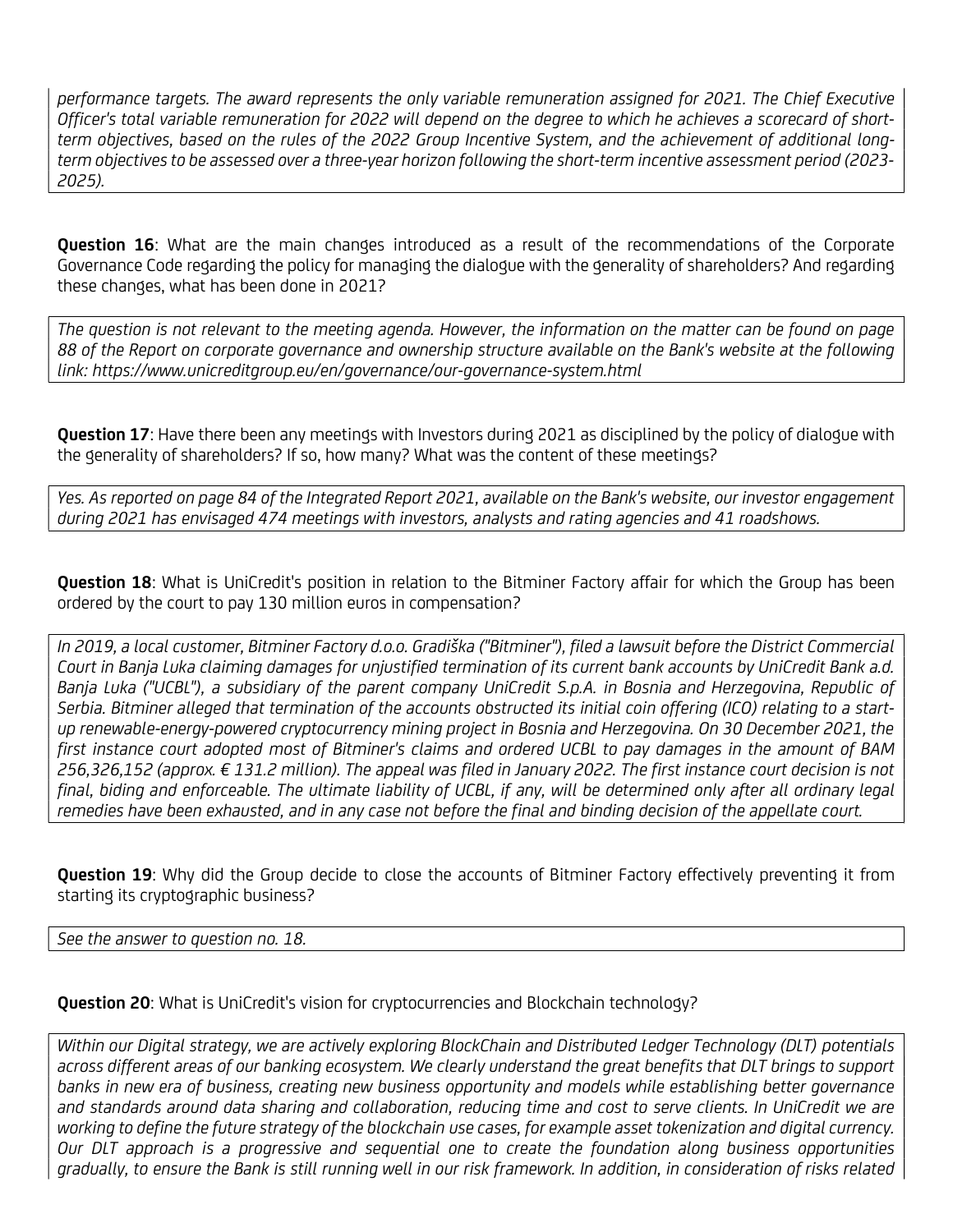to Consumer Protection, Money-Laundering and Terrorism-Financing and consequent operational/legal/reputational risks for UniCredit, we are proceeding in our evaluations with a concrete but cautious approach, in alignment with best market practices and regulatory landscape.

Question 21: What are the reasons that led the Group to undertake initiatives to sell impaired loan portfolios? Currently, what is the total value of these impaired loan portfolios held by the Company?

The de-risking strategy pursued by the Group over the last years significantly reduced NPE ratio and led to the classification of UniCredit into a low-NPE bank (EBA-like NPE ratio less than 5%, according to the threshold set by EBA). On page 100 of the 2021 Financial Statements and Reports document published on the Bank's website, the table Loans to Customers - Credit Quality at 31.12.2021 shows gross non-performing loans equal to Euro 16.3 billion and a balance sheet value, net of value adjustments, equal to Euro 7.5 billion.

**Question 22:** What is the value of NPLs sold during 2021?

The total NPLs sold in 2021 is indicated on page 328 of the 2021 Financial Statements and Reports document published on the Bank's website and amounts to Euro 3.76 billion.

**Question 23:** What cyber security initiatives have been undertaken by the Group in view of the increased risk caused by the ongoing war between Russia and Ukraine?

At UniCredit, digital and cyber security are a prerequisite for everything we do and we continue to act on different fronts to always ensure the security of our data, systems, and all activities across the Group at all times. We continue to closely monitor the developments in Russia and Ukraine, in full cooperation with Regulators, with dedicated cross expert teams who have defined robust and tested contingency plans. We have implemented all necessary counter measures to protect our Company and client assets and data across our Legal Entities and channels. Furthermore, our Digital Security teams are in constant contact with Public and Private Cyber-security Agencies to exchange information and alerts related to the current crisis, as well as to detect and effectively mitigate any possible threat.

**Question 24:** During 2021, were there any instances of Data Breach resulting in a breach of sensitive data of the Banks' clients? If so, what kind and type of data was breached?

5 cases of potential leaks or theft of client data occurred in 2021. These were not caused by cyber-attacks but by procedural/operational errors or errors deriving from the IT system. The exposure to data derived from them did not have a material impact on clients.

**Question 25:** According to a report presented by the AGI Press Agency, UniCredit is the third Italian bank for exposure towards Russia, what are the numbers of the business volume of the Russian subsidiary? And what are the estimates of the balance sheet values for 2022?

Please refer to the Press Release published on the Bank's website on 8 March 2022, available at the following link: https://www.unicreditgroup.eu/en/press-media/press-releases-price-sensitive/2022/u.html.

# RECOMMON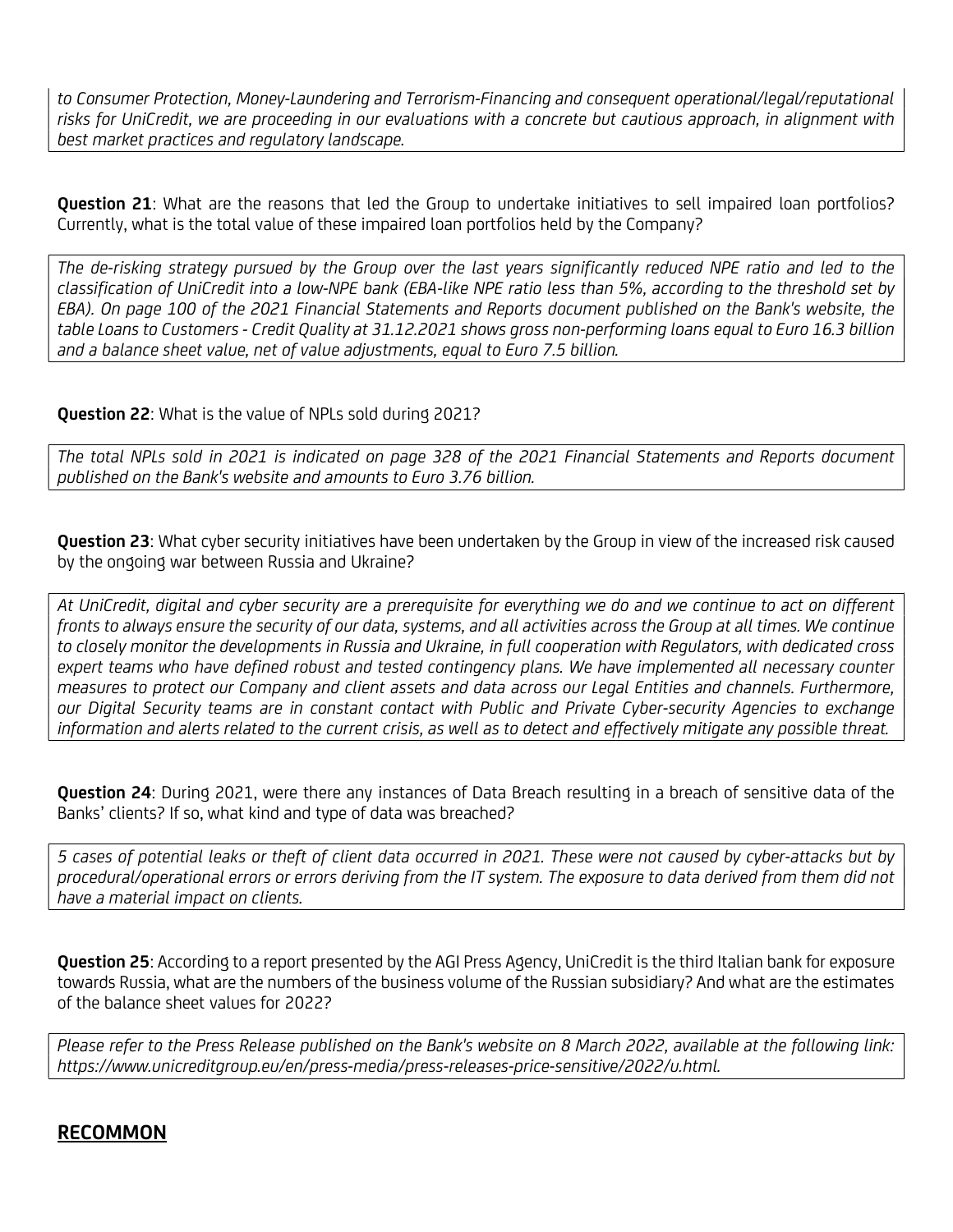**Question 1:** The update of the policy confirms the exclusion of all financing towards companies that are expanding their business in the coal sector. Therefore, we are concerned about the financing that the group granted in 2021 to Sasol Group, a South African company active in mining, energy, chemicals and synthetic fuels. [...] In this regard, we therefore ask the Bank's management to know:

1. if it does not consider that the financing of Sasol constitutes a violation of the policy of UniCredit; 2. what steps UniCredit intends to take vis-à-vis Sasol;

As per standard practice, we do not provide information about relations with individual customers.

**Question 2:** In light of the updated policy, UniCredit allows forms of Green Financing to companies that are not expanding their coal business and have a phase out plan in line with national energy and climate plans. In this regard we ask:

3. does UniCredit not believe that the granting of these forms of financing constitutes an important risk of feeding the coal industry in countries that have a plan to phase out not in line with climate science?

4. apart from those already mentioned above, what are the additional criteria that are taken into consideration to define a company eligible for green financing instruments?

To ensure not to run this kind of risks, the process for granting support to clients whose home-countries are not (yet) aligned with climate science indications foresees that the final decision must be taken by the Group Non-Financial Risk committee which will make a specific and punctual evaluation of every possible deal. As written in our coal policy that can be found on our website at the address

https://www.unicreditgroup.eu/content/dam/unicreditgroup-eu/documents/en/sustainability/our-vision-of-a-

sustainable-bank/policies-and-guidelines/Coal-policy-policy.pdf the additional criteria to be met are the following: - the activities must be strictly in line with the provisions of UniCredit internal Green Taxonomy or, in case this is not available, with the most updated draft of the EU Taxonomy;

- in particular, Sustainability-linked financing can be granted under the following conditions:

- the customer is strongly engaged in a significant and accelerated reduction of its Coal-related activities;
- sustainability KPIs are sound, challenging and related to the Environmental sector;
- penalties for not matching the targets are adequate to demonstrate a clear and binding commitment and are at least in line with the market practice;
- the customer did not fail, at least in the previous three years, in matching targets in any other Sustainabilitylinked financing (done with UniCredit or with other banks);
- initial clear clauses concerning the non-transferability of the proceeds to any Coal-related activity (including subsidiaries and other Group companies) and rights to disclose the clauses for external communications - to safeguard the reputation of the Bank - must be inserted in the credit agreement.

Question 3: In addition, again with respect to coal, UniCredit is making exceptions for German clients by providing transitional financing for the next 12 months to allow companies to align with the German government's phase-out plans, which are not yet final. Among the companies that could take advantage of the exceptions is RWE, one of the longest-lived energy companies in Europe and one of the most polluting, a long-standing client of UniCredit. [...] When the Netherlands decided to phase out coal for power generation by 2030, the German company sought and obtained international arbitration using the Energy Charter Treaty. [...]

In this regard we ask:

5. the exception relates to clients currently classifiable in category B, to whom it would be possible to provide green financing. UniCredit does not believe that, by providing such exception to grant general financing, it can be possible to grant companies the financing of coal-related activities?

6. What are, according to UniCredit, the steps that a company should take to accelerate the plan to phase out coal? 7. What is UniCredit's position on RWE? Has the group expressed, through its engagement tools, concerns about the company's exposure to the coal business and its attitude of hindering the implementation of a just transition in Europe?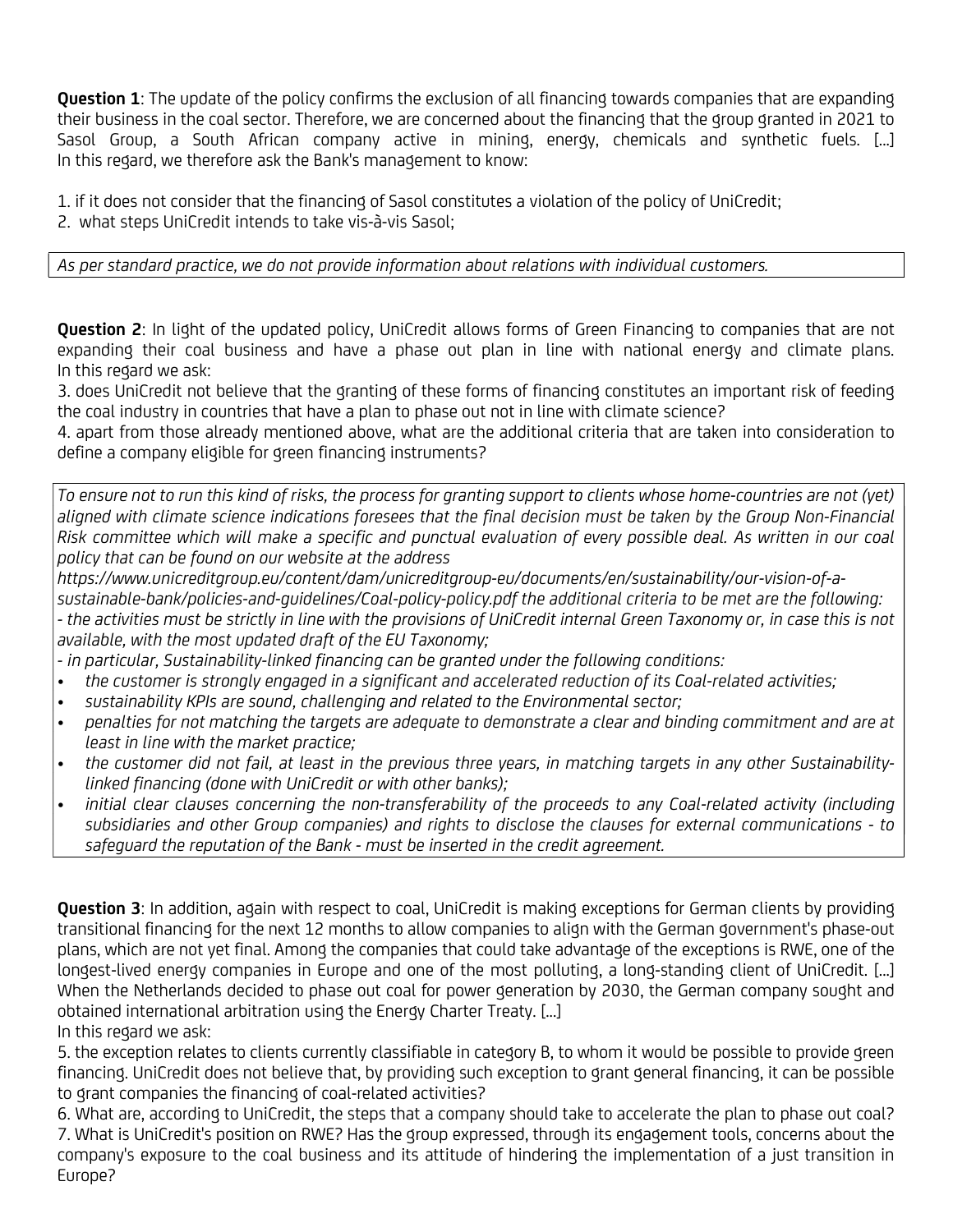In general, our policy does not foresee the support in terms of general financing for B-class companies. Not even the 1-year exception for B-class customers will allow general financing suitable for supporting developments and expansions of coal-related activities, as it covers only short-term working-capital financing.

A company should clarify its plans and take public commitments in terms of timeline of exit from thermal-coal sector, plans and investments dedicated to the expansion of production from renewable-energy sources, including the outlining of its plans to achieve Net-Zero by 2050.

Referring to RWE as per standard practice, we do not provide information about relations with individual customers. What we can say in general terms is that in our engagement with customers we are also tackling the Environmental, Social and Governance topics as part of our lending and risk management approach in order to understand how every customer is embedding within its strategy and business model its exposure to transition and physical risk.

Question 4: Given that the financing for upstream projects has historically been a very marginal portion of the group's operations, why has UniCredit not considered raising the level of ambition and discontinue financing to those companies that are expanding their business in the oil sector?

9. The oil and gas policy refers to the scenario provided by the International Energy Agency (IEA). Does the group not believe that by allowing corporate finance and excluding the gas sector, the policy is not in line with what the IEA has stated i.e., the stop of financing new exploration and production of fossil fuels?

10. Pending the final approval of the European taxonomy, can the group clarify its positioning in relation to the gas sector?

As we wrote in our policy which can be downloaded on our website at

https://www.unicreditgroup.eu/content/dam/unicreditgroup-eu/documents/en/sustainability/our-vision-of-a-

sustainable-bank/policies-and-guidelines/Oil-and-gas-policy(1).pdf, our approach is aimed at assessing the potential environmental, social and reputational impacts of the Group involvement in Oil&Gas sector projects/transactions and - through the implementation of appropriate management and mitigation measures on Group clients or counterparts' side - to limit associated risks for UniCredit Group. In fact, the Group wants to support and accelerate the Oil&Gas sector energy transition and the related improvement of its environmental/social footprint. What we included is a first step in the direction of limiting expansion/exploration of oil fields. As our aim is also strictly interconnected with our ongoing efforts to define (by April 2023) our approach to reaching Net-Zero before 2050, to which we committed in October 2021, we can assume that the oil & gas policy of the Group will be subject to review and updates in the next few months.

In the current regulatory context within the European Union, a final decision on the inclusion of gas within the EU Taxonomy has not been formally taken. That is why in our policy we decided to introduce the exclusion of support to oil expansion activities, but this exclusion has not been extended to gas, because we would like to have clarity in terms of the usage of gas as a transition fuel.

Gas is an important fuel for energy production and heating for many European countries. The ongoing debate on its usage as a transition fuel, also considering the recent geo-political developments, is key in order to understand how our bank will approach the entire oil and gas sector. In any case, UniCredit is committed to supporting our clients and communities through a positive and sustainable energy transition. Facilitating such a transition is the most responsible way of ensuring that the move to net-zero and a green economy also supports the societies which will be most immediately impacted by this shift. It will enable us to care for communities today as well as prepare for tomorrow. This approach ensures that we fulfil our dual goals of meeting both the environmental and social aspects of our commitments.

**Question 5:** ReCommon welcomed UniCredit's decision to discontinue all financing of oil and gas projects in the Arctic region, one of the most fragile ecosystems at risk by the search for new oil and gas reserves. However, the group has inserted some exceptions in policy which include continuing to finance two Russian companies that play a strategic role in the supply of gas and energy to the European market. In this regard we ask: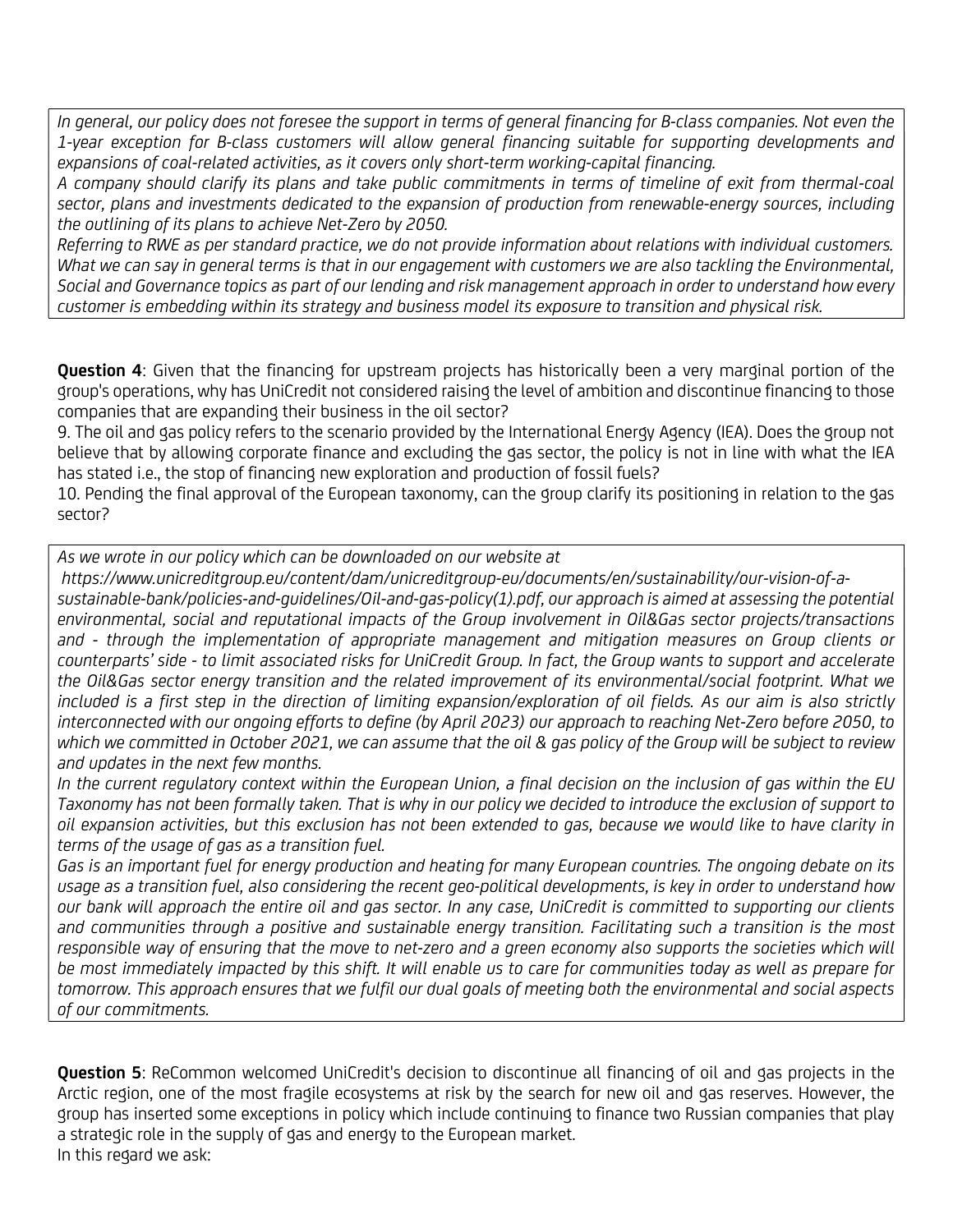11. Considering the high exposure to the business in the Arctic Region of the Russian companies which play a strategic role in the supply of gas and energy for the European market, doesn't UniCredit believe that through these exceptions it is possible to continue to finance mining activities in the Arctic?

12. should the exclusion of all funding for oil and gas projects in the Arctic, not be explicitly mentioned in the exceptions as well?

The full support, i.e. including general financing, to oil and gas companies is available only if the client has less than 25% of its current revenues which are coming from Arctic activities, among other criteria. If a company has more than 25% of its revenues (but less than 50%) coming from the Arctic, that company would be eligible only for green financing. While if the revenue percentage is higher than 50% UniCredit will phase-out from the relationship. This is true with only 2 exceptions that are explicitly mentioned in the addendum to our policy available on our website at https://www.unicreditgroup.eu/content/dam/unicreditgroup-eu/documents/en/sustainability/our-vision-of-asustainable-bank/policies-and-guidelines/Addendum-to-oil-and-gas.pdf and that in any case are not applicable to Arctic project financing.

Exceptions are not applicable to Arctic projects.

Question 6: 13. Following Russia's invasion of Ukraine, does the group not think it appropriate to promptly stop funding Russian companies involved in the fossil fuel industry?

Please refer to the answer to the question no.1 submitted by shareholder Marino.

**Question 7:** In the new funding rules with respect to companies involved in the oil and gas industry, the group provides for a distinction between income from "Unconventional oil and gas activities" and income from "Arctic oil and gas activities". In this regard we ask:

14. can the group clarify the rationale for this distinction, considering that mining activities in the Arctic are traditionally classified as "unconventional activities?"

15. By what criteria will the group be able to separate income from the two categories?

16. In the context of "Unconventional oil & gas activities", pending the approval of a final European taxonomy, are the oil and gas sector considered?

The level of maturity on awareness and consequent provisions on unconventional and Arctic activities had different paths in terms of timing within our Group. That is why the two activities and related thresholds are treated separately. The unbundling of credits from the two categories will be made through internal assessments carried out by our front-line colleagues and by leveraging on external public sources if and when available. Our definition of "Unconventional oil & gas activities" is applicable to both oil and gas.

Question 8: On October 20, 2021, UniCredit joined the Net-Zero Banking Alliance (NZBA), committing to align its loan and investment portfolios with the net-zero emissions goal by 2050. There is a worrying tendency to overemphasize the "net" as a zero-sum result between direct and indirect CO2 emissions and their compensation through other financial transactions, which tends to hide a lack of ambition regarding climate action. 17. With what intermediate tools and goals does the group intend to use to achieve this goal? 18. How will the path to Net Zero affect the group's lending, underwriting and investment in the fossil fuel sector? 19. Does UniCredit not believe that compensating CO2 emissions associated with financial operations that are fossil fuel-related with others aimed at their absorption is a contradiction?

20. Does UniCredit not believe it should distinguish itself from these ambiguous practices and dissociate itself from the net-zero debate and, on the contrary, aim to achieve a real reduction to zero of its exposure to fossil fuels and thus to CO2 emissions associated with its financial operations?